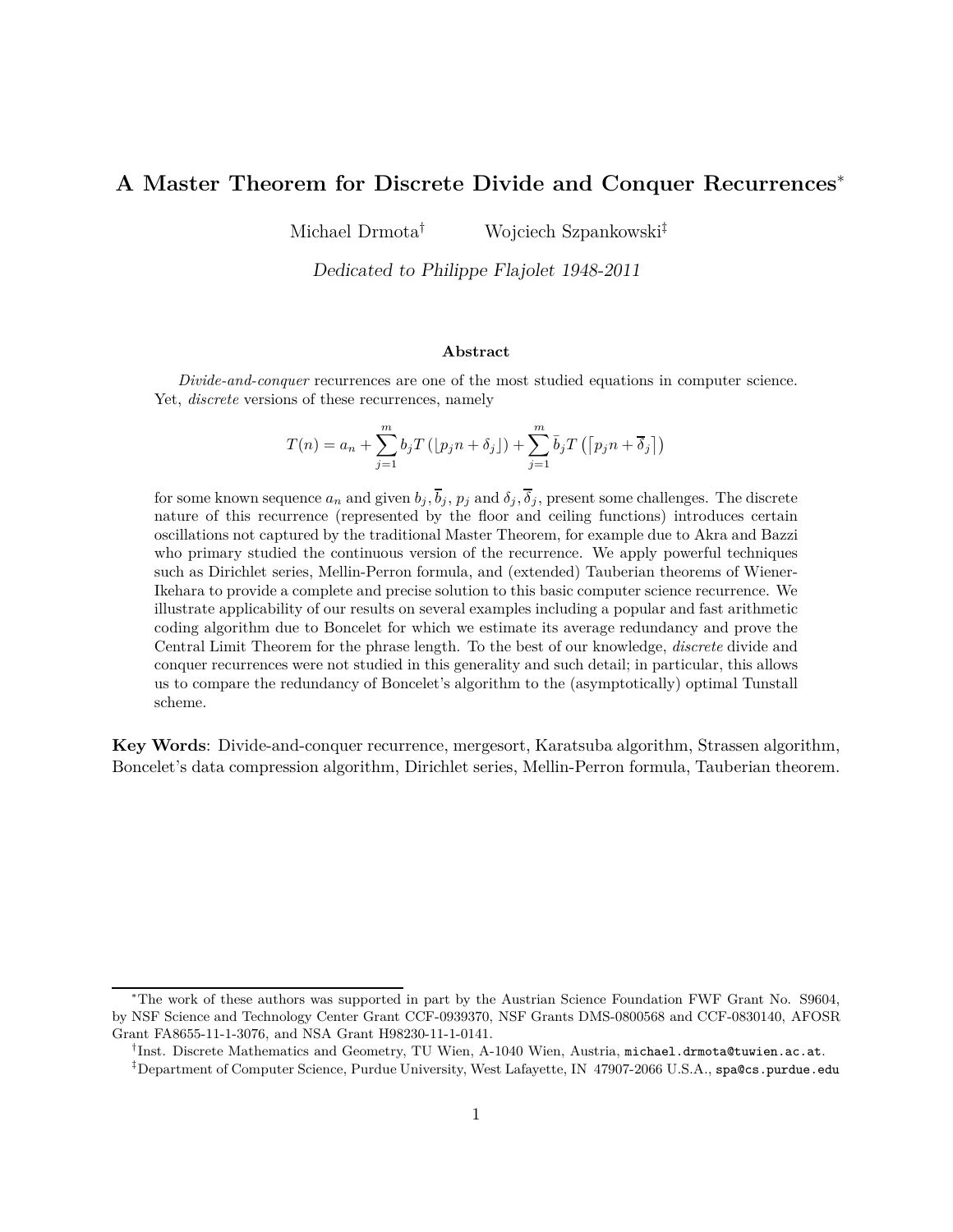## **1 Introduction**

Divide and conquer is a very popular strategy to design algorithms. It splits the input into several smaller subproblems, solving each subproblem separately, and then knitting together to solve the original problem. Typical examples include heapsort, mergesort, discrete Fourier transform, queues, sorting networks, compression algorithms, and so forth [15, 7, 23, 27, 31]. While it is relatively easy to determine the general growth order for the algorithm complexity, a precise asymptotic analysis is often appreciably more subtle. Our goal is to present such an analysis for *discrete* divide and conquer recurrences.

The complexity of a divide and conquer algorithm is well described by its divide and conquer recurrence. We assume that the problem is split into *m* subproblems. It is natural to assume that there is a cost associated with combining subproblems together to find the solution. We denote such a cost by  $a_n$ , where *n* is the size of the original problem. In addition, each subproblem may contribute in a different way to the final solution; we represent this by coefficients  $b_j$  and  $\overline{b}_j$  for  $1 \leq j \leq m$ . Finally, we postulate that the original input *n* is divided into subproblems of size  $\lfloor h_j(n) \rfloor$ and  $[\overline{h}_j(n)]$ ,  $1 \leq j \leq m$ , where  $h_j(x)$  and  $\overline{h}_j(x)$  are functions that satisfy  $h_j(x) \sim \overline{h}_j(x) \sim \overline{p}_j(x)$  for  $x \to \infty$  and for some  $0 < p_j < 1$ . We aim at presenting precise asymptotic solutions of *discrete* divide and conquer recurrences of the following form [7]

$$
T(n) = a_n + \sum_{j=1}^{m} b_j T\left(\lfloor h_j(n) \rfloor\right) + \sum_{j=1}^{m} \overline{b}_j T\left(\left\lceil \overline{h}_j(n) \right\rceil\right) \qquad (n \ge 2).
$$
 (1)

A popular approach to solve this recurrence is to relax it to a *continuous* version of the following form (hereafter we assume  $\overline{b}_j = 0$  for simplicity)

$$
T(x) = a(x) + \sum_{j=1}^{m} b_j T(h_j(x)), \quad x > 1,
$$
\n(2)

where  $h_j(x) \sim p_j x$  with  $0 \lt p_j \lt 1$ , and solve it using a Master Theorem as for example in [7, 27]. This is usually quite powerful and provides the order of growth for *T*(*x*). The most general solution of (2) is due to Akra and Bazzi [2] who proved (under certain regularity assumptions, namely that  $a'(x)$  is of polynomial growth and that  $h_j(x) - p_j x = O(x/(\log x)^2)$ 

$$
T(x) = \Theta\left(x^{s_0} \left(1 + \int_1^x \frac{a(u)}{u^{s_0+1}} du\right)\right),
$$
  
where  $s_0$  is a unique real root of  

$$
\sum_j b_j p_j^s = 1.
$$
 (3)

Actually this also leads directly to

$$
T(n) = \Theta\left(n^{s_0} \left(1 + \sum_{j=1}^n \frac{a_j}{j^{s_0+1}}\right)\right)
$$

in the discrete version provided that  $a_{n+1} - a_n$  is at most of polynomial growth.

For more precise results of the continuous version one can apply Mellin transform techniques [14, 15, 31]. Indeed, let

$$
t(s) = \int_0^\infty T(x) x^{s-1} dx
$$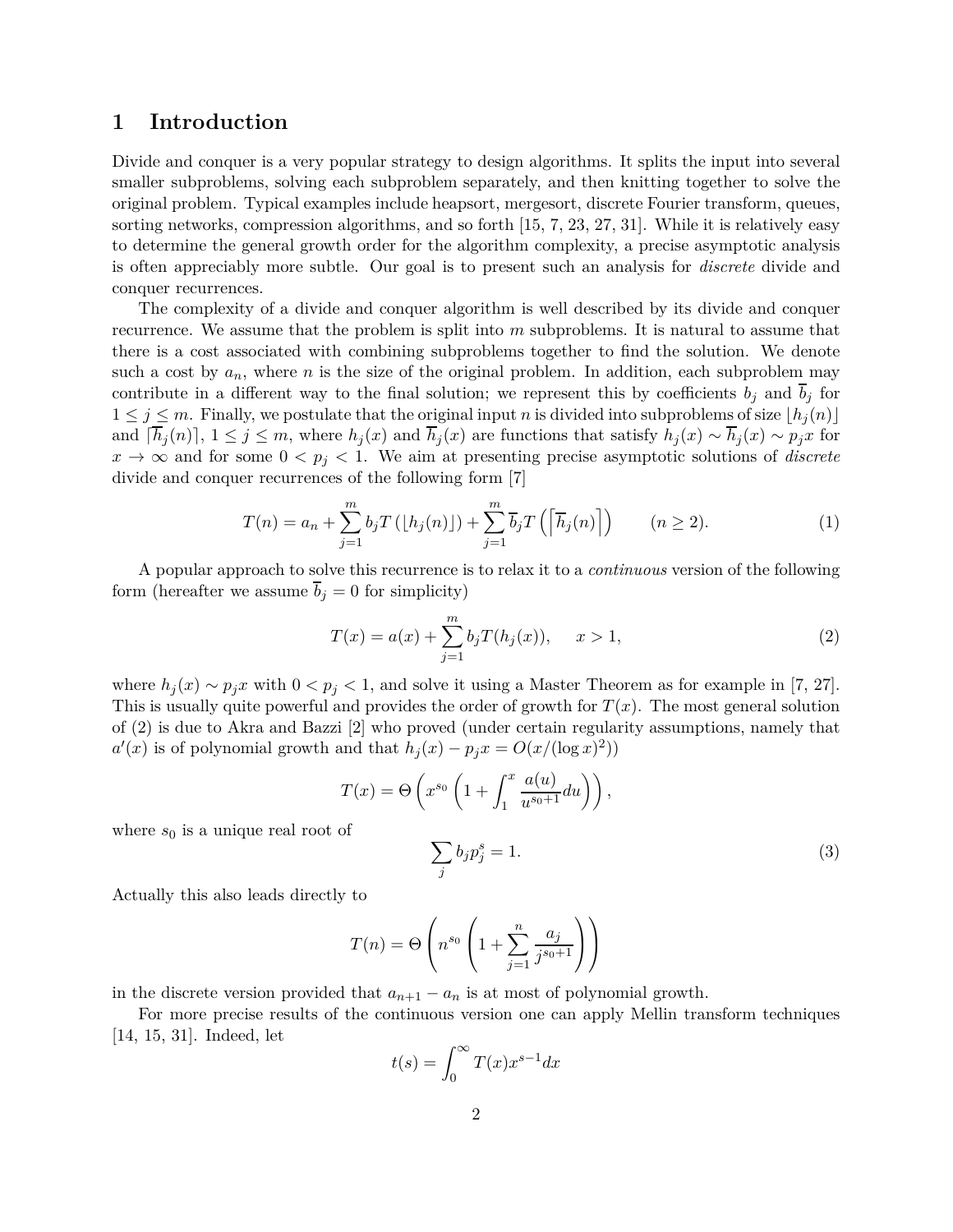be the Mellin transform of  $T(x)$ . Then using standard properties of the Mellin transform applied to the (slightly simplified) divide and conquer recurrence  $T(x) = a(x) + \sum_{j=1}^{m} b_j T(p_j x)$  we arrive at

$$
t(s) = \frac{a(s) + g(s)}{1 - \sum_{j=1}^{m} b_j p_i^{-s}},
$$

where  $a(s)$  is the Mellin transform of  $a(x)$ , and  $g(s)$  is an additional function due to the initial conditions. Suppose that  $a(s)$  and  $g(s)$  are analytic for  $\Re(s) \in (c, d)$  such that  $s_0 \in (c, d)$ , where  $s_0$ is the root of  $1 = \sum_j b_j p_i^{-s}$ . Then we recover the asymptotics of  $T(x)$  showing that

$$
T(x) \sim Cx^{s_0}
$$
 or  $T(x) \sim \Psi(\log x)x^{s_0}$ 

where *C* is a constant, and  $\Psi(t)$  is a (in general) discontinuous periodic function when the logarithms  $\log p_i$  are rationally related (i.e., all ratios  $(\log p_i)/(\log p_j)$  are rational, see Definition 1)

Discrete versions of the divide and conquer recurrence, given by (1) are more subtle and require a different approach. We will use Dirichlet series (closely related to the Mellin transform) that better captures the discrete nature of the recurrence, and then apply Tauberian theorems (and also the Mellin-Perron formula) to obtain asymptotics for  $T(n)$ . Precise results are presented in Theorem 2 in Section 3. In the particular case of sequences  $a_n$  of the form  $a_n = C n^a (\log n)^b$  (with  $C > 0$  and  $a, b \ge 0$ ) Theorem 2 has a more applicable form that we state in Theorem 1 of Section 2.

As in the continuous case the solution depends crucially on the relation between  $\log p_1, \ldots, \log p_m$ ; when  $\log p_1, \ldots, \log p_m$  are rationally related the final solution will exhibit some oscillation that disappears when  $\log p_1, \ldots, \log p_m$  are irrationally related. This phenomenon was already observed for other discrete recurrences [9, 12, 15, 17, 31].

As a featured application of our results and techniques developed for solving the general discrete divide and conquer recurrence, we shall present a comprehensive analysis of a data compression algorithm due to Boncelet [4], where we need even more precise results than stated in Theorem 2. Boncelet's algorithm is a variable-to-fixed data compression scheme. One of the best variable-tofixed scheme belongs to Tunstall [32]; another variation is due to Khodak [21]. Boncelet's algorithm is based on the divide and conquer strategy, and therefore is very fast and easy to implement. The question arises how it compares to the (asymptotically) optimal Tunstall algorithm. In Theorem 3 and Corollary 1 we provide an answer by first computing the redundancy of the Boncelet scheme (i.e., the excess of code length over the optimal code length) and compare it to the redundancy of the Tunstall code. In this case precise asymptotics of the Boncelet recurrence are crucial. We also prove in Theorem 7 of Section 6 that the phrase length of the Boncelet's algorithm obeys the central limit law, as for the Tunstall algorithm [10]. This result actually generalizes divide and conquer recurrences to divide and conquer *functional recurrences* and allows us – under some additional assumptions – to prove a general central limit theorem.

The literature on continuous divide and conquer recurrence is very extensive. We mention here [2, 6, 7]. The discrete version of the recurrence has received much less attention, especially with respect to precise asymptotics. Flajolet and Golin [13] and Cheung et al. [5] use similar techniques to ours, however, their recurrence is a simpler one with  $p_1 = p_2 = 1/2$ . Erdős et al. [11] apply renewal theory and Hwang [19] (cf. also [17, 20]) analytic techniques when dealing with similar recurrences. The approach presented in this paper is generalized and somewhat simplified by using a combination of methods such as Tauberian theorems and Mellin-Perron techniques. To the best of our knowledge, there is no comprehensive analysis of the discrete divide and conquer recurrences and therefore there is no precise redundancy analysis for the Boncelet algorithm.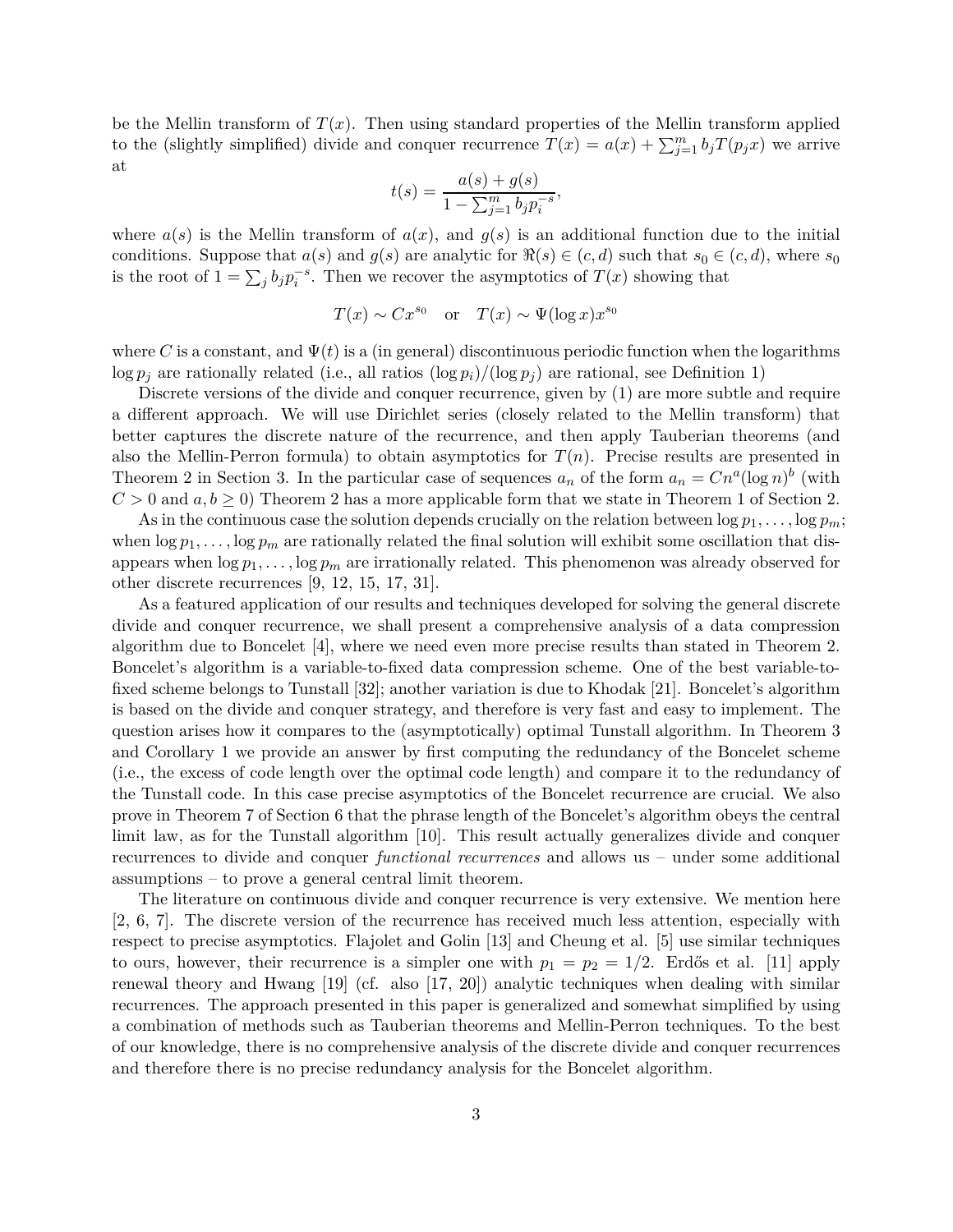The paper is organized as follows. In the next section we present a short (but more applicable) version of our main result with several applications. The main result is then formulated in Section 3. The results for the Boncelet coding algorithm are presented in Sections 4 and 6. All proofs are delayed till Sections 5. Furthermore, in Appendix A we discuss analytic continuations properties of certain Dirichlet series, and in the Appendix B we present the Wiener-Ikehara Tauberian theorem and several extensions.

## **2 A Discrete Master Theorem and Applications**

In this section, we first present a version of the discrete master theorem for special toll functions  $a_n = Cn^a(\log n)^b$  (*C* > 0, *a, b* ≥ 0). Then we discuss a number of examples illustrating our master theorem.

### **2.1 A Simplified Discrete Master Theorem**

We now consider a special toll function  $a_n = C n^a (\log n)^b$  and formulate our master theorem in this case. Its proof will follow from our general Discrete Master Theorem 2 presented in Section 3 and proved in Section 5.

It turns out that asymptotic behavior of  $T(n)$  may depend on a relation between  $\log p_1, \ldots \log p_m$ . Therefore, we need the following definition.

**Definition 1.** We say that  $\log p_1, \ldots, \log p_m$  are rationally related if there exists a positive real number L such that  $\log p_1, \ldots, \log p_m$  are integer multiples of L, that is,  $\log p_i = -n_i L$ ,  $n_i \in \mathbb{Z}_{>0}$ ,  $(1 \leq j \leq m)$ . Equivalently this means that all ratios  $(\log p_i)/(\log p_j)$  are rational. Without loss *of generality we can assume that L is as large as possible which implies that*  $gcd(n_1, \ldots, n_m) = 1$ *. Similarly, we say that*  $\log p_1, \ldots, \log p_m$  *are irrationally related if they are not rationally related.* 

**Example**. If  $m = 1$ , then we are always in the rationally related case. In the binary case  $m = 2$ , the numbers  $\log p_1$ ,  $\log p_2$  are rationally related if and only if the ratio  $(\log p_1)/(\log p_2)$  is rational.

Now we are in the position to formulate our first (simplified) discrete master theorem.

**Theorem 1** (DISCRETE MASTER THEOREM — SPECIAL CASE). Let  $T(n)$  be the divide and *conquer recurrence defined in (1) with*  $a_n = Cn^a(\log n)^b$  ( $C > 0$ ,  $a, b \ge 0$ ) such that:

- *(A1)*  $b_j$  *and*  $\overline{b}_j$  *are non-negative with*  $b_j + \overline{b}_j > 0$ *,*
- (A2)  $h_j(x)$  and  $\overline{h}_j(x)$  are increasing and non-negative functions such that  $h_j(x) = p_j x + O(x^{1-\delta})$ and  $\overline{h}_j(x) = p_j x + O(x^{1-\delta})$  for positive  $p_j < 1$  and  $\delta > 0$ , with  $h_j(n) < n$  and  $\overline{h}_j(n) \leq n-1$ *for all*  $n > 2$ *.*

*Furthermore, let s*<sup>0</sup> *be the unique real solution of the equation*

$$
\sum_{j=1}^m (b_j + \overline{b}_j) p_j^{s_0} = 1.
$$

*Then the sequence*  $T(n)$  *has the following asymptotic behavior:*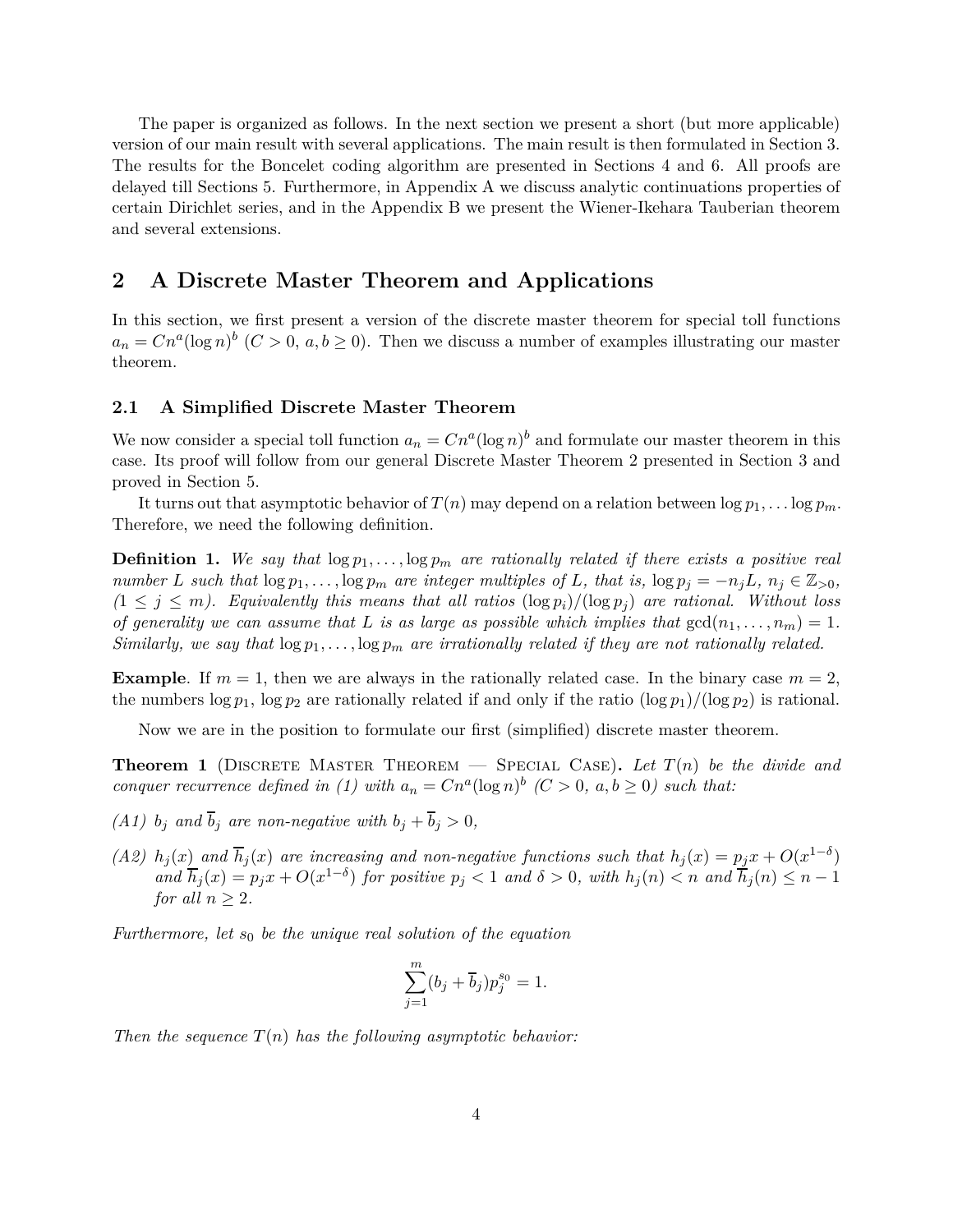*(i)* If  $a > s_0$ *, then* 

$$
T(n) = \begin{cases} C' n^a (\log n)^b + O\left(n^a (\log n)^{b-1}\right) & \text{if } b > 0, \\ C' n^a + O(n^{a-\delta'}) & \text{if } b = 0, \end{cases}
$$

 $where \delta' = \min\{a - s_0, \delta\}$  *and* 

$$
C' = \frac{C}{1 - \sum_{j=1}^{m} (b_j + \overline{b}_j) p_j^a}
$$

*(ii)* If  $a = s_0$ *, then* 

$$
T(n) = C''n^a(\log n)^{b+1} + O\left(n^a(\log n)^b\right)
$$

*with*

$$
C'' = \frac{C}{(b+1)\sum_{j=1}^{m} (b_j + \overline{b}_j)p_j^a \log(1/p_j)}.
$$

*(iii)* If  $a < s_0$  *(or if we just assume that*  $a_n = O(n^a)$  *for some*  $a < s_0$  *as long as*  $a_n$  *is a non-negative* and non-decreasing sequence), then for  $\log p_1, \ldots, \log p_m$  irrationally related

 $T(n) \sim C''' n^{s_0},$ 

*where*  $C'''$  *is a positive constant.* If  $\log p_1, \ldots, \log p_m$  *are rationally related and if we also assume that*

$$
T(n+1) - T(n) = O(n^{s_0 - \eta})
$$
\n(4)

*.*

*for some*  $\eta > 1 - \delta$ *, then* 

$$
T(n) = \Psi(\log n) n^{s_0} + O\left(n^{s_0 - \eta'}\right)
$$

*where*  $\Psi(t)$  *is a positive and periodic continuous function with period L and*  $\eta' > 0$ *.* 

**Remark 1.** It should be remarked that the order of magnitude of *T*(*n*) can be checked easily by the Akra-Bazzi theorem [2]. In particular, if we just know an upper bound for *a<sup>n</sup>* which is of the form  $a_n = O(n^a(\log n)^b)$  – even if  $a_n$  is not necessarily increasing – the Akra-Bazzi theorem provides an upper bound for  $T(n)$  which is of form stated in Theorem 1. Hence the theorem can be easily adapted to cover  $a_n$  of the form  $a_n = Cn^a(\log n)^b + O((n^{a_1}(\log n)^{b_1})$  with  $a_1 < a$  or with  $a_1 = a$ but  $b_1 < b$ . We split up the solution  $T(n)$  into  $T(n) = T_1(n) + T_2(n)$ , where  $T_1(n)$  corresponds to  $a_n^{(1)} = Cn^a(\log n)^b$ , for which we can apply Theorem 1, and  $T_2(n)$  corresponds to the error term  $a_n^{(2)} = O((n^{a_1}(\log n)^{b_1}),$  for which we apply the Akra-Bazzi theorem.

The same idea can be used for a bootstrapping procedure. Theorem 1 provides the asymptotic leading term for  $T(n)$  that is (for example, in case *(i)*) of the form  $C'n^a(\log n)^b$ . Hence, by setting  $T(n) = C'n^a(\log n)^b + S(n)$  we obtain a recurrence for  $S(n)$  that is precisely of the form (1) with a new sequence  $a_n$  that is of smaller order than the previous one. At this step we can either apply Theorem 1 a second time or the Akra-Bazzi theorem.

**Remark 2.** Theorem 1 can be extended to the case  $a_n = C n^a (\log n)^b$ , where  $a > 0$  and b is an arbitrary real number. The same result holds with the only exception  $a = s_0$  and  $b = -1$ . In this case we obtain

$$
T(n) = C''n^a \log \log n + O\left(n^a (\log n)^{-1}\right)
$$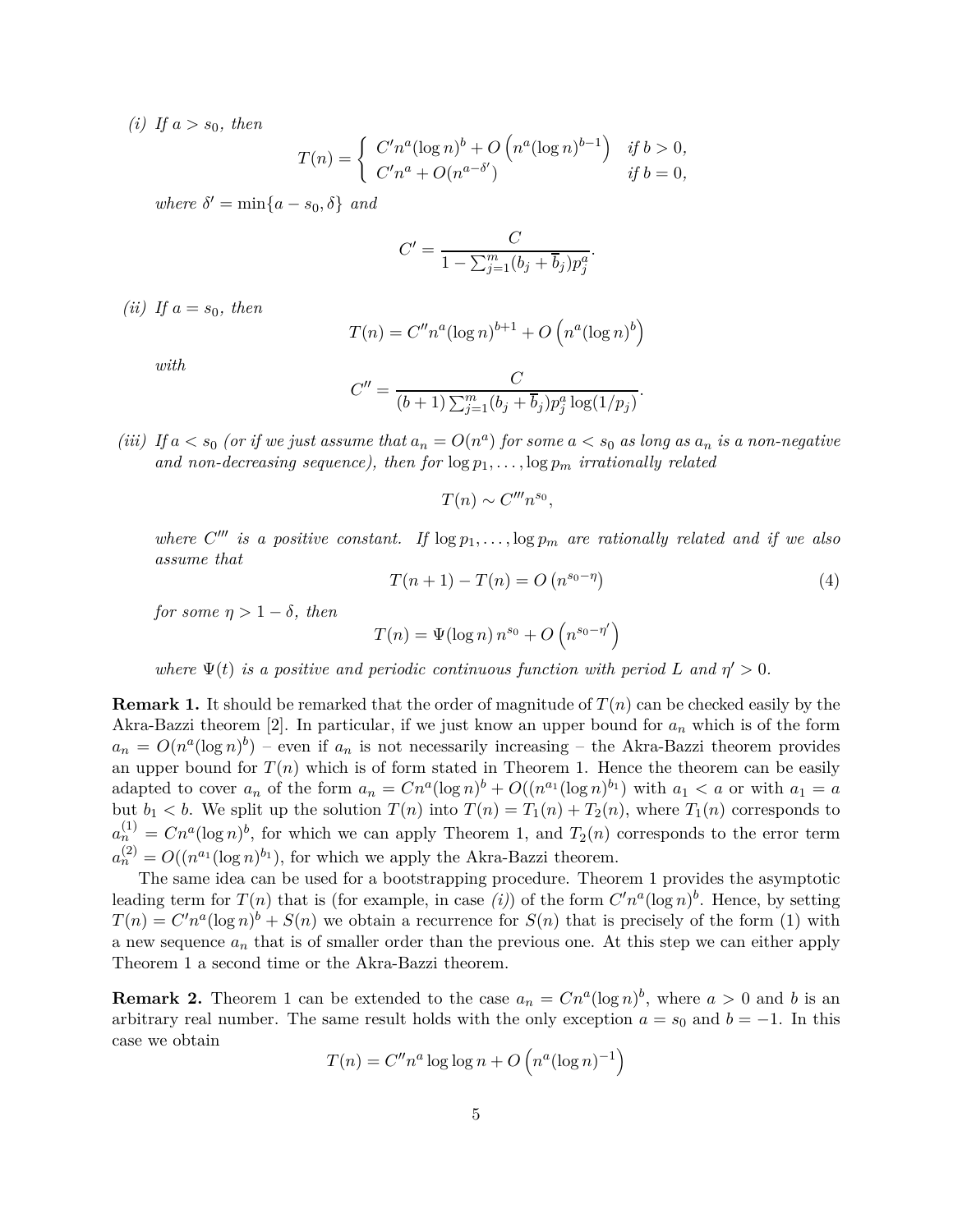with

$$
C'' = \frac{C}{\sum_{j=1}^m b_j p_j^a \log(1/p_j)}.
$$

**Remark 3.** The third case *(iii)*: *a < s*0, is of particular interest. Let us consider first the irrationally related case. Even in this case it is not immediate to describe the constant *C* ′′′ explicitly. It depends heavily on  $a_n$  and also on  $T(n)$  and can be written as

$$
C''' = \frac{\tilde{A}(s_0) + \sum_{j=1}^{m} b_j (G_j(s_0) - E_j(s_0)) + \sum_{j=1}^{m} \overline{b}_j (\overline{G}_j(s_0) - \overline{E}_j(s_0))}{s_0 \sum_{j=1}^{m} (b_j + \overline{b}_j) p_j^{s_0} \log(1/p_j)}
$$
(5)

with

$$
\tilde{A}(s) = \sum_{n=1}^{\infty} \frac{a_{n+2} - a_{n+1}}{n^s},
$$

and

$$
G_j(s) = \sum_{n < n_j(1)} \frac{T(\lfloor h_j(n+2) \rfloor) - T(\lfloor h_j(n+1) \rfloor)}{n^s} + \frac{T(2) - T(\lfloor h_j(n_j(1) + 1) \rfloor)}{n_j(1)},\tag{6}
$$

$$
E_j(s) = \sum_{k=1}^{\infty} (T(k+2) - T(k+1)) \left( \frac{1}{(k/p_j)^s} - \frac{1}{n_j(k)^s} \right),\tag{7}
$$

where  $n_j(k) = \max\{n \ge 1 : h_j(n+1) < k+2\}$ , and

$$
\overline{G}_j(s) = \sum_{n < \overline{n}_j(1)} \frac{T\left(\left\lceil \overline{h}_j(n+2) \right\rceil\right) - T\left(\left\lceil \overline{h}_j(n+1) \right\rceil\right)}{n^s} + \frac{T(2) - T\left(\left\lceil \overline{h}_j(n_j(1) + 1) \right\rceil\right)}{n_j(1)},
$$
\n
$$
\overline{E}_j(s) = \sum_{k=1}^{\infty} (T(k+2) - T(k+1)) \left(\frac{1}{(k/p_j)^s} - \frac{1}{\overline{n}_j(k)^s}\right),
$$

where  $\overline{n}_j(k) = \min\{n \geq 1 : \overline{h}_j(n+2) > k+1\}$ . We will show in the proof that the series  $\tilde{A}(s_0)$ ,  $E_i(s_0)$  and  $\overline{E}_i(s_0)$  actually converge. It should be also mentioned that there is no general error term in the asymptotic relation  $T(n) \sim C^{m} n^{s_0}$ .

In the rationally related case the periodic function  $\Psi(t)$  has a convergent Fourier series  $\Psi(t)$  =  $\sum_{k} c_{k} e^{2k\pi i x/L}$ , where the Fourier coefficients are given by

$$
c_k = \frac{\tilde{A}(s_k) + \sum_{j=1}^m b_j (G_j(s_k) - E_j(s_k)) + \sum_{j=1}^m \overline{b}_j (\overline{G}_j(s_k) - \overline{E}_j(s_k))}{s_k \sum_{j=1}^m (b_j + \overline{b}_j) p_j^{s_0} \log(1/p_j)},
$$
\n(8)

where  $s_k = s_0 + 2k\pi i/L$ . In particular the constant coefficient  $c_0$  equals  $C'''$ . Note that it cannot be deduced from this representation that the Fourier series is convergent. This makes the problem really subtle.

**Remark 4.** It turns out that the assumption (4):  $T(n+1) - T(n) = O(n^{s_0-\eta})$ , which we call *small growth condition*, is essential for the result  $T(n) \sim \Psi(\log n) n^{s_0}$  actually holds, see the *counter examples* in Example 3. On the other hand the small growth condition (4) is actually easy to check in practice. (Note also that in most applications we have  $\delta = 1$  so that any  $\eta > 0$  is sufficient.)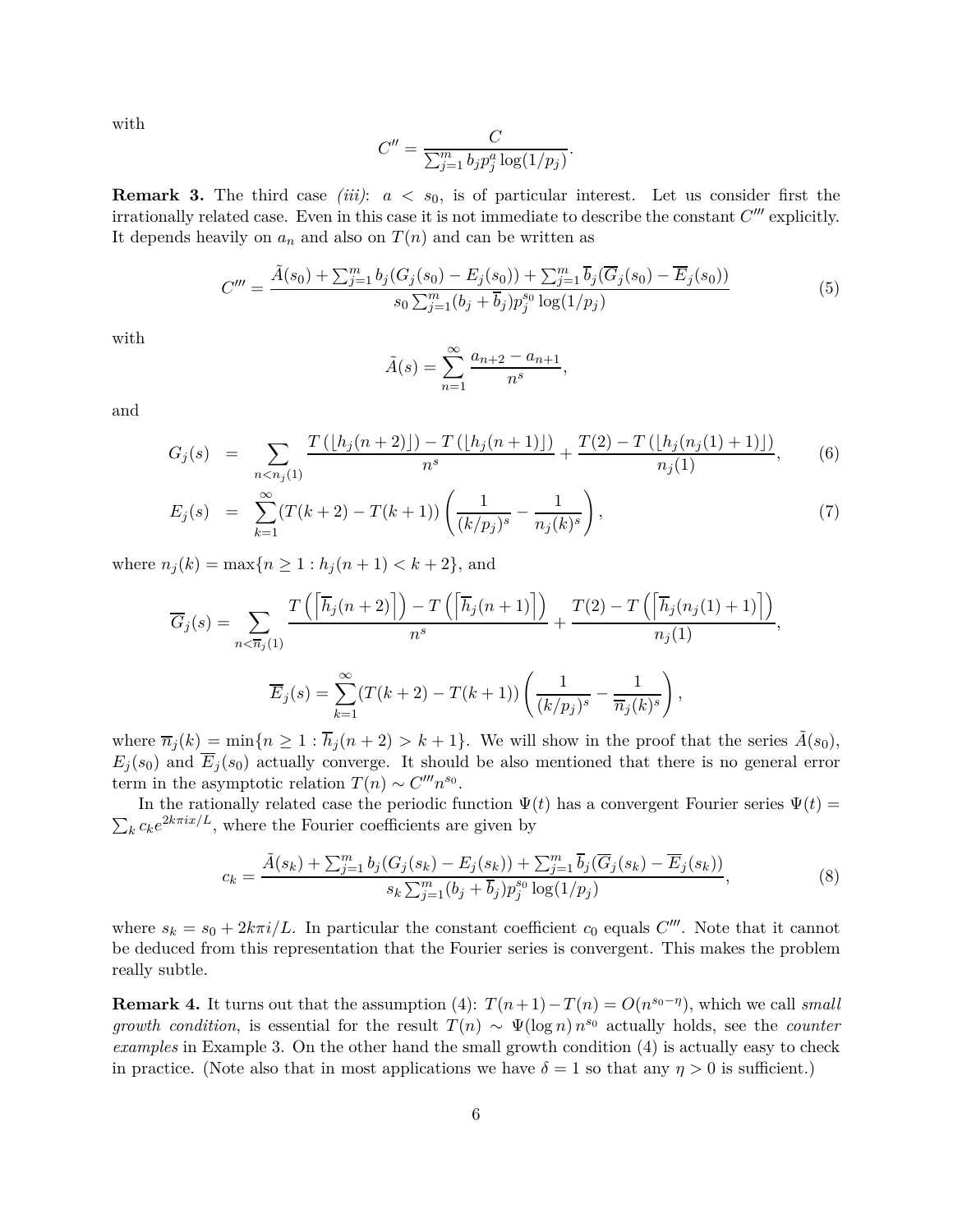For example, if there exists  $n_0$  such that for all  $n \geq n_0$  there exist *j* such that

$$
\lfloor h_j(n) \rfloor = \lfloor h_j(n+1) \rfloor \quad \text{(and } b_j > 0) \quad \text{or} \quad \lceil \overline{h}_j(n) \rceil = \lceil \overline{h}_j(n+1) \rceil \quad \text{(and } \overline{b}_j > 0), \tag{9}
$$

then the small growth condition (4) is satisfied for all  $\eta < s_0 - s'$ , where *s'* is defined as the maximum of *a* and the real solutions of the equations

$$
\sum_{\ell=1}^m (b_\ell + \overline{b}_\ell) p_\ell^s - b_j p_j^s = 1
$$

for which  $b_j > 0$ ,  $1 \leq j \leq m$ , and

$$
\sum_{\ell=1}^m (b_\ell + \overline{b}_\ell) p_\ell^s - \overline{b}_j p_j^s = 1
$$

for which  $\overline{b}_j > 0$ ,  $1 \leq j \leq m$ . (The difference sequence  $S(n) = T(n+1) - T(n)$  satisfies a divide-and-conquer-like recurrence with a trivial upper bound of the form *Cns*0−*<sup>η</sup>* .)

In particular, if  $p_1 = p$  and  $p_2 = 1 - p$  and if

$$
h_1(n) = p_1 n + \delta
$$
 and  $\overline{h}_2(n) = p_2 n - \delta$ 

(where  $b_1 > 0$  and  $\overline{b}_2 > 0$ ) then it is easy to check that (9) holds and consequently the small growth condition (4) is satisfied. This means that we do not have to care about (4) for recurrences of the form

$$
T(n) = a_n + bT(\lfloor pn + \delta \rfloor) + \overline{b}T(\lceil (1-p)n - \delta \rceil).
$$

The proof runs as follows. Assume that  $|p_1n + \delta| < |p_1(n + 1) + \delta|$ . This means that (with  $m = [p_1n + \delta]$   $m \leq p_1n + \delta < m+1 \leq p_1(n+1) + \delta$ . It we set  $x = \{p_1n + \delta\} = p_1n + \delta - m$ , then we have  $x + p_1 \geq 1$  or  $p_2 \leq x$ . Since  $h_1(n) + \overline{h}_2(n) = n$  it follows that  $\overline{h}_2(n) = [\overline{h}_2(n)] - x$ . Hence  $\overline{h}_2(n+1) = \overline{h}_2(n) + p_2 \leq [\overline{h}_2(n)]$  and consequently  $[\overline{h}_j(n)] = [\overline{h}_j(n+1)]$ .

Note that if  $p_1$  is irrational, then we can also work with  $h_1(n) = p_1 n + \delta$  and  $h_2(n) = p_2 n - \delta$ (where  $b_1 > 0$  and  $b_2 > 0$ ).

**Remark 5.** In several applications of case *(ii)* the second order term is of interest, however, in contrast to the leading term the behavior of the second order term depends again on the arithmetic properties of the  $\log p_i$ . For example, if  $a = b = s_0 = 0$ , that is, the recurrence is of the form

$$
T(n) = \sum_{j=1}^{m} b_j T(\lfloor p_j n \rfloor) + C
$$

with  $b_1 + \cdots + b_m = 1$  and if we are in the irrationally related case, then

$$
T(n) = C'' \log n + C_2'' + o(1),
$$

where

$$
C'' = \frac{C}{\sum_{j=1}^{m} b_j \log(1/p_j)}
$$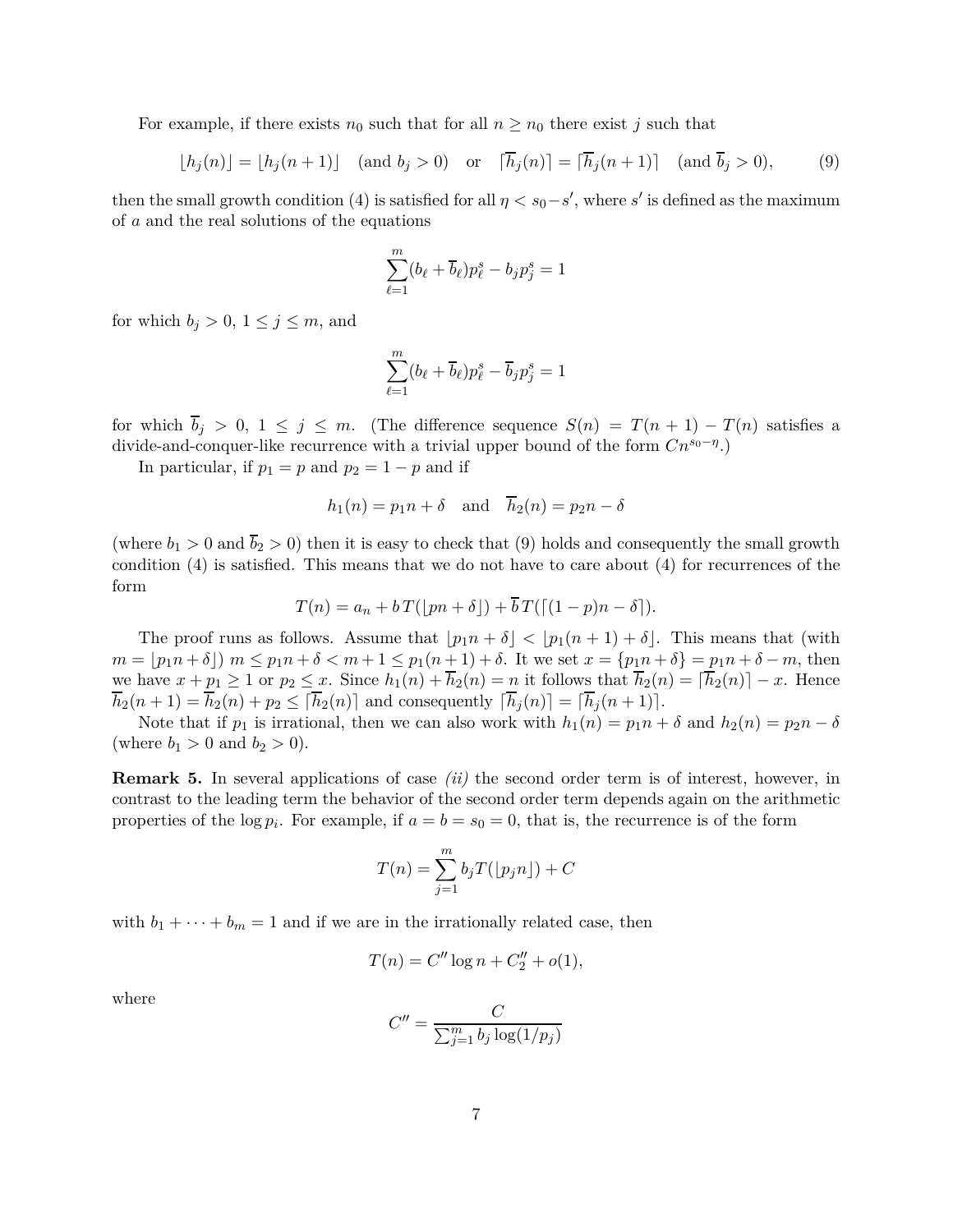and  $C''_2$  is a constant that can be computed similarly as  $C'''$ ; see Example 10. Furthermore, if we can assume a corresponding *small growth condition* of the form  $T(n+1) - T(n) = O(n^{-\eta})$  for some  $\eta > 0$ , then

$$
T(n) = C'' \log n + \Psi(\log n) + o(1),
$$

where  $\Psi(t)$  is a continuous periodic function.

A similar statement holds in the case  $a = s_0 = 1$ ,  $b = 0$ . Here the corresponding small growth condition is  $T(n+1) - T(n) = O(n^{1-\eta})$  (for some  $\eta > 0$ ), see Examples 6 and 10.

### **2.2 Applications**

We first illustrate our theorem on a few simple divide and conquer recurrences. Some of these examples are also discussed in [26], where the growth order of  $T(n)$  is determined. Note that we only consider examples for the case *(iii)* and *(ii)*, since they are more interesting.

**Example 1**. Consider the recurrence

$$
T(n) = 2T(\lfloor n/2 \rfloor) + 3T(\lfloor n/6 \rfloor) + n \log n.
$$

Here we have  $a = b = 1$ . Furthermore the equation

$$
2\cdot 2^{-s} + 3\cdot 6^{-s} = 1
$$

has the (real) solution  $s_0 = 1.402... > 1$  and it is easy to check that  $\log(1/2)$  and  $\log(1/6)$  are irrationally related. Namely, if  $\log(1/2)/\log(1/6)$  were rational, say  $c/d$  then it would follow that  $2^d = 6^c$ . However, this equation has no non-zero integer solution. Hence by case *(iii)* we obtain

$$
T(n) \sim C''' n^{s_0} \qquad (n \to \infty)
$$

for some constant  $C''' > 0$ . By using (5) we find numerically that  $C''' = 5.61...$  Note that  $n_1(k) = 2k + 2$  and  $n_2(k) = 6k + 10$ . Figure 1 shows the precise behavior of  $T(n)$ .

**Example 2**. The recurrence

$$
T(n) = 2T(\lfloor n/2 \rfloor) + 1 \quad \text{(with } T(1) = 1\text{)}
$$

is formally of the kind covered by Theorem 1: we have  $a = b = 0$  and  $s_0 = 1 > 0$ . Since  $m = 1$  we are in the rationally related case. However, it is easy to check that

$$
T(n) = 2^{\lfloor \log_2 n \rfloor + 1} - 1.
$$

In particular we have  $T(2^k) = 2^{k+1} - 1$  and  $T(2^k - 1) = 2^k - 1$ . Consequently, the small growth condition (4) is not satisfied. Actually we can write

$$
T(n) = n\Psi(\log_2 n) - 1
$$

with  $\Psi(t) = 2^{1-\{t\}}$ , where  $\{x\} = x - \lfloor x \rfloor$  denotes the fractional part of *x*, that is, the assertion of Theorem 1 holds formally, however, the the periodic function is discontinuous at  $t = 0$ .

Next consider the same kind of recurrence with a different sequence  $a_n$ , namely

$$
T(n) = 2T(\lfloor n/2 \rfloor) + \log_2 n
$$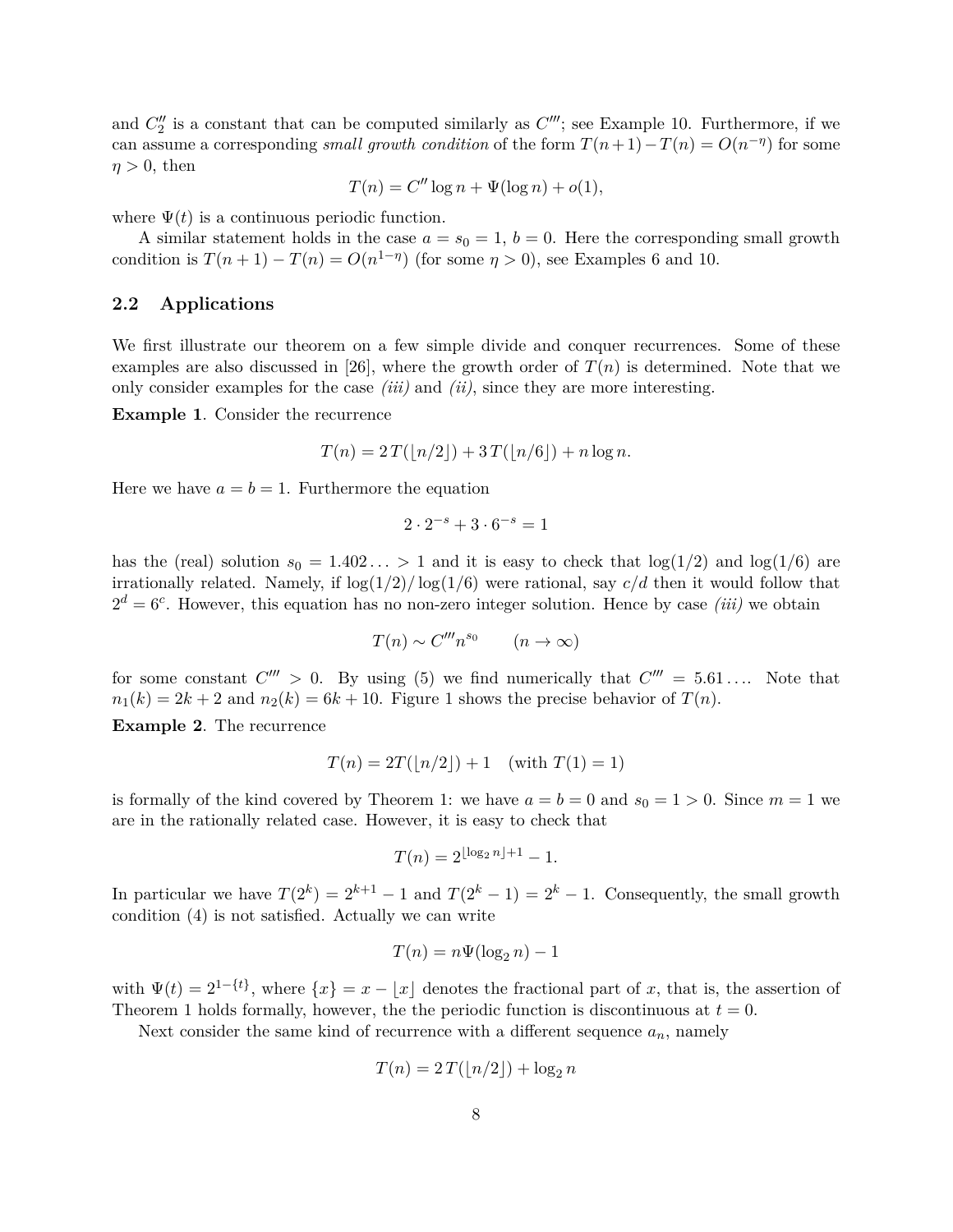

Figure 1:  $T(n)$  versus *n* from Example 1.

with  $T(1) = 0$ . Here  $a = 0$ ,  $b = 1$ , and  $s_0 = 1 > 0$ . Again the small growth property (4) is not satisfied. By induction it follows that  $T(n)$  has the following explicit representation:

$$
T(n) = \sum_{0 \leq k \leq \log_2 n} 2^k \log_2 \left( \lfloor n/2^k \rfloor \right) = n \sum_{0 \leq \ell \leq \lfloor \log_2 n \rfloor} 2^{-\{\log_2 n\} - \ell} \log_2 \left( \lfloor 2^{\{\log_2 n\} + \ell} \rfloor \right).
$$

Hence we have

$$
T(n) = n\Psi(\log_2 n) + O(\log n),
$$

where

$$
\Psi(t) = 2^{-\{t\}} \sum_{\ell \ge 0} 2^{-\ell} \log_2 \left( \lfloor 2^{\{t\} + \ell} \rfloor \right)
$$

is a periodic function that is discontinuous for the countable (and dense) set  $\{\log_2 m\} : m \in \mathbb{Z}_{\geq 1}\}.$ **Example 3**. The two recurrences of Example 2 give rise to the conjecture that Theorem 1 might be generalized to the case, where the small growth property (4) is not satisfied. However, this is certainly not true as the two following **counter examples** show. They indicate that there is probably no easy characterization when we have  $T(n) \sim n^{s_0} \Psi(\log n)$  for a periodic function  $\Psi(t)$ .

For example consider the recurrence

$$
T(n) = 2 T\left(\left\lfloor \frac{2}{3}n \right\rfloor\right)
$$

with  $T(1) = 1$ . Here we have  $T(n) = 2^k$  for  $n_k \le n < n_{k+1}$ , where  $n_0 = 1$  and  $n_{k+1} = \left[\frac{3}{2}\right]$  $\frac{3}{2}n_k$ . It is clear that  $c_1(3/2)^k \leq n_k \leq c_2(3/2)^k$  for some positive constants  $c_1, c_2$ , however, the precise behaviour of  $n_k$  is *erratic* so that we cannot expect a precise behaviour of the kind  $n_k = c(3/2)^k$  +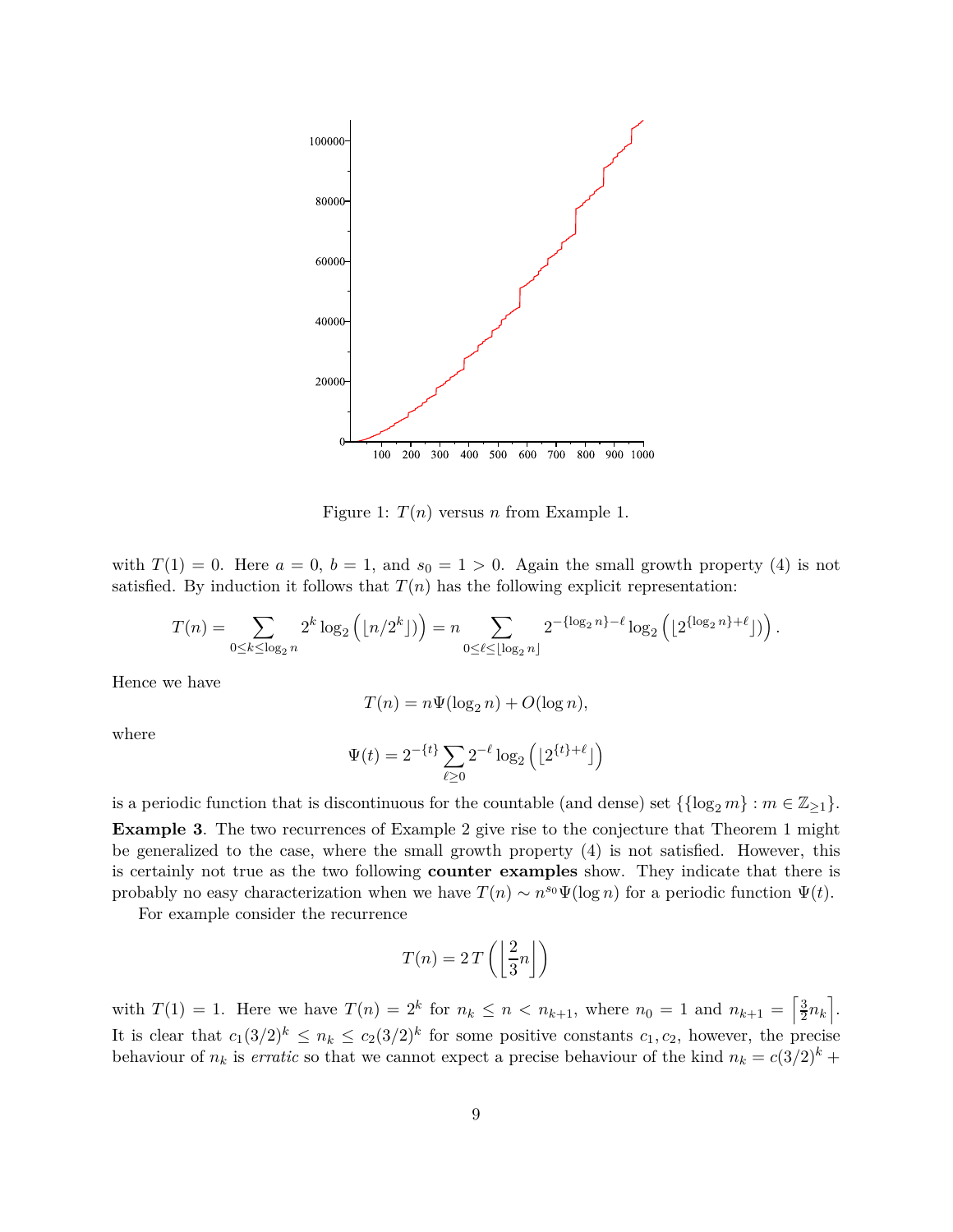*O*(1) and consequently not a representation of the form  $T(n) \sim n^{s_0} \Psi(\log n)$ , since the *jumps* from  $T(n_k - 1)$  to  $T(n_k)$  cannot be covered with the help of a single function  $\Psi(t)$ .

Next consider the recurrence

$$
T(n) = 2T\left(\left\lfloor \frac{n + 2\sqrt{n} + 1}{2} \right\rfloor\right) \qquad (n \ge 6)
$$

with  $T(n) = 1$  for  $1 \leq n \leq 5$ . Here we have (again)  $T(n) = 2^k$  for  $n_k \leq n < n_{k+1}$ , where  $n_1 = 6$  and  $n_{k+1} = \lceil 2n_k + 1 - 2\sqrt{2n_k} \rceil$ . It follows that  $n_k$  is asymptotically of the form  $n_k = c_1 2^k - c_2 2^{k/2} + O(1)$ (for certain positive constants  $c_1, c_2$ ). Consequently it is again not possible to represent  $T(n)$ asymptotically as  $T(n) \sim n\Psi(\log n)$ .

**Example 4**. The recurrence

$$
T(n) = T(\lfloor n/2 \rfloor) + 2T(\lceil n/2 \rceil) + n
$$

is related to the Karatsuba algorithm [22, 23]. Here we have  $s_0 = \log(1/3)/\log(1/2) = 1.5849...$ and  $s_0 > a = 1$ . Furthermore, since  $m = 1$ , we are in the rationally related case. Here the small growth condition (4) is satisfied so that we can apply Theorem 1 to obtain

$$
T(n) = \Psi(\log n) n^{\frac{\log 3}{\log 2}} \cdot (1 + o(1)) \qquad (n \to \infty)
$$

with some continuous periodic function  $\Psi(t)$ .

In a similar manner, the Strassen algorithm [7, 30] for matrix multiplications results in the following recurrence

$$
T(n) = T(\lfloor n/2 \rfloor) + 6T(\lceil n/2 \rceil) + n^2.
$$

Here we have  $m = 1$ ,  $s_0 = \log 7/\log 2 \approx 2.81$  and  $a = 2$ , and again we get an representation of the form  $\log 7$ 

$$
T(n) = \Psi(\log n) n^{\frac{\log n}{\log 2}} \cdot (1 + o(1)) \qquad (n \to \infty)
$$

with some periodic function  $\Psi(t)$ .

**Example 5**. The next two examples show that a small change in the recurrence might change the asymptotic behaviour significantly. First let

$$
T(n) = T(\lfloor n/2 \rfloor) + T(\lceil n/4 \rceil)
$$

with  $T(1) = 1$ . Here we have  $s_0 = \log((1 + \sqrt{5})/2) \log 2 \approx 0.6942$  and we are in the rationally related case. Furthermore it follows easily that  $T(n + 1) - T(n) \leq 1$ . Hence the small growth condition (4) is satisfied and we obtain

$$
T(n) \sim n^{s_0} \Psi(\log_2 n)
$$

for a continuous periodic function  $\Psi(t)$ .

However, if we just replace the appearing ceiling function by the floor function, that is,

$$
\tilde{T}(n) = \tilde{T}(\lfloor n/2 \rfloor) + \tilde{T}(\lfloor n/4 \rfloor) \quad \text{for } n \ge 4
$$

and  $\tilde{T}(1) = \tilde{T}(2) = \tilde{T}(3) = 1$ , then the small growth condition (4) is not satisfied. We get  $\tilde{T}(n) = F_k$  for  $2^{k-1} \leq n < 2^k$ , where  $F_k$  denotes the *k*-th Fibonacci number. This leads to

$$
\tilde{T}(n) \sim n^{s_0} \tilde{\Psi}(\log_2 n),
$$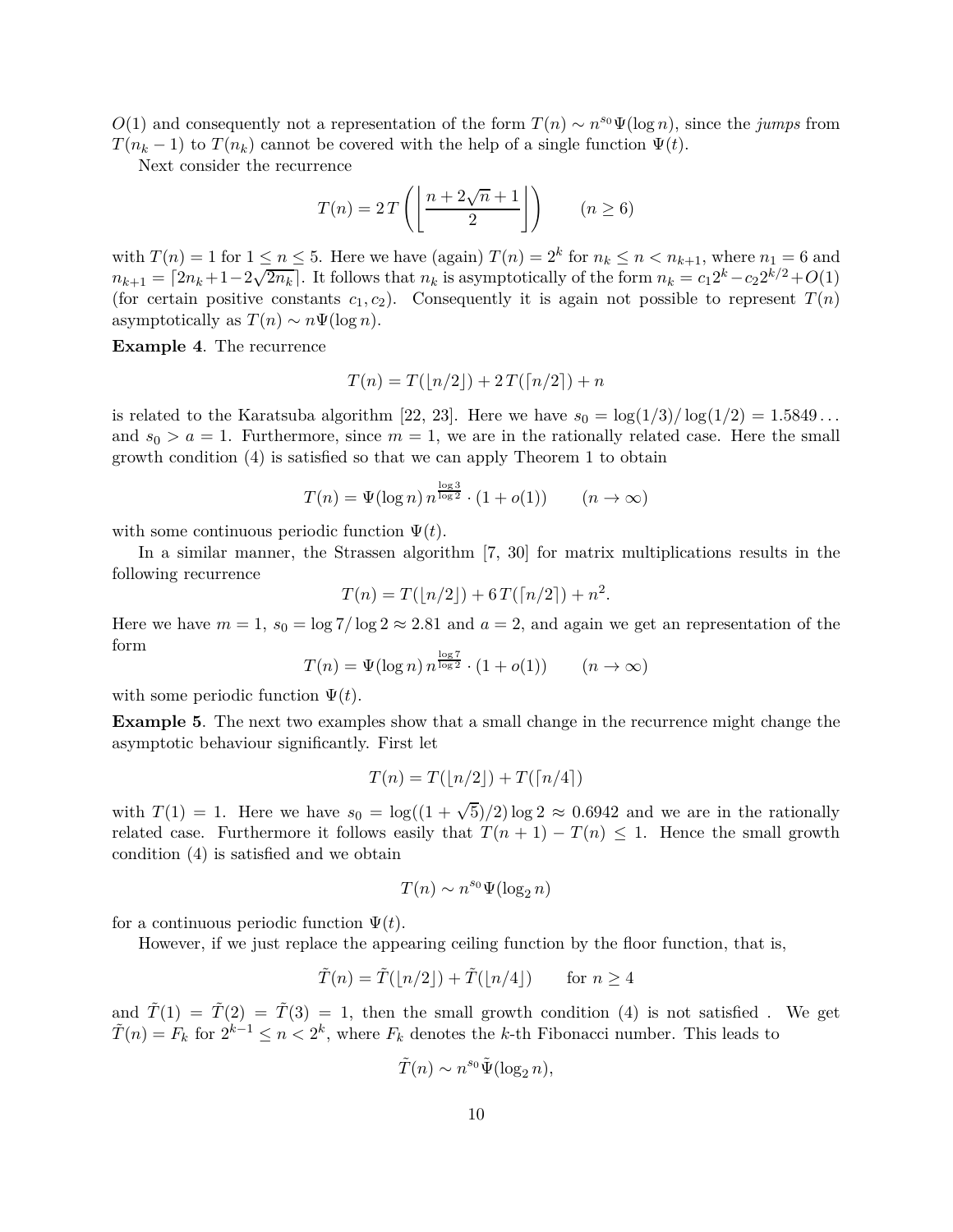

Figure 2: Illustration to Example 5: (a) recurrence  $T(n) = T(\lfloor n/2 \rfloor) + T(\lceil n/4 \rceil)$ , (b) recurrence  $T(n) = T(|n/2|) + T(|n/2|).$ 

where  $\tilde{\Psi}(t) = ((1 + \sqrt{5})/2)^{1-\{t\}}/\sqrt{5}$  is discontinuous for  $t = 0$ ; see also Figure 2. **Example 6**. The recurrences

$$
T(n) = T(\lfloor n/2 \rfloor) + T(\lceil n/2 \rceil) + n - 1,
$$
  
\n
$$
Y(n) = Y(\lfloor n/2 \rfloor) + Y(\lceil n/2 \rceil) + \lfloor n/2 \rfloor,
$$
  
\n
$$
U(n) = U(\lfloor n/2 \rfloor) + U(\lceil n/2 \rceil) + n - \frac{\lfloor n/2 \rfloor}{\lceil n/2 \rceil + 1} + \frac{\lceil n/2 \rceil}{\lfloor n/2 \rfloor + 1} \lfloor n/2 \rfloor
$$

are related to Mergesort (see [13]). For all three recurrences we have  $a = s_0 = 1$  and we are (again) in the rationally related case. Here it is immediate to derive a-priori bounds of the form  $T(n+1) - T(n) = O(\log n)$  (and corresponding ones for  $Y(n)$  and  $U(n)$ ).

Hence, we obtain asymptotic expansions of the form

$$
C n \log n + n\Psi(\log n) + o(n) \qquad (n \to \infty),
$$

where  $C = 1/\log 2$  for  $T(n)$  and  $U(n)$  and  $C = 1/(2 \log 2)$  for  $Y(n)$ , and  $\Psi(t)$  is a continuous periodic function.

**Example 7**. Consider now

$$
T(n) = T(\lfloor n/2 \rfloor) + \log n.
$$

Here we have  $a = s_0 = 0$  and consequently, according to case *(ii)* we have

$$
T(n) = \frac{1}{2 \log 2} (\log n)^2 + O(\log n).
$$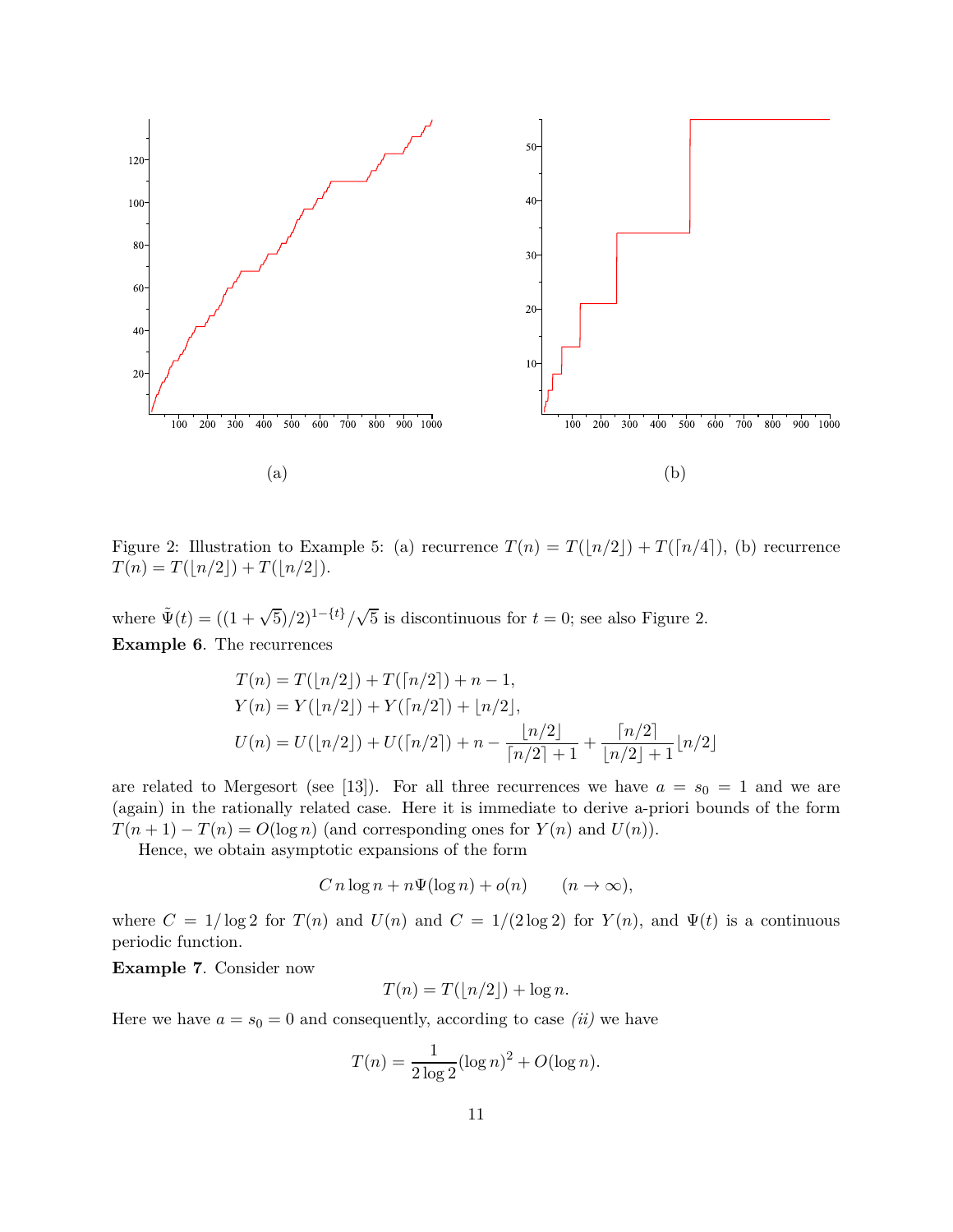**Example 8**. Next consider the recurrence

$$
T(n) = 2T(\lfloor n/2 \rfloor) + \frac{8}{9}T(\lfloor 3n/4 \rfloor) + \frac{n^2}{\log n}.
$$

Here  $a = s_0 = 2$ . Hence, by the extended case *(ii)* (described in Remark 2) we have

$$
T(n) = \frac{2}{\log 2 + \log(4/3)} n^{2} \log \log n + O(n^{2}/\log n).
$$

**Example 9**. The solution of the recurrence

$$
T(n) = \frac{1}{3}T\left(\left\lfloor \frac{n}{3} + \frac{1}{2} \right\rfloor\right) + \frac{2}{3}T\left(\left\lceil \frac{2n}{3} - \frac{1}{2} \right\rceil\right) + 1
$$

with initial value  $T(1) = 0$  is asymptotically given by

$$
T(n) = \frac{1}{H}\log n + C + o(1),
$$

with  $H=\frac{1}{3}$  $\frac{1}{3}\log 3 + \frac{2}{3}\log \frac{3}{2} \approx 0.6365$  and some constant *C*. By Remark 5, we are in the irrationally related case. With the help of Theorem 3 we can compute  $C \approx -0.0813$ . Its precise form is  $C = -\alpha/H$ , where

$$
\alpha = \sum_{m\geq 1} \frac{T(m+2) - T(m+1)}{3} \left( \log \left[ 3m + \frac{5}{2} \right] - \log(3m) \right)
$$
  
+ 
$$
2 \sum_{m\geq 1} \frac{T(m+2) - T(m+1)}{3} \left( \log \left[ \frac{3}{2}m + \frac{5}{4} \right] - \log(\frac{3m}{2}) \right)
$$
  
+ 
$$
\frac{\log 3}{3} - H - \frac{\frac{1}{3} \log^2 3 + \frac{2}{3} \log^2 \frac{3}{2}}{2H} \approx 0.0518.
$$

We will use this example for computing the redundancy of the binary Boncelet code with  $p = 1/3$ in Section 4.

**Example 10**. Let  $s_2(k)$  denote the binary sum-of-digits function of a non-negative integer k and let  $T(n) = \sum_{k \le n} s_2(k)$  the partial sums. Then  $T(n)$  satisfies the recurrence

$$
T(n) = T(\lfloor n/2 \rfloor) + T(\lceil n/2 \rceil) + \lfloor n/2 \rfloor
$$

and  $T(1) = 0$ . It is a well known fact (originally due to Delange [9]) that  $T(n)$  is given by

$$
T(n) = \frac{1}{2}n \log_2 n + n\Psi(\log_2 n),
$$

where  $\Psi(t)$  a periodic function that is even continuous. There are several different representations for  $\Psi(t)$ . For example we have

$$
\Psi(t) = 2^{-\{t\}} \sum_{\ell \ge 0} 2^{-\ell} g\left(2^{\ell + \{t\}}\right) + \frac{1 - \{x\}}{2},
$$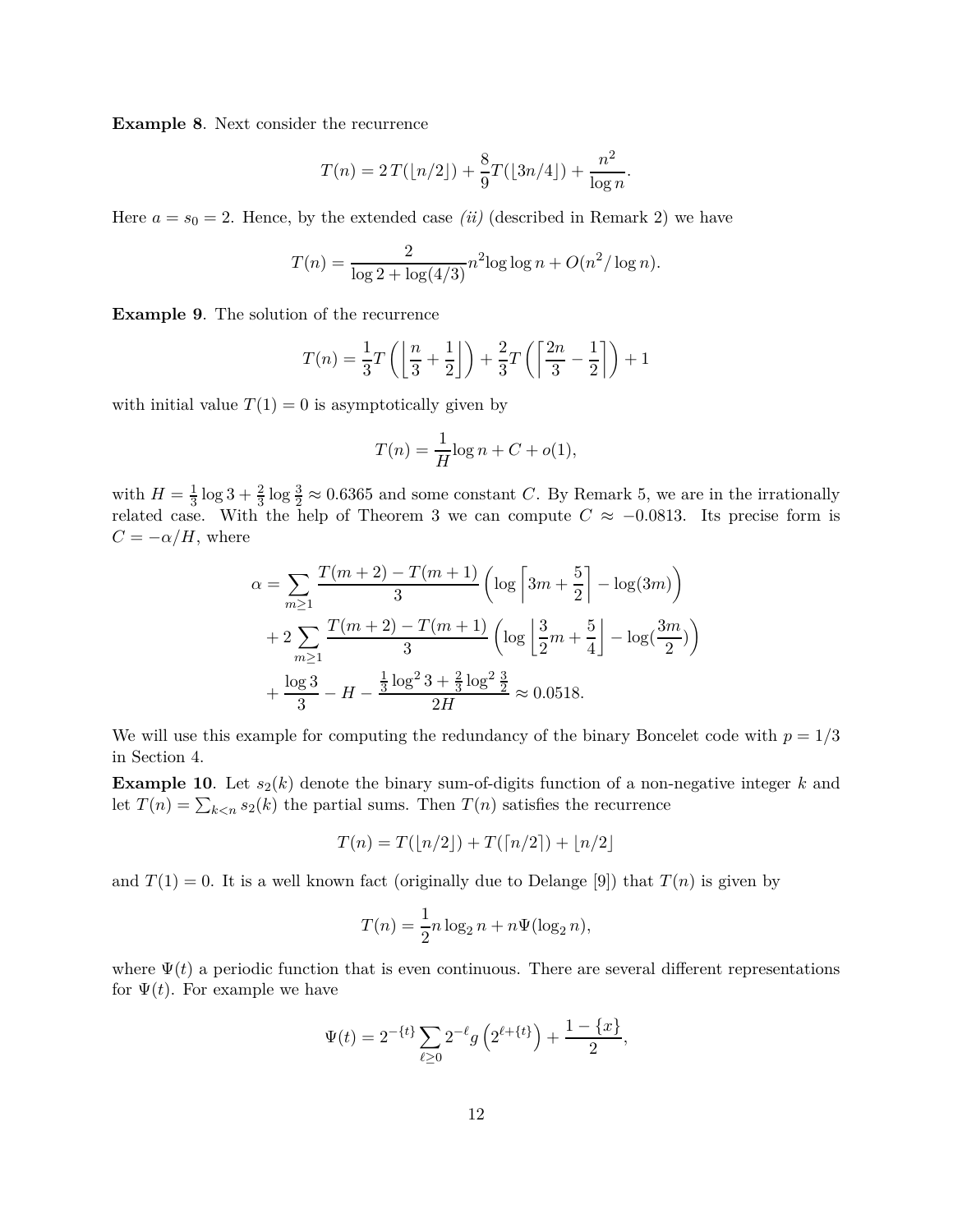where

$$
g(t) = \int_0^t \left( \lfloor 2\{s/2\} \rfloor - \frac{1}{2} \right) ds.
$$

**Example 11**. The recurrence

$$
T(n) = \frac{1}{4}T(\lfloor n/2 \rfloor) + \frac{1}{4}T(\lceil n/2 \rceil) + \frac{1}{n}
$$

is not covered by Theorem 1 since  $a_n$  is decreasing. Hence,  $T(n)$  is not increasing, either. However, we can adapt the proof methods of Theorem 1. Formally we have  $a = s_0 = -1 < 0$  and, since  $m = 1$ , we are in the rationally related case. It follows that

$$
T_n = \frac{1}{\log 2} \frac{\log n}{n} + \frac{\Psi(\log n)}{n} + o\left(\frac{1}{n}\right)
$$

with a periodic function  $\Psi(t)$ .

### **3 Dirichlet Series and Discrete Divide and Conquer Recurrences**

In this section we present the full version of our theorem concerning the precise asymptotic behavior of discrete divide and conquer recurrence.

### **3.1 Divide and Conquer Recurrence**

Let us recall the general form of divide and conquer recurrences that we will analyze. For  $m \geq 1$ , let  $b_1, \ldots, b_m$  and  $\overline{b}_1, \ldots, \overline{b}_m$  be positive real numbers and  $h_j(x)$  and  $\overline{h}_j(x)$  non-decreasing positive functions with  $h_j(x) = p_j x + O(x^{1-\delta})$  and  $\overline{h}_j(x) = p_j x + O(x^{1-\delta})$  for some positive numbers  $p_j < 1$ and some  $\delta > 0$  (for  $1 \leq j \leq m$ ). We consider a (general) divide and conquer recurrence: given  $T(0) \leq T(1)$  for  $n \geq 2$  we set

$$
T(n) = a_n + \sum_{j=1}^{m} b_j T\left(\lfloor h_j(x) \rfloor\right) + \sum_{j=1}^{m} \overline{b}_j T\left(\left\lceil \overline{h}_j(x) \right\rceil\right) \qquad (n \ge 2),
$$
\n
$$
= a_n + \sum_{j=1}^{m} b_j T\left(\lfloor p_j x + O(x^{1-\delta}) \right\rfloor\right) + \sum_{j=1}^{m} \overline{b}_j T\left(\left\lceil p_j x + O(x^{1-\delta}) \right\rceil\right)
$$
\n(10)

where  $(a_n)_{n\geq 2}$  is a known *non-negative* and *non-decreasing* sequence. We also assume that  $h_j(n) < n$ and  $\overline{h}_j(n) \leq n-1$  (for  $n \geq 2$  and  $1 \leq j \leq m$ ) so that the recurrence is well defined. It follows by induction that  $T(n)$  is nondecreasing, too. In order to solve recurrence  $(10)$ , we use Dirichlet series [3, 31]. In fact, in the proof presented in Section 5 we make use of the following Dirichlet series

$$
\widetilde{T}(s) = \sum_{n=1}^{\infty} \frac{T(n+2) - T(n+1)}{n^s}
$$
\n(11)

from which we can calculate  $\sum_{i=1}^{n-2} (T(i+2) - T(i+1)) = T(n) - T(2)$ .

For an asymptotic solution of recurrence (10), we will make some assumptions regarding the Dirichlet series of the known sequence  $a_n$ . We postulate that the abscissa of absolute convergence  $\sigma_a$  of the Dirichlet series

$$
\tilde{A}(s) = \sum_{n=1}^{\infty} \frac{a_{n+2} - a_{n+1}}{n^s}
$$
\n(12)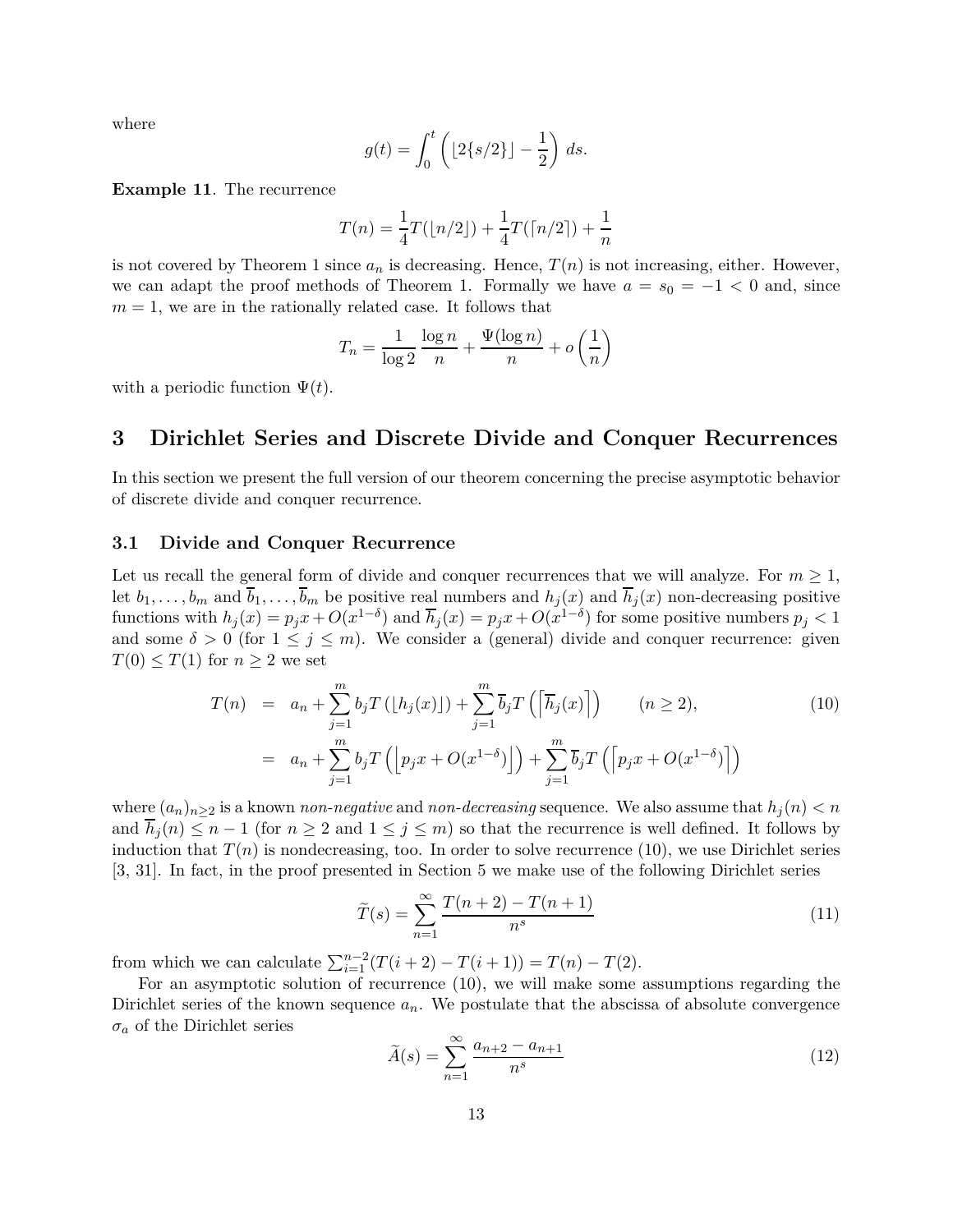is finite (or  $-\infty$ ), that is,  $\tilde{A}(s)$  represents an analytic function for  $\Re(s) > \sigma_a$ . For example, if we know that *a<sup>n</sup>* is non-decreasing and

$$
a_n = O(n^a (\log n)^b)
$$

for some real number *a* and *b*, then  $\tilde{A}(s)$  converges (absolutely) for  $\Re(s) > a$ . In particular, we have  $\sigma_a \leq a$ .

Analytically, these observations follow from the fact, proved in Section 5, that the Dirichlet series  $T(s)$  can be expressed as

$$
\widetilde{T}(s) = \frac{A(s) + B(s)}{1 - \sum_{j=1}^{m} (b_j + \overline{b}_j) p_j^s}
$$
\n(13)

for some analytic function  $B(s)$  and  $\widetilde{A}(s)$  defined in (12). For the asymptotic analysis, we appeal to the Tauberian theorem by Wiener-Ikehara and an analysis based on the Mellin-Perron formula (see Appendix B and Section 5.3). Both approaches rely on the singular behavior of  $T(s)$ . By the Mellin-Perron formula, we shall observe that

$$
T(n) = T(2) + \frac{1}{2\pi i} \int_{c-i\infty}^{c+i\infty} \tilde{T}(s) \frac{(n-\frac{3}{2})^s}{s} ds.
$$
 (14)

Hence, the asymptotic behavior of  $T(n)$  depends on the singular behavior of  $\tilde{A}(s)$ , on the singularity at *s* = 0, and on the roots of the denominator in (13), that is, roots of the *characteristic equation*

$$
\sum_{j=1}^{m} (b_j + \overline{b}_j) p_j^s = 1.
$$
 (15)

We denote by  $s_0$  the unique real solution of this equation.

A master theorem has usually three (major) parts. In the first case the (asymptotic) behavior of  $a_n$  dominates the asymptotics of  $T(n)$ , in the second case, there is an *interaction* between the internal structure of the recurrence and the sequence *a<sup>n</sup>* (resonance), and in the third case the behavior of the solution is driven by the recurrence and does not depend on  $a_n$ ; see the three cases of Theorem 1. This also corresponds to an interplay between the poles  $s = 0$ ,  $s = \sigma_a$  and  $s_0$  that determines the asymptotic behavior as illustrated in Figure 3. In fact, the pole of the largest value dictates asymptotics and determines the leading term.

We will handle these cases separately. If  $s_0 < \sigma_a$  or if  $s_0 = \sigma_a$  (that is, we are in the first two cases) we have to assume some regularity properties about the sequence  $a_n$  in order to cope with the asymptotics of  $T(n)$ . We assume that  $A(s)$  has a certain extension to a region that contains the line  $\Re(s) = \sigma_a$  with a pole-like singularity at  $s = \sigma_a$ . To be more precise, we will assume that there exist functions  $F(s)$ ,  $g_0(s), \ldots, g_J(s)$  that are analytic in a region that contains the half plane  $\Re(s) \geq \sigma_a$  such that

$$
\widetilde{A}(s) = g_0(s) \frac{\left(\log \frac{1}{s - \sigma_a}\right)^{\beta_0}}{(s - \sigma_a)^{\alpha_0}} + \sum_{j=1}^{J} g_j(s) \frac{\left(\log \frac{1}{s - \sigma_a}\right)^{\beta_j}}{(s - \sigma_a)^{\alpha_j}} + \widetilde{F}(s),\tag{16}
$$

where  $g_0(\sigma_a) \neq 0$ ,  $\beta_j$  are non-negative integers,  $\alpha_0$  is real, and  $\alpha_1, \ldots, \alpha_J$  are complex numbers with  $\Re(\alpha_j) < \alpha_0$  ( $1 \le j \le J$ ), and  $\beta_0$  is non-negative if  $\alpha_0$  is contained in the set  $\{0, -1, -2, \ldots\}$ .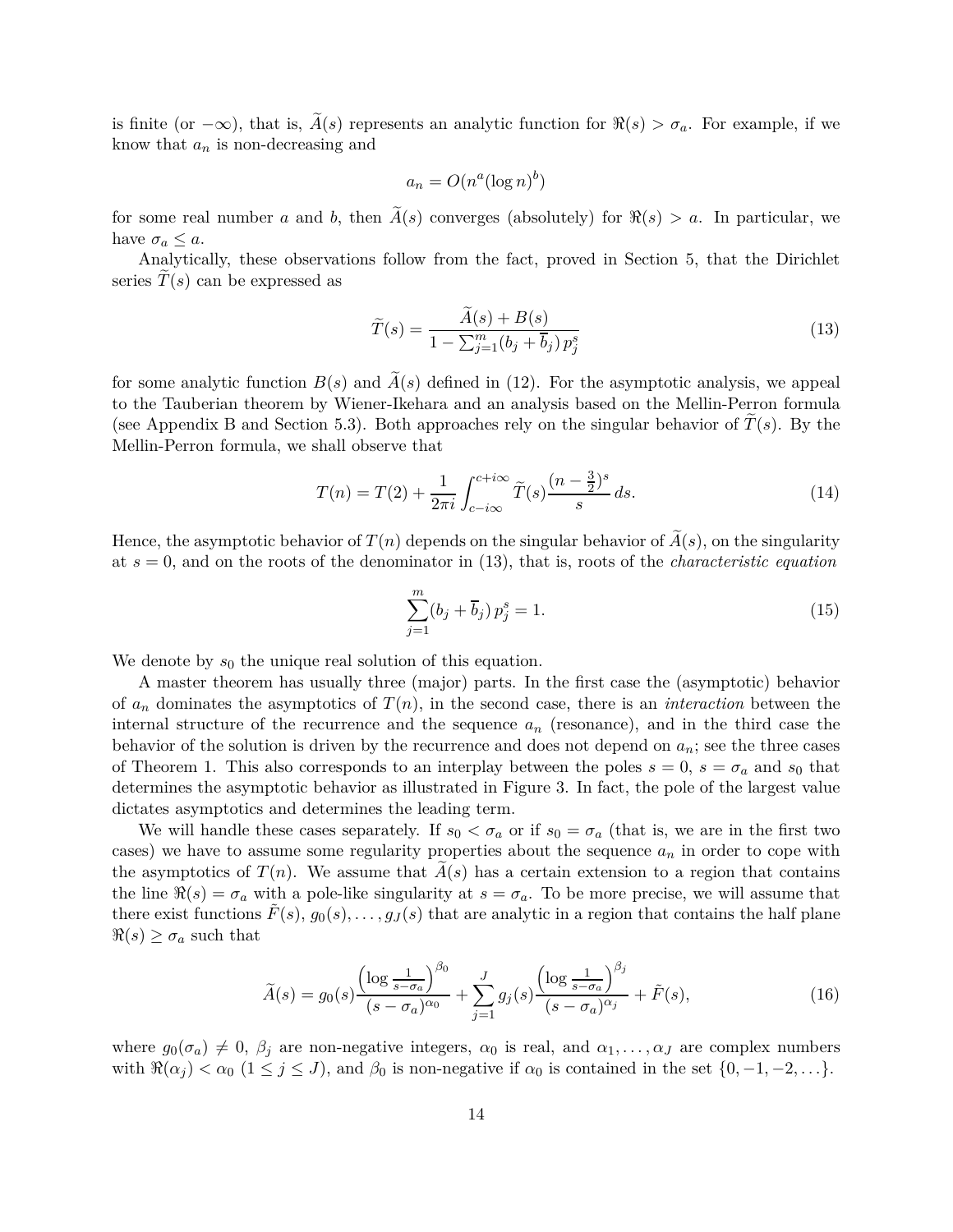

Figure 3: Illustration to the asymptotic analysis of the divide and conquer recurrence

As demonstrated in Appendix A, this is certainly the case if *a<sup>n</sup>* is a linear combination of sequences of the form

$$
n^a(\log n)^b
$$

(or related to such sequences with floor and ceiling functions). For example, if *b* is not a negative integer, then the corresponding Dirichlet series  $\tilde{A}(s)$  of the sequence  $a_n = n^a(\log n)^b$  can be expressed as

$$
\widetilde{A}(s) = a \frac{\Gamma(b+1)}{(s-a)^{b+1}} + \frac{\Gamma(b+1)}{(s-a)^b} + \widetilde{F}(s),
$$

where  $F(s)$  is analytic for  $\Re(s) > a - 1$ , see Theorem 9 of Appendix A. Therefore, if  $a \neq 0$ , then

$$
\sigma_a = a \quad \text{and} \quad \alpha_0 = b + 1
$$

and if  $a = 0$  and  $b \neq 0$  (and not a negative integer), then

$$
\sigma_a = a = 0 \quad \text{and} \quad \alpha_0 = b.
$$

Of course, if  $a = b = 0$  then  $\tilde{A}(s) = 0$  and  $\sigma_a = -\infty$ .

If  $s_0 = \sigma_a$  or if  $s_0 > \sigma_a$ , then the zeros of the characteristic equation (15) determines the asymptotic behavior. It turns out – as already seen – we need to consider two different scenarios depending whether  $\log p_1, \ldots, \log p_m$  are rationally related or not (cf. Definition 1). This governs the location of the roots of our characteristic equation (15). The following property of the roots of  $(15)$  is due to Schachinger [29] (cf. also [10, 16]).

**Lemma 1.** Let  $s_0$  be the unique real solution of equation (15). Then all other solutions  $s'$  of (15)  $satisfy \Re(s') \leq s_0.$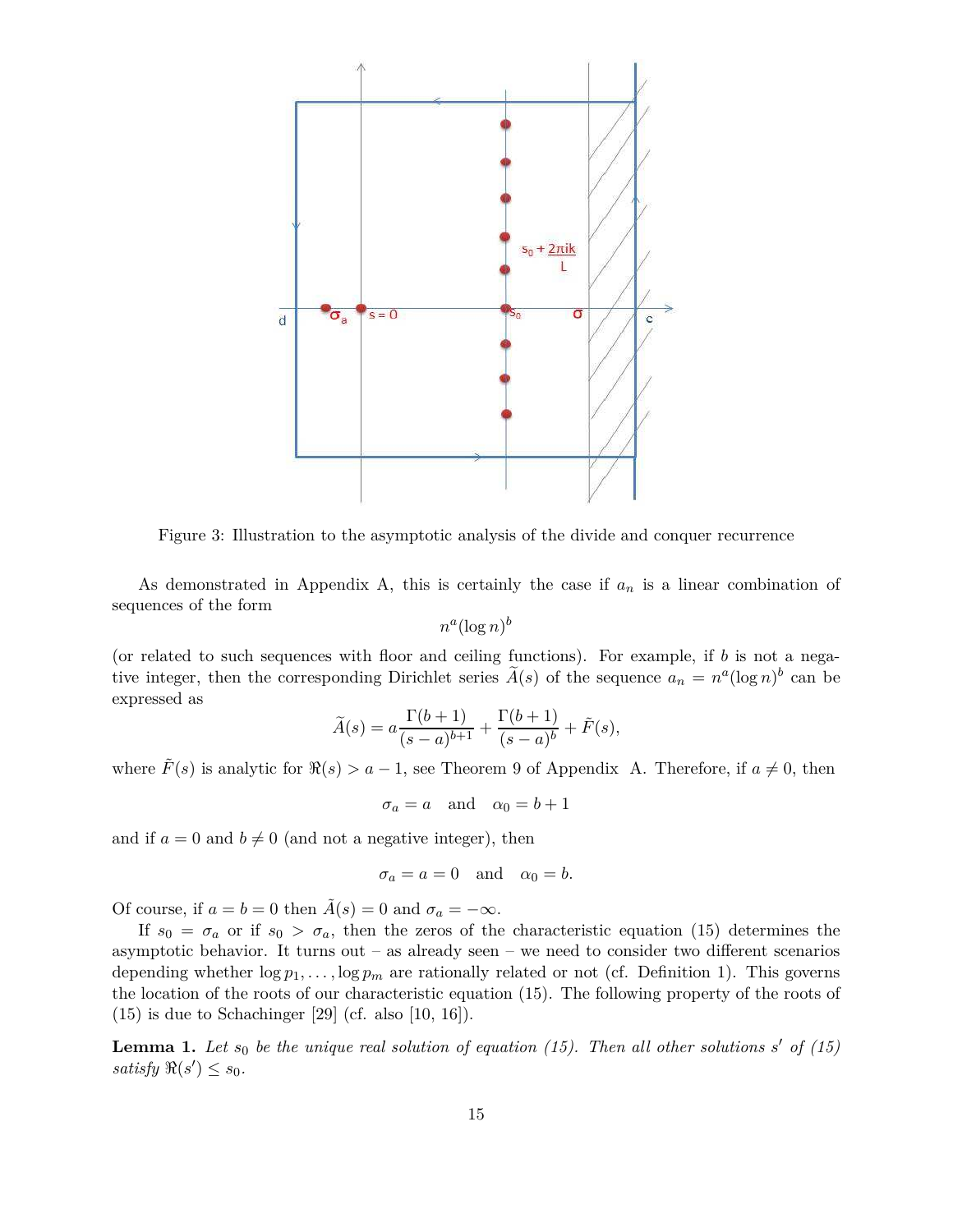(i) If  $\log p_1, \ldots, \log p_m$  are irrationally related, then  $s_0$  is the only solution of (15) on  $\Re(s) = s_0$ . (ii) If  $\log p_1, \ldots, \log p_m$  are rationally related, then there are infinitely many solutions  $s_k, k \in \mathbb{Z}$ , *with*  $\Re(s_k) = s_0$  *which are given by* 

$$
s_k = s_0 + k \frac{2\pi i}{L} \qquad (k \in \mathbb{Z}),
$$

*where*  $L > 0$  *is the largest real number such that*  $\log p_j$  *are all integer multiples of*  $L$ *. Furthermore, there exists*  $\delta > 0$  *such that all remaining solutions of (15) satisfy*  $\Re(s) \leq s_0 - \delta$ *.* 

### **3.2 General Discrete Master Theorem**

We are now ready to formulate our main results regarding the asymptotic solutions of discrete divide and conquer recurrences. Note that the irrational case is easier to handle whereas the rational case needs additional assumptions on the Dirichlet series. Nevertheless these assumptions are usually easy to establish in practice.

As discussed, our Discrete Master Theorem shows that for sequences *a<sup>n</sup>* of practical importance such as

$$
a_n = n^a (\log n)^b
$$

the solution  $T(n)$  of the divide and conquer recurrence grows as

$$
T(n) \sim C n^{a'} (\log n)^{b'} (\log \log n)^{c'}
$$
 (17)

with  $a' = \max\{a, s_0\}$  when  $\log p_1, \ldots, \log p_m$  are irrationally related. For rationally related  $\log p_1$ ,  $\ldots$ ,  $\log p_m$ , it is either of the form (17) or (if  $s_0 > a$ ) there appears an oscillation in the form of

$$
T(n) \sim \Psi(\log n) n^{s_0} \tag{18}
$$

with a continuous periodic function  $\Psi(t)$ . The proof of the following general result will be given in Section 5.

**Theorem 2** (Discrete Master Theorem – Full Version)**.** *Let T*(*n*) *be the divide and conquer recurrence defined in (10) such that:*

- *(A1)*  $b_j$  *and*  $\overline{b}_j$  *are non-negative with*  $b_j + \overline{b}_j > 0$ *,*
- (A2)  $h_j(x)$  and  $\overline{h}_j(x)$  are increasing and non-negative functions such that  $h_j(x) = p_j x + O(x^{1-\delta})$ and  $\overline{h}_j(x) = p_j x + O(x^{1-\delta})$  for positive  $p_j < 1$  and  $\delta > 0$ , with  $h_j(2) < 2$ ,  $\overline{h}_j(2) \le 1$ ,
- *(A3) the sequence*  $(a_n)_{n\geq 2}$  *is non-negative and non-decreasing.*
- $(A4)$  Let  $\sigma_a$  denote the abscissa of absolute convergence of the Dirichlet series  $\overline{A}(s)$  and  $s_0$  be *the real root of (15). If*  $\sigma_a \geq s_0 \geq 0$  *assume further that*  $A(s)$  *has a representation of the form (16), where*  $\tilde{F}(s)$ ,  $g_0(s), \ldots, g_J(s)$  are analytic in a region that contains the half plane  $\Re(s) \geq \sigma_a$  with  $g_0(\sigma_a) \neq 0$ ,  $\alpha_0$  is real and  $\Re(\alpha_j) < \alpha_0$   $(1 \leq j \leq J)$ .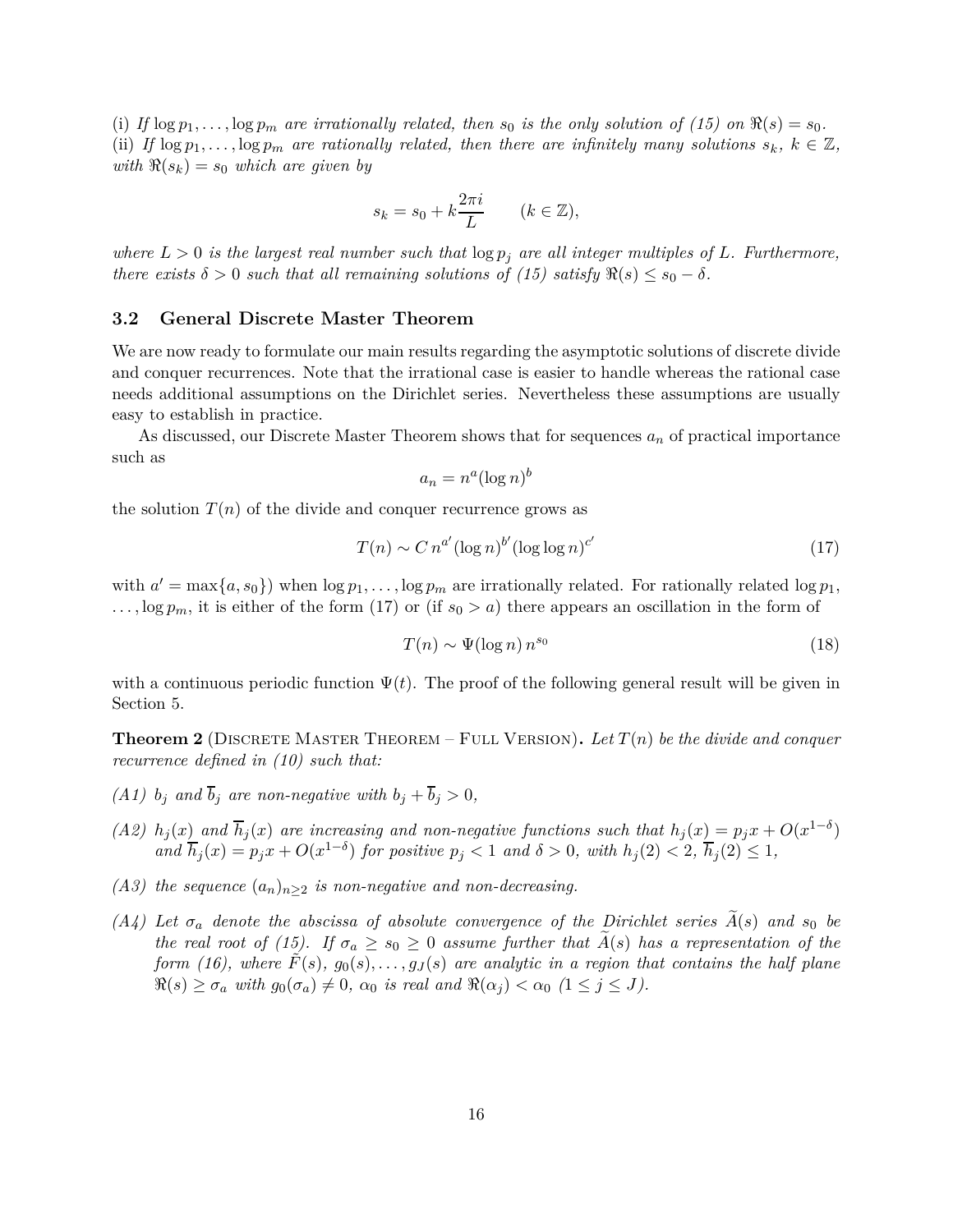*(i)* If  $\log p_1, \ldots, \log p_m$  are irrationally related, then as  $n \to \infty$ 

$$
T(n) = \begin{cases} C_1 + o(1) & \text{if } \sigma_a < 0 \text{ and } s_0 < 0, \\ C_2 \log n + C_2' + o(1) & \text{if } \sigma_a < s_0 \text{ and } s_0 = 0, \\ C_3 (\log n)^{\alpha_0 + 1} (\log \log n)^{\beta_0 - I} \cdot (1 + o(1)) & \text{if } \sigma_a = s_0 = 0, \\ C_4 n^{s_0} \cdot (1 + o(1)) & \text{if } \sigma_a < s_0 \text{ and } s_0 > 0, \\ C_5 n^{s_0} (\log n)^{\alpha_0} (\log \log n)^{\beta_0 - I} \cdot (1 + o(1)) & \text{if } \sigma_a = s_0 > 0, \\ C_6 (\log n)^{\alpha_0} (\log \log n)^{\beta_0 - I} (1 + o(1)) & \text{if } \sigma_a = 0 \text{ and } s_0 < 0, \\ C_7 n^{\sigma_a} (\log n)^{\alpha_0 - 1} (\log \log n)^{\beta_0 - I} \cdot (1 + o(1)) & \text{if } \sigma_a > s_0 \text{ and } \sigma_a > 0, \end{cases} \tag{19}
$$

*with positive real constants*  $C_1, C_2, C_3, C_4, C_5, C_6, C_7$ *, where in particular if*  $\alpha_0 \notin \{0, -1, -2, \ldots\}$  *we have*  $I = 0$ *. We only have*  $I = 1$  *if*  $\alpha_0 \in \{0, -1, -2, \ldots\}$ *,*  $\beta_0 > 0$  *and if in the corresponding cases of (19) we have*

$$
\sigma_a = s_0 = 0 \text{ and } \alpha_0 \le -2,
$$
  
\n
$$
\sigma_a = s_0 > 0 \text{ and } \alpha_0 \le -1,
$$
  
\nif  $\sigma_a = 0$ ,  $s_0 < 0$ , and  $\alpha_0 \le -1$ , or  
\n
$$
\sigma_a > s_0 \text{ and } \sigma_a > 0.
$$

(ii) *If*  $\log p_1, \ldots, \log p_m$  are rationally related and if in the case  $s_0 = \sigma_a$  the Fourier series, with L *defined in Lemma 1(ii),*

$$
\sum_{k \in \mathbb{Z} \setminus \{0\}} \frac{\widetilde{A}(s_0 + 2\pi ik/L)}{s_0 + 2\pi ik/L} e^{2\pi ikx/L} \tag{20}
$$

*is convergent for*  $x \in \mathbb{R}$  *and represents an integrable function, then*  $T(n)$  *behaves as in the irrationally related case with the following two exceptions:*

$$
T(n) = \begin{cases} C_2 \log n + \Psi_2(\log n) + O(n^{-\eta'}) & \text{if } \sigma_a < s_0 \text{ and } s_0 = 0, \\ \Psi_4(\log n) \, n^{s_0} + O(n^{s_0 - \eta'}) & \text{if } \sigma_a < s_0 \text{ and } s_0 > 0, \end{cases} \tag{21}
$$

*where*  $C_2$  *and*  $\Psi_4(t)$  *are positive and*  $\Psi_2(t)$ *,*  $\Psi_4(t)$  *are continuous periodic functions with period L and*  $\eta' > 0$ *, provided that the small growth condition* 

$$
T(n+1) - T(n) = O(n^{s_0 - \eta})
$$
\n(22)

*holds for some*  $\eta > 1 - \delta$ *.* 

**Remark 6.** We should point out that the periodic functions  $\Psi_2(t)$  and  $\Psi_4(t)$  that appear in the second part of Theorem 2 have building blocks of the form

$$
\lambda^{-t/L} \sum_{n\geq 1} B_n \frac{\lambda^{\left\lfloor \frac{t-\log n}{L} \right\rfloor + 1}}{\lambda - 1}
$$

for some  $\lambda > 1$  and a sequence  $B_n$  such that the series  $\sum_{n\geq 1} B_n \lambda^{-(\log n)/L}$  is absolutely convergent. This representation suggests that the periodic functions should have countably many discontinuities and, thus, should not have absolutely convergent Fourier series. Nevertheless the *small growth condition* (22) ensures that the final periodic function is actually continuous (see Lemma 4), however, this property is not immediate. Actually we can expect Hölder continuous functions, that is  $|\Psi(s) - \Psi(t)| \le C|s - t|$ <sup>*η*</sup> for some  $\eta > 0$  and absolutely convergent Fourier series, see [17].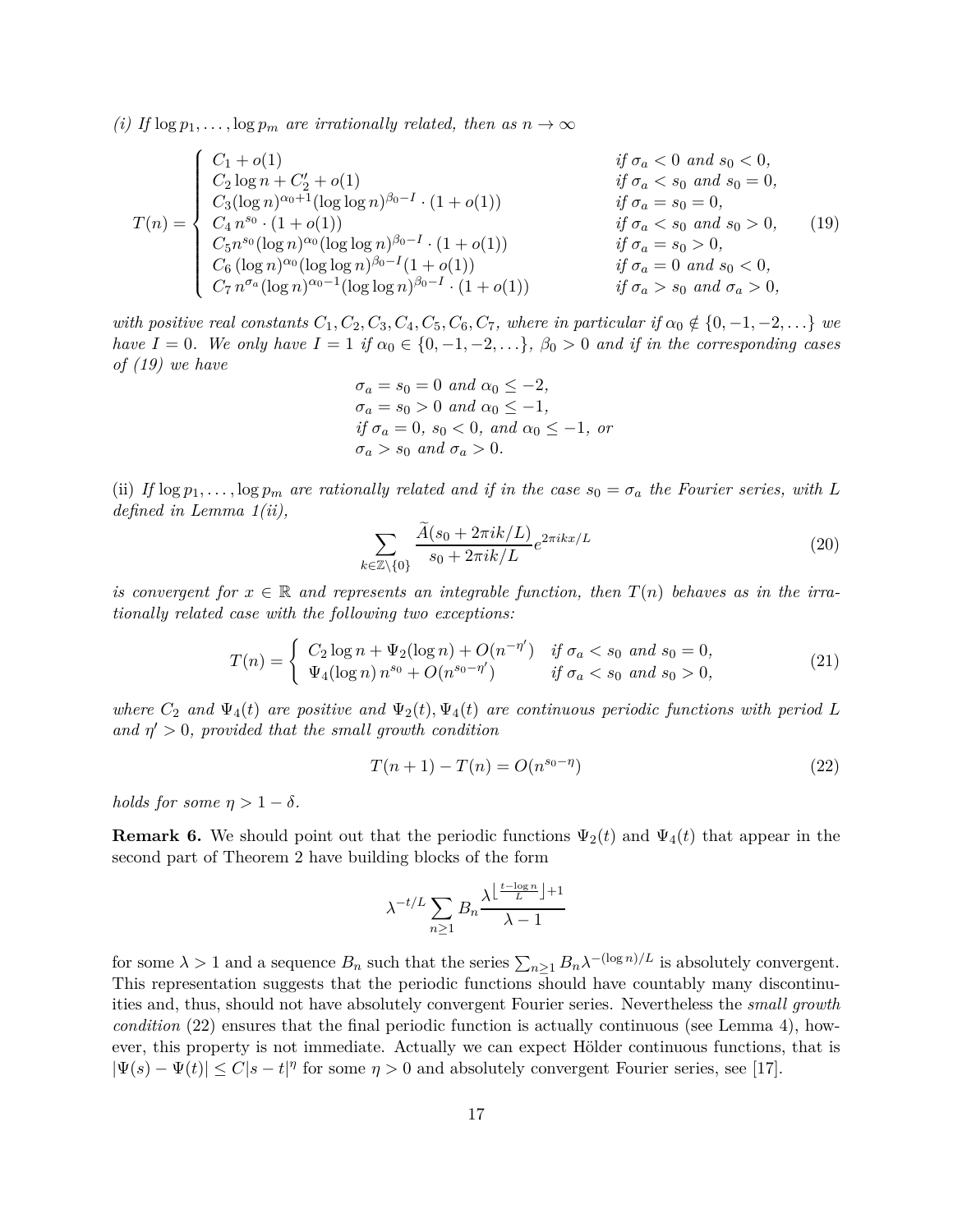**Remark 7.** The condition (20) for  $\tilde{A}(s)$  looks artificial. However, it is really needed in the proof in order to control the polar singularities of  $\tilde{T}(s)$  at  $s_k$ ,  $k \in \mathbb{Z} \setminus \{0\}$ . Nevertheless it is no real restriction in practice. As shown in Appendix A the condition (20) is satisfied for sequences of the form  $a_n = n^a(\log n)^b$ .

We now briefly show how Theorem 1 can be deduced from Theorem 2 which we prove in Section 5.

#### CASE  $a > s_0$ :

We recall that if  $a_n = Cn^a(\log n)^b$ , then we have  $\sigma_a = a$  if *a* or *b* are different from zero and  $\sigma_a = -\infty$  if  $a = b = 0$ . Suppose that we are in the first case. By Theorems 9 and 10 of Appendix A the Dirichlet series  $\tilde{A}(s)$  satisfies the assumptions of Theorem 2. Recall that  $\alpha_0 = b + 1$  and that  $\beta_0 = I = 0$ . Consequently the last case of (19) applies and we obtain the asymptotic leading term for  $T(n) \sim C'n^a(\log n)^b$ . The constant  $C'$  can be either determined from the proof of Theorem 2 or more directly by inserting  $C'n^a(\log n)^b$  into the recurrence and *comparing coefficients* – we leave the easy details to the reader.

In order to obtain the remainder term we follow Remark 1. We set  $T(n) = C'n^a(\log n)^b + S(n)$ and using the relation

$$
(p_j n + O(n^{1-\delta}))^a (\log(p_j n + O(n^{1-\delta}))^b = n^a (\log n)^b p_j^a + O\left(n^a (\log n)^{b-1}\right)
$$

we obtain (if  $b > 0$ ) a recurrence for  $S(n)$  of the form

$$
S(n) = \sum_{j=1}^{m} b_j S\left(\lfloor h_j(n) \rfloor\right) + \sum_{j=1}^{m} \overline{b}_j S\left(\left\lceil \overline{h}_j(n) \right\rceil\right) + O\left(n^a (\log n)^{b-1}\right).
$$

Hence by the Akra-Bazzi theorem it follows that  $S(n) = O(n^a(\log n)^{b-1})$ , too. If  $b = 0$ , then the error term is replaced by  $O(n^{a-\delta})$  and we get even a better estimate for  $S(n)$ .

Finally if  $a = b = 0$  and  $s_0 < 0$ , then we are in the first case of Theorem 2 and we observe that  $T(n) = C' + o(1)$ , where  $C' = C / (1 - \sum_{j=1}^{m} (b_j + \overline{b}_j))$ . By setting  $T(n) = C' + S(n)$  we get a homogeneous recurrence for  $S(n)$  and the Akra-Bazzi theorem proves  $S(n) = O(n^{s_0})$ .

#### CASE  $a = s_0$ :

If  $a > 0$  or  $b > 0$ , then  $\sigma_a = a$ . If  $a > 0$ , then we apply the fifth case of Theorem 2 (with  $\alpha_0 = b + 1$ and  $\beta_0 = I = 0$ ) and obtain  $T(n) \sim C'' n^a (\log n)^{b+1}$ . As in case *(i)* we obtain  $C''$  explicitly and also the error term with a bootstrapping procedure.

If  $a = 0$  and  $b > 0$ , then we have  $\sigma_a = s_0 = 0$  and  $\alpha_0 = b$ . Consequently the third case of Theorem 2 applies. Again the constant as well the error term are derived as above.

#### CASE  $a < s_0$ :

Observe that  $a < s_0$  implies  $\sigma_a < s_0$ . Consequently we can apply the fourth case of Theorem 2 and obtain  $T(n) \sim C^{m} n^{s_0}$  in the irrationally related case and  $T(n) \sim \Psi(\log n) n^{s_0}$  in the rationally related case.

Finally we mention that the extensions of Theorem 1 discussed in Remarks 2–4 are also covered by Theorem 2. We leave the details to the reader.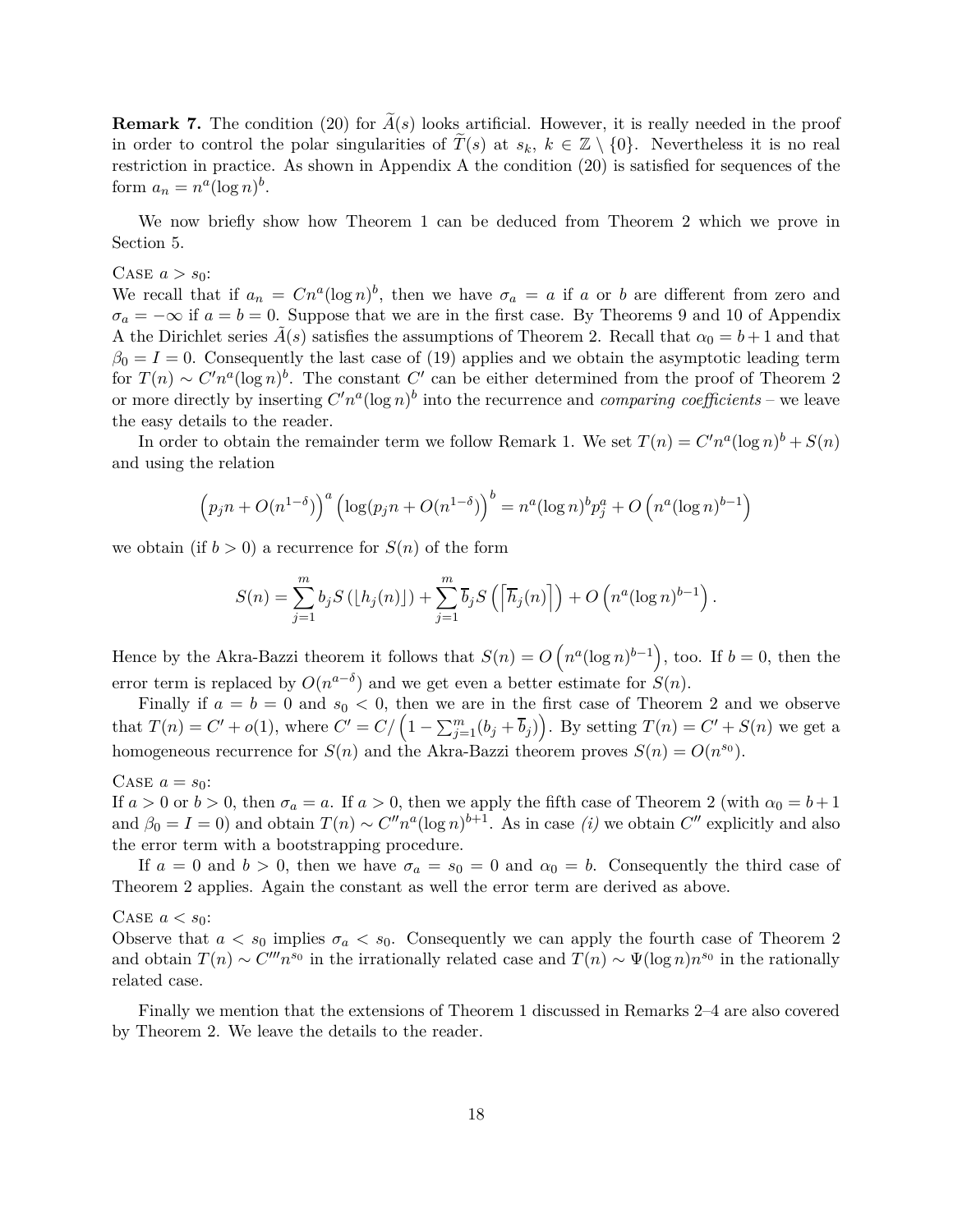# **4 Boncelet's Arithmetic Coding Algorithm**

We present a novel application of our analytic approach to discrete divide and conquer recurrences by computing the redundancy of a practical variable-to-fixed compression algorithm due to Boncelet [4]. To recall, a variable-to-fixed length encoder partitions the source string, say over an  $m$ -ary alphabet  $A$ , into a concatenation of variable-length phrases. Each phrase belongs to a given dictionary of source strings. A uniquely parsable dictionary is represented by a *complete parsing tree*, i.e., a tree in which every internal node has all *m* children nodes. The dictionary entries correspond to the *leaves* of the associated parsing tree. The encoder represents each parsed string by the fixed length binary code word corresponding to its dictionary entry. There are several well known variable-to-fixed algorithms; e.g., Tunstall and Khodak schemes (cf. [10, 21, 32]). Boncelet's algorithm, described next, is a practical and computationally fast algorithm that is coming into use. Therefore, we compare its redundancy to the (asymptotically) optimal Tunstall's algorithm.

Boncelet describes his algorithm in terms of a parsing tree. For fixed *n* (representing the number of leaves in the parsing tree and hence also the number of distinct phrases), the algorithm in each step creates two subtrees of predetermined number of leaves (phrases). Thus at the root, *n* is split into two subtrees with the number of leaves, respectively, equal to  $n_1 = |p_1 n + \frac{1}{2}|$ 2 | and  $n_2 = \left| p_2 n + \frac{1}{2} \right|$ k . This continues recursively until only 1 or 2 leaves are left. Note that this splitting procedure does not assure that  $n_1 + n_2 = n$ . For example if  $p_1 = \frac{3}{8}$  $\frac{3}{8}$  and  $p_2 = \frac{5}{8}$  $\frac{5}{8}$ , then  $n = 4$ would be split into  $n_1 = 2$  and  $n_2 = 3$ . Therefore, we propose to modify the splitting as follows  $n_1 = |p_1 n + \delta|$  and  $n_2 = [p_2 n - \delta]$  for some  $\delta \in (0, 1)$  that satisfies  $2p_1 + \delta < 2$ .

Let  $\{v_1, \ldots v_n\}$  denote phrases of the Boncelet code that correspond to the paths from the root to leaves of the parsing tree, and let  $\ell(v_1), \ldots, \ell(v_n)$  be the corresponding phrase lengths. Observe that while the parsing tree in the Boncelet's algorithm is fixed, a randomly generated sequence is partitioned into random length phrases. Therefore, one can talk about the probabilities of phrases denoted as  $P(v_1), \ldots, P(v_n)$ . Here we restrict the analysis to a binary alphabet and denote the probabilities by  $p := p_1$  and  $q := p_2 = 1 - p$ .

For sequences generated by a binary memoryless source, we aim at understanding the probabilistic behavior of the phrase length that we denote as  $D_n$ . Its probability generating function is defined as

$$
C(n, y) = \mathbb{E}[y^{D_n}]
$$

which can also be represented as

$$
C(n, y) = \sum_{j=1}^{n} P(v_j) y^{\ell(v_j)}.
$$

The Boncelet's splitting procedure leads to the following recurrence on  $C(n, y)$  for  $n \geq 2$ 

$$
C(n, y) = p y C \left( \left[ pn + \delta \right], y \right) + q y C \left( \left[ qn - \delta \right], y \right) \tag{23}
$$

with initial conditions  $C(0, y) = 0$  and  $C(1, y) = 1$ .

Next let  $d(n)$  denote the average phrase length

$$
\mathbb{E}[D_n] := d(n) = \sum_{j=1}^n P(v_j) \,\ell(v_j)
$$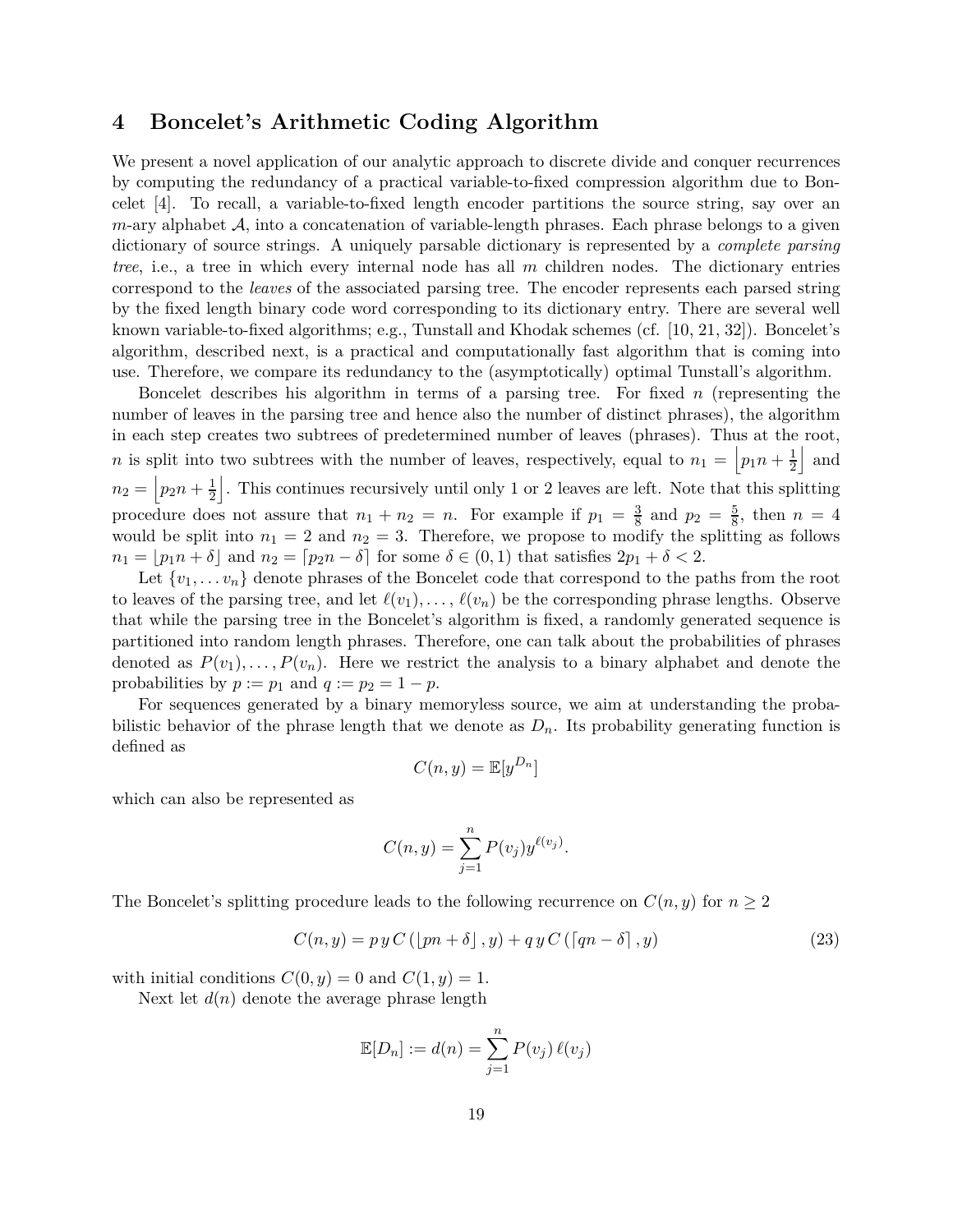which is also given by  $d(n) = C'(n, 1)$  (where the derivative is taken with respect to *y*) and satisfies the recurrence

$$
d(n) = 1 + p_1 d\left(\left[p_1 n + \delta\right]\right) + p_2 d\left(\left[p_2 n - \delta\right]\right)
$$
\n(24)

with  $d(0) = d(1) = 0$ . This recurrence falls exactly under our general divide and conquer recurrence, hence Theorem 2 applies.

**Theorem 3.** *Consider a binary memoryless source with positive probabilities*  $p_1 = p$  *and*  $p_2 = q$ and the entropy rate  $H = p \log(1/p) + q \log(1/q)$ . Let  $d(n) = \mathbb{E}[D_n]$  denote the expected phrase *length of the binary Boncelet code.*

(i) *If the ratio* (log *p*)*/*(log *q*) *is irrational, then*

$$
d(n) = \frac{1}{H}\log n - \frac{\alpha}{H} + o(1),\tag{25}
$$

*where*

$$
\alpha = \tilde{E}'(0) - \tilde{G}'(0) - H - \frac{H_2}{2H},\tag{26}
$$

 $H_2 = p \log^2 p + q \log^2 q$ , and  $\tilde{E}'(0)$  and  $\tilde{G}'(0)$  are the derivatives at  $s = 0$  of the Dirichlet series *defined in (32) of Section 5 and Remark 3 of Section 2.* (ii) *If*  $(\log p)/(\log q)$  *is rational, then* 

$$
d(n) = \frac{1}{H} \log n - \frac{\alpha + \Psi(\log n)}{H} + O(n^{-\eta}),
$$
\n(27)

*where*  $\Psi(t)$  *is a periodic function and*  $\eta > 0$ *.* 

For practical data compression algorithms, it is important to achieve low redundancy defined as the excess of the code length over the optimal code length *nH*. For variable-to-fixed codes, the average redundancy is expressed as [10, 28]

$$
R_n = \frac{\log n}{\mathbb{E}[D_n]} - H = \frac{\log n}{d(n)} - H
$$

since every phrase of average length  $d(n)$  requires  $\log n$  bits to point to a dictionary entry. Our previous results imply immediately the following corollary.

**Corollary 1.** *Let R<sup>n</sup> denote the redundancy of the binary Boncelet code with positive probabilities*  $p_1 = p \text{ and } p_2 = q.$ 

(i) If the ratio  $(\log p)/(\log q)$  *is irrational, then* 

$$
R_n = \frac{H\alpha}{\log n} + o\left(\frac{1}{\log n}\right) \tag{28}
$$

*with*  $\alpha$  *defined in (26).* (ii) *If*  $(\log p)/(\log q)$  *is rational, then* 

$$
R_n = \frac{H(\alpha + \Psi(\log n))}{\log n} + o\left(\frac{1}{\log n}\right)
$$
\n(29)

*where*  $\Psi(t)$  *is a periodic function.*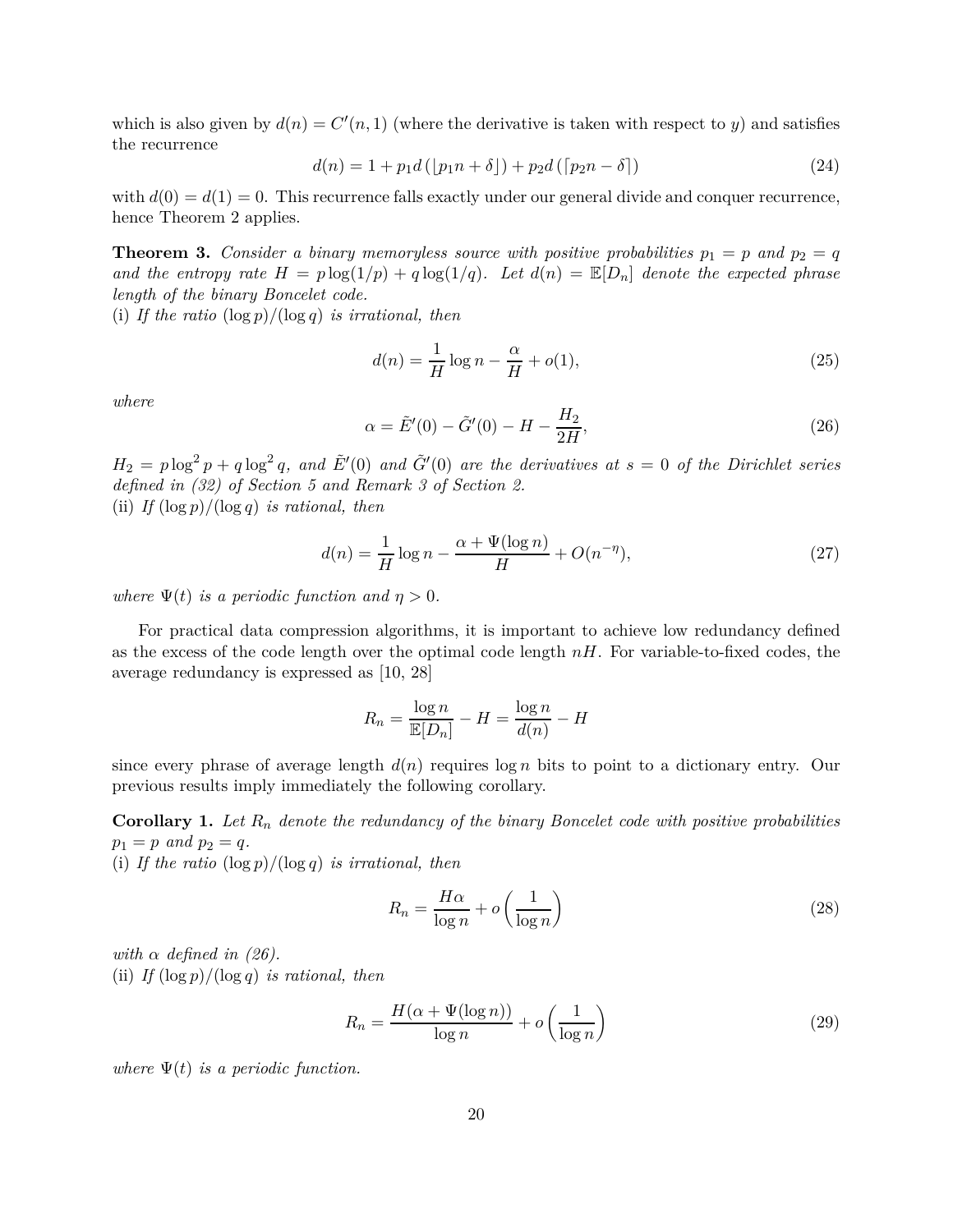We should compare the redundancy of Boncelet's algorithm to the asymptotically optimal Tunstall algorithm. From [10, 28] we know that the redundancy of the Tunstall code is

$$
R_n^T = \frac{H}{\log n} \left( -\log H - \frac{H_2}{2H} \right) + o\left( \frac{1}{\log n} \right)
$$

(provided that  $(\log p)/(\log q)$  is irrational; in the rational case there is also a periodic term in the leading asymptotics). This should be compared to the redundancy of the Boncelet algorithm.

**Example**. Consider  $p = 1/3$  and  $q = 2/3$ . Then the recurrence for  $d(n)$  is precisely the same as that of Example 9. Consequently  $\alpha \approx 0.0518$  while for the Tunstall code the corresponding constant is equal to  $-\log H - \frac{H_2}{2H} \approx 0.0496$ .

### **5 Analysis and Asymptotics**

We prove here a general asymptotic solution of the divide and conquer recurrence (cf. Theorem 2). We first derive the appropriate Dirichlet series and apply Tauberian theorems for the irrationally related case, then discuss the Perron-Mellin formula, and finally finish the proof of Theorem 2 for the rationally related case.

### **5.1 Dirichlet Series**

As discussed in the previous section, the proof makes use of the Dirichlet series

$$
\widetilde{T}(s) = \sum_{n=1}^{\infty} \frac{T(n+2) - T(n+1)}{n^s},
$$

where we apply Tauberian theorems and the Mellin-Perron formula to obtain asymptotics for  $T(n)$ from singularities of  $T(s)$ .

By partial summation and using a-priori upper bounds for the sequence  $T(n)$ , it follows that  $\hat{T}(s)$  converges (absolutely) for  $s \in \mathbb{C}$  with  $\Re(s) > \max\{s_0, \sigma_a, 0\}$ , where  $s_0$  is the real solution of the equation (15), and  $\sigma_a$  is the abscissa of absolute convergence of  $\tilde{A}(s)$ .

Next we apply the recurrence relation (10) to  $T(s)$ . To simplify our presentation, we assume that  $\overline{b}_j = 0$ , that is, we consider only the floor function on the right hand side of the recurrence (10); those parts that contain the ceiling function can be handled in the same way. We thus obtain

$$
\widetilde{T}(s) = \widetilde{A}(s) + \sum_{j=1}^{m} b_j \sum_{n=1}^{\infty} \frac{T\left(\lfloor h_j(n+2)\rfloor\right) - T\left(\lfloor h_j(n+1)\rfloor\right)}{n^s}.
$$

For  $k \geq 1$  set

$$
n_j(k) := \max\{n \ge 1 : h_j(n+1) < k+2\}.
$$

By definition it is clear that  $n_j(k+1) \geq n_j(k)$  and

$$
n_j(k) = \frac{n}{p_j} + O\left(k^{1-\delta}\right). \tag{30}
$$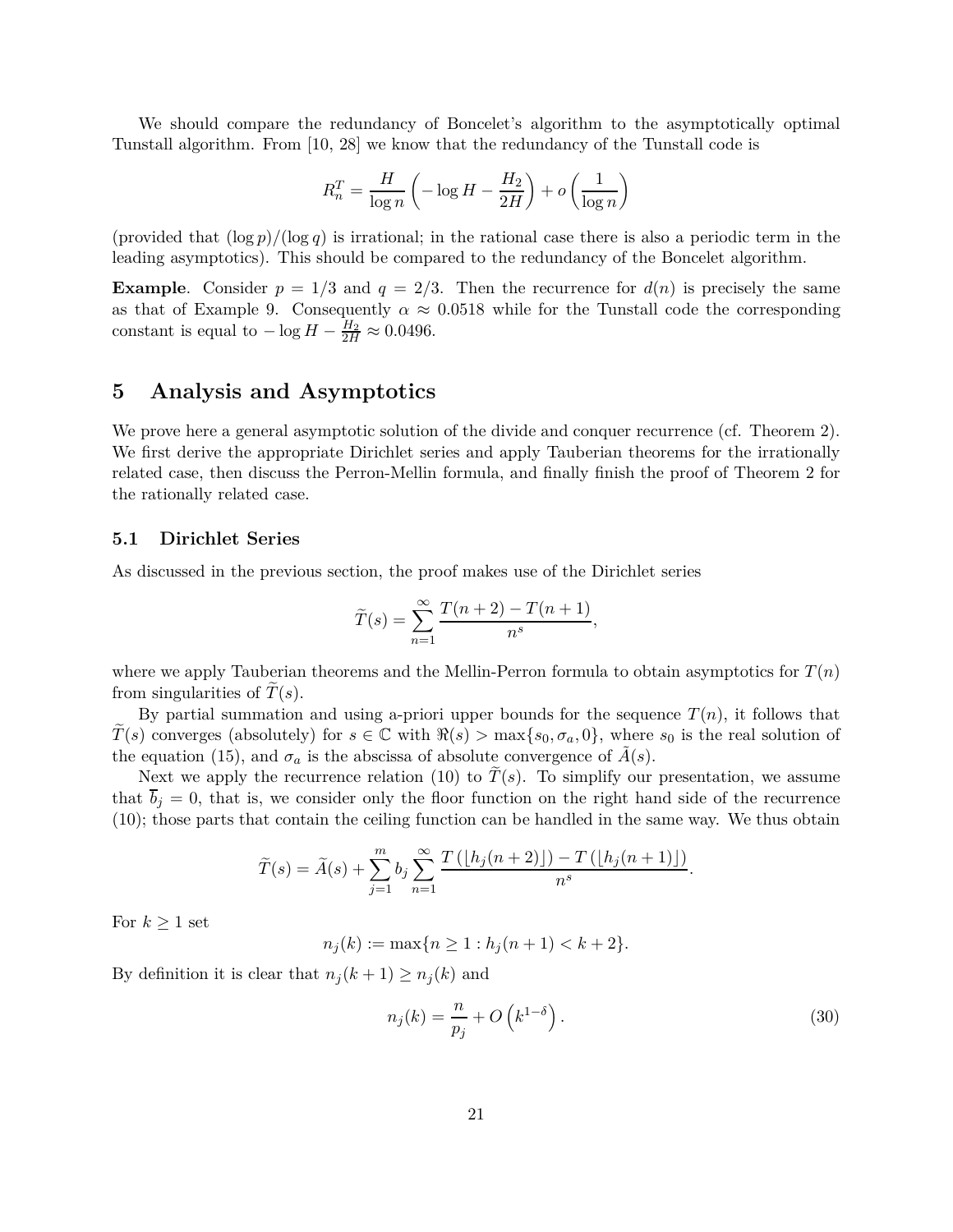Furthermore, by setting  $G_j(s)$  as in (6) of Remark 3 we obtain

$$
\sum_{n=1}^{\infty} \frac{T(\lfloor h_j(n+2)\rfloor) - T(\lfloor h_j(n+1)\rfloor)}{n^s} = G_j(s) + \sum_{k=1}^{\infty} \frac{T(k+2) - T(k+1)}{n_j(k)^s}.
$$

We now compare the last sum to  $p_j^s \tilde{T}(s)$ :

$$
\sum_{k=1}^{\infty} \frac{T(k+2) - T(k+1)}{n_j(k)^s} = \sum_{k=1}^{\infty} \frac{T(k+2) - T(k+1)}{(k/p_j)^s}
$$

$$
-\sum_{k=1}^{\infty} (T(k+2) - T(k+1)) \left( \frac{1}{(k/p_j)^s} - \frac{1}{n_j(k)^s} \right)
$$

$$
= p_j^s \tilde{T}(s) - E_j(s),
$$

where  $E_i(s)$  is defined in (7) of Remark 3. Defining

$$
E(s) = \sum_{j=1}^{m} b_j E_j(s)
$$
 and  $G(s) = \sum_{j=1}^{m} b_j G_j(s)$ 

we finally obtain the relation

$$
\widetilde{T}(s) = \frac{\widetilde{A}(s) + G(s) - E(s)}{1 - \sum_{j=1}^{m} b_j p_j^s}.
$$
\n(31)

As mentioned above, (almost) the same procedure applies if some of the  $\overline{b}_j$  are positive, that is, the ceiling function also appear in the recurrence equation. The only difference to (31) is that we arrive at a representation of the form

$$
\widetilde{T}(s) = \frac{\widetilde{A}(s) + \widetilde{G}(s) - \widetilde{E}(s)}{1 - \sum_{j=1}^{m} (b_j + \overline{b}_j) p_j^s},\tag{32}
$$

with a properly modified functions  $\tilde{G}(s)$  and  $\tilde{E}(s)$ , however, they have the same analyticity properties as in (31), compare also with Remark 3.

By our previous assumptions, we know the analytic behaviors of

$$
\widetilde{A}(s)
$$
 and  $\left(1 - \sum_{j=1}^{m} (b_j + \overline{b}_j) p_j^s\right)^{-1}$ :

 $\widetilde{A}(s)$  has a pole-like singularity at  $s = \sigma_a$  (if  $\sigma_a \geq s_0$ ) and a proper continuation to a complex domain that contains the (punctuated) line  $\Re(s) = \sigma_a$ ,  $s \neq \sigma_a$ . On the other hand,

$$
\frac{1}{1 - \sum_{j=1}^{m} (b_j + \overline{b}_j) p_j^s}
$$

has a polar singularity at  $s = s_0$  (and infinitely many other poles on the line  $\Re(s) = s_0$  if the numbers  $\log p_j$  are rationally related), and also a meromorphic continuation to a complex domain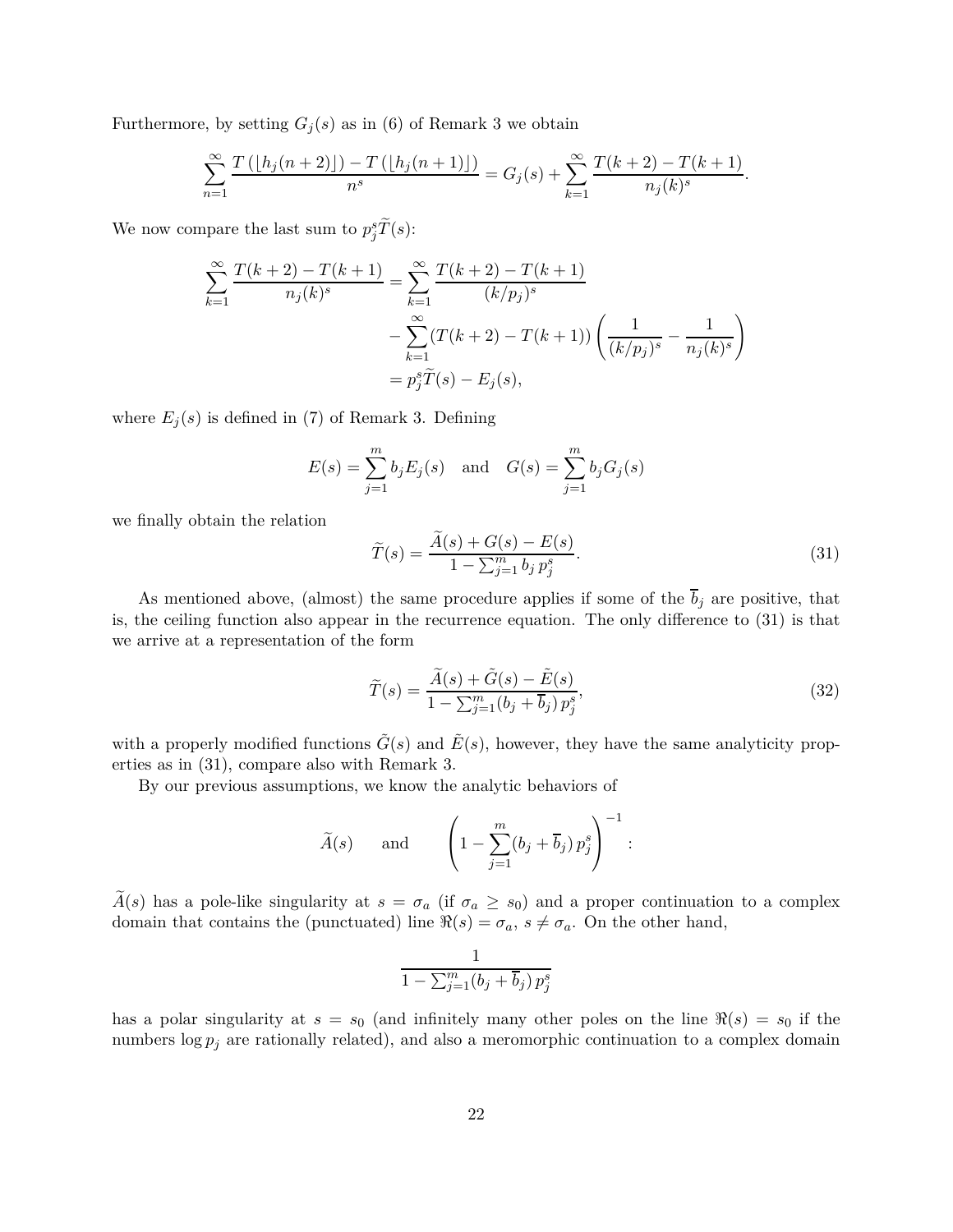that contains the line  $\Re(s) = s_0$ . Furthermore,  $G(s)$  is an entire function. It suffices to discuss  $E_j(s)$ . First observe that (30) implies

$$
\frac{1}{(k/p_j)^s}-\frac{1}{n_j(k)^s}=O\left(\frac{1}{(k/p_j)^{\Re(s)+\delta}}\right).
$$

By partial summation (and by using again the a-priori estimates), it follows immediately that the series

$$
\sum_{k=1}^{\infty} (T(k+2) - T(k+1)) \frac{1}{(k/p_j)^{\Re(s) + \delta}}
$$

converges for  $\Re(s) > \max\{s_0, \sigma_a, 0\} - \delta$ . Since  $T(n)$  is an increasing sequence, this implies (absolute) convergence of the series  $E_i(s)$ , just representing an analytic function in this region, too.

In order to recover (asymptotically)  $T(n)$  from  $T(s)$  we need to apply several different techniques discussed in the next subsection. The main analytic tools are Tauberian theorems (of Wiener-Ikehara which is discussed in detail in Appendix B) and the Mellin-Perron formula (Theorem 4).

### **5.2 Tauberian Theorems**

We are now ready to prove several parts of Theorem 2 with the help of Tauberian theorems of Wiener-Ikehara type (see Appendix B). We recall that such theorems apply in general to the so-called Mellin-Stieltjes transform

$$
\int_{1-}^{\infty} v^{-s} d\overline{c}(v) = s \int_{1}^{\infty} \overline{c}(v) v^{-s-1} dv
$$

of a non-negative and non-decreasing function  $\overline{c}(v)$ . If  $c(n)$  is a sequence of non-negative numbers, then the Dirichlet series  $C(s) = \sum_{n\geq 1} c(n)n^{-s}$  is just the Mellin-Stieltjes transform of the function  $\overline{c}(v) = \sum_{n \leq v} c(n)$ :

$$
C(s) = \sum_{n\geq 1} c(n) n^{-s} = \int_{1-}^{\infty} v^{-s} d\overline{c}(v) = s \int_{1}^{\infty} \overline{c}(v) v^{-s-1} dv.
$$

Informally, a Tauberian theorem is a correspondence between the singular behavior of  $\frac{1}{s}C(s)$  and the asymptotic behavior of  $\bar{c}(v)$ . In the context of Tauberian theorems of Wiener-Ikehara type one assumes that  $C(s)$  continues analytically to a proper region, has only one (real) singularity  $s_0$  on the *critical line*  $\Re(s) = s_0$ , and the singularity is of special type (for example a polar or algebraic singularity, see Appendix B).

We recall that  $T(s)$  is the Dirichlet series of the sequence  $c(n) = T(n+2) - T(n+1)$ . Hence

$$
T(n) = \overline{c}(n-2) + T(2).
$$

Consequently, if we know the asymptotic behavior of  $\overline{c}(v)$  we also find that of  $T(n)$ . Notice that  $\widetilde{T}(s)$  is given by (32). Hence the dominant singularity of  $\frac{1}{s}\widetilde{T}(s)$  is either zero, or induced by the singular behavior of  $\tilde{A}(s)$ , or induced by the zeros of the denominator

$$
1 - \sum_{j=1}^{m} (b_j + \overline{b}_j) p_j^s.
$$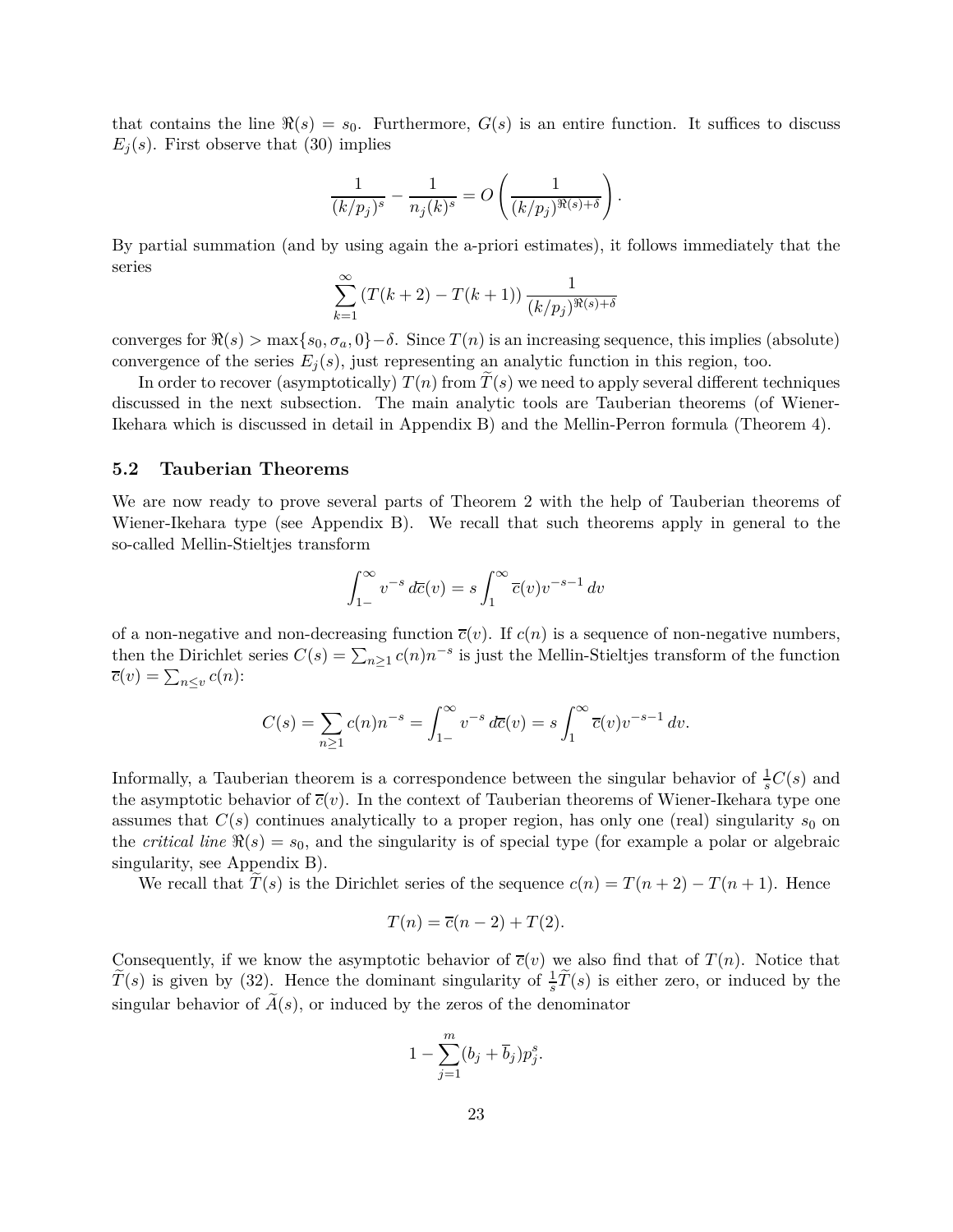Here it is essential to assume that the log *p<sup>j</sup>* are *irrationally related*. Precisely in this case the denominator has only the real zero  $s_0$  on the line  $\Re(s) = s_0$ . Hence Tauberian theorems can be applied in the irrationally related case if  $s_0 \geq \sigma_a$ . (For the rational case we will apply a different approach to cover the case  $s_0 \geq \sigma_a$ .)

Our conclusions for the proof of the first part of Theorem 2 are summarized as follows:

1.  $\sigma_a < 0$  and  $s_0 < 0$ :

This is indeed a trivial case, since the dominant singularity is at  $s = 0$  and the series  $T(s)$ converges for  $s = 0$ :

$$
\widetilde{T}(0) = \sum_{n \ge 1} (T(n+2) - T(n+1)),
$$

hence

$$
T(n) = C_1 + o(1),
$$

where  $C_1 = T(2) + \tilde{T}(0)$ .

2.  $\sigma_a < s_0$  and  $s_0 = 0$ :

We can apply directly a proper version of the Wiener-Ikehara theorem (Theorem 12 of Appendix B) that proves

$$
T(n) = C_2 \log n \cdot (1 + o(1)).
$$

Observe, that  $s = 0$  is a double pole of  $\frac{1}{s}\tilde{T}(s)$  that induces the log *n*-term in the asymptotic expansion. Note that this does not prove the full version that is stated in Theorem 2. By applying Theorem 5 of the next subsection (that is based on a more refined analysis) we also arrive at an asymptotic expansion of the form

$$
T(n) = C_2 \log n + C'_2 + o(1).
$$

3.  $\sigma_a = s_0 = 0$ :

In this case, we obtain at  $s = 0$  the dominant singular term of  $\frac{1}{s}\tilde{T}(s)$  that is given by

$$
C \frac{(\log(1/s))^{\beta_0}}{s^{\alpha_0+2}} \quad \text{with} \quad C = \frac{-g_0(0)}{\sum_{j=1}^m (b_j + \overline{b}_j) \log p_j}
$$

Hence, an application of Theorem 13 of Appendix B provides the asymptotic leading term for  $T(n)$ . Recall that we have to handle separately the case when  $\alpha_0$  is contained in the set  ${-2, -3, \ldots}$  (and  $\beta_0 > 0$ ). In this case, only logarithmic singularities remain.

4.  $\sigma_a < s_0$  and  $s_0 > 0$ :

Here the classical version of the Wiener-Ikehara theorem (Theorem 11 of Appendix B) applies. Note again that it is crucial that the denominator has only one pole on the line  $\Re(s) = s_0$ .

5.  $\sigma_a = s_0 > 0$ :

Here the function  $\frac{1}{s}\tilde{T}(s)$  has the dominant singular term

$$
C \frac{(\log(1/(s - \sigma_a)))^{\beta_0}}{(s - \sigma_a)^{\alpha_0 + 1}}
$$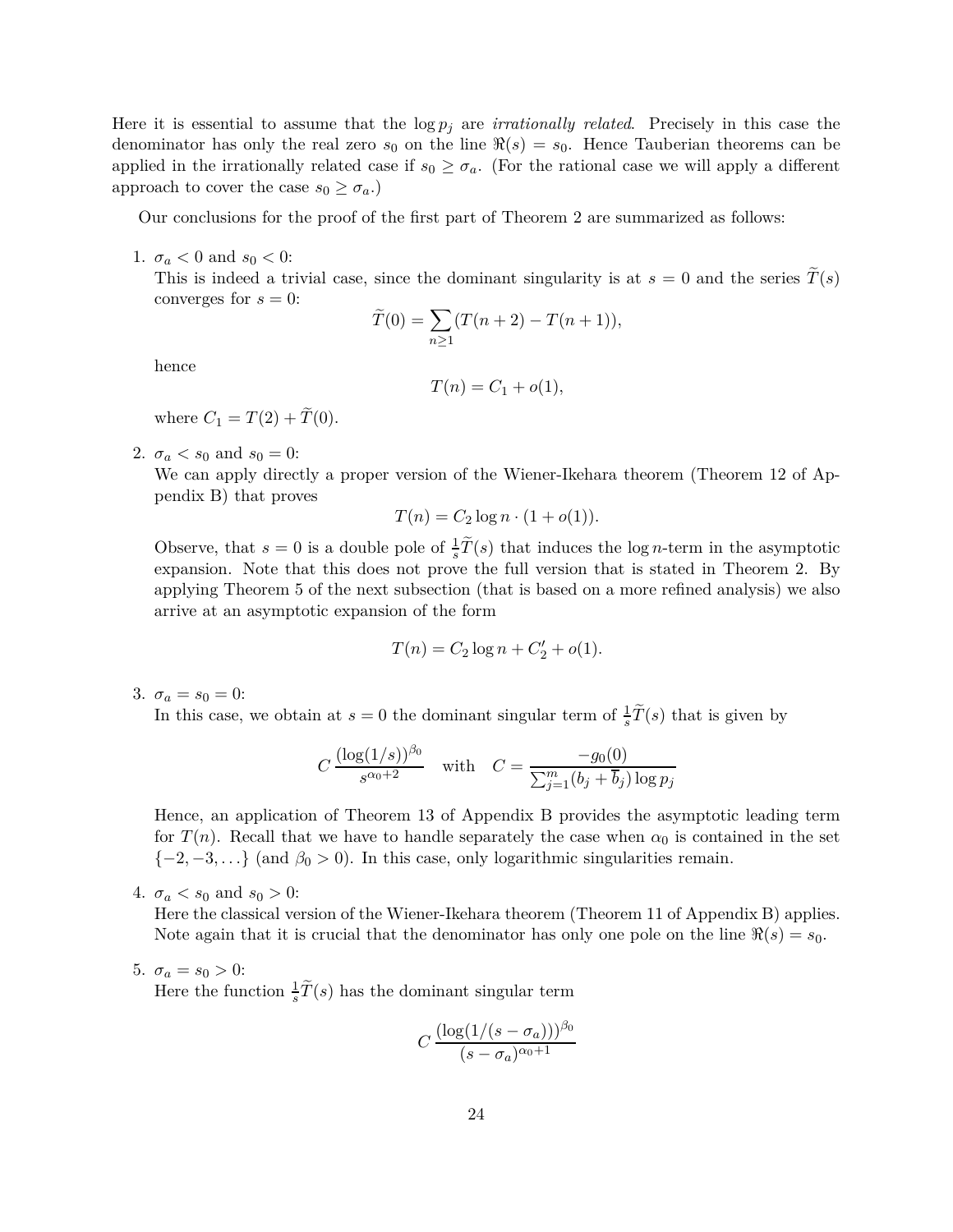for some constant  $C > 0$  (and there are no other singularities on the line  $\Re(s) = s_0$ ). Thus, an application of Theorem 13 of Appendix B provides the asymptotic leading term for *T*(*n*). Observe that we have to handle separately the case when  $\alpha_0$  is contained in the set  $\{-1, -2, \ldots\}$  $(\text{and } \beta_0 > 0).$ 

6.  $\sigma_a = 0$  and  $s_0 < 0$ :

The analysis of this case is very close to the previous one. The dominant singular term of 1  $\frac{1}{s}T(s)$  is of the form

$$
C\,\frac{(\log(1/s))^{\beta_0}}{s^{\alpha_0+1}}.
$$

7.  $\sigma_a > s_0$  and  $\sigma_a > 0$ :

In this case the singular behavior of  $\tilde{A}(s)$  dominates the asymptotic behavior of  $\frac{1}{s}\tilde{T}(s)$ . An application of Theorem 13 of Appendix B provides the asymptotic leading term of  $T(n)$ .

### **5.3 Mellin-Perron Formula**

One disadvantage of the use of Tauberian theorems is that they provide (usually) only the asymptotic leading term and no error terms. In order to provide error terms or second order terms one has to use more refined methods. In the framework of Dirichlet series we can apply the Mellin-Perron formula that we recall next.

Below we shall use Iverson's notation  $\llbracket P \rrbracket$  which is 1 if P is a true proposition and 0 else.

**Theorem 4** (see [3])**.** *For a sequence c*(*n*) *define the Dirichlet series*

$$
C(s) = \sum_{n=1}^{\infty} \frac{c(n)}{n^s}
$$

*and assume that the abscissa of absolute convergence*  $\sigma_a$  *is finite or*  $-\infty$ *. Then for all*  $\sigma > \sigma_a$  *and all x >* 0

$$
\sum_{n < x} c(n) + \frac{c(\lfloor x \rfloor)}{2} \llbracket x \in \mathbb{Z} \rrbracket = \lim_{T \to \infty} \frac{1}{2\pi i} \int_{\sigma - iT}^{\sigma + iT} C(s) \frac{x^s}{s} ds.
$$

Note that – similarly to the Tauberian theorems – the Mellin-Perron formula enables us to obtain precise information about the function  $\overline{c}(v) = \sum_{n \leq v} c(n)$  if we know the behavior of  $\frac{1}{s}C(s)$ . In our context we have  $c(n) = T(n+2) - T(n)$ , that is,

$$
T(n) = T(2) + \lim_{T \to \infty} \frac{1}{2\pi i} \int_{c-iT}^{c+iT} \tilde{T}(s) \frac{(n-\frac{3}{2})^s}{s} ds
$$
 (33)

with

$$
\widetilde{T}(s) = \sum_{n=1}^{\infty} \frac{T(n+2) - T(n+1)}{n^s}
$$

As a first application we apply the Mellin-Perron formula of Theorem 4 for Dirichlet series of the form

$$
C(s) = \sum_{n\geq 1} c(n)n^{-s} = \frac{B(s)}{1 - \sum_{j=1}^{m} b_j p_j^s},
$$
\n(34)

*.*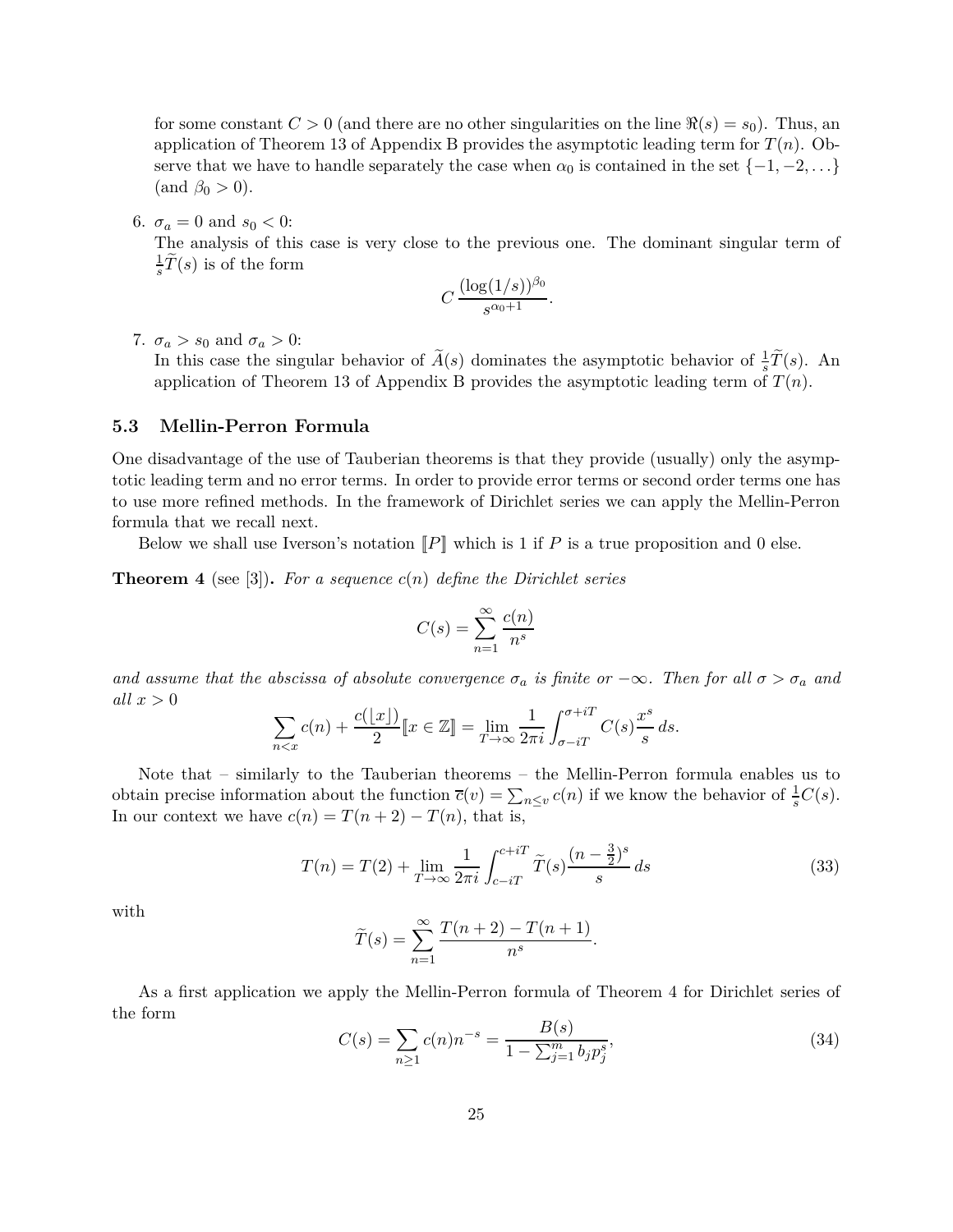where we assume that the  $\log p_j$  are *not* rationally related and where  $B(s)$  is analytic in a region that contains the real zero  $s<sub>0</sub>$  of the denominator. This theorem can be also applied to the proof of some parts of Theorem 2; in particular for the (irrationally related) cases

if 
$$
\sigma_a < 0
$$
 and  $s_0 < 0$ ,  
if  $\sigma_a < s_0$  and  $s_0 = 0$ , and  
if  $\sigma_a < s_0$  and  $s_0 > 0$ .

Note that Theorem 5 provides a second order term in the case  $\sigma_a < s_0 = 0$ , see also Remark 9.

**Theorem 5.** Suppose that  $0 < p_j < 1$ ,  $1 \leq j \leq m$ , are given such that  $\log p_j$ ,  $1 \leq j \leq m$ , are not *rationally related and let s*<sup>0</sup> *denote the real solution of the equation*

$$
\sum_{j=1}^{m} b_j p_j^s = 1,
$$

*where*  $b_j$  > 0, 1 ≤ *j* ≤ *m*. Let  $C(s) = \sum_{n\geq 1} c(n)n^{-s}$  be a Dirichlet series with non-negative *coefficients*  $c(n)$  *that has a representation of the form*  $(34)$ *, that is,* 

$$
C(s) = \sum_{n\geq 1} c(n)n^{-s} = \frac{B(s)}{1 - \sum_{j=1}^{m} b_j p_j^s}
$$

*where*  $B(s)$  *is an analytic function for*  $\Re(s) \ge s_0 - \eta$  *for some*  $\eta > 0$  *and satisfies*  $B(s) = O(|s|^{\alpha})$ *in this region for some*  $\alpha < 1$ *. Then* 

$$
\sum_{n \le v} c(n) = \begin{cases}\n\frac{B(0)}{1 - \sum_{j=1}^{m} b_j} + o(1) & \text{if } s_0 < 0, \\
\frac{B(0)}{H(0)} \log v + \frac{B'(0) + B(0)H_2/H}{H} + o(1) & \text{if } s_0 = 0, \\
\frac{B(s_0)}{s_0 H(s_0)} v^{s_0} (1 + o(1)) & \text{if } s_0 > 0\n\end{cases}
$$

*,*

where  $H(s) = -\sum_{j=1}^{m} b_j p_j^s \log p_j$  with  $H = H(0)$ , and  $H_2(s) = \sum_{j=1}^{m} b_j p_j^s (\log p_j)^2$  with  $H_2 = H_2(0)$ .

We quickly check that Theorem 5 is applicable for  $\tilde{T}(s)$  in the above mentioned cases. Since  $A(s)$  and  $G(s)$  are convergent Dirichlet series with non-negative coefficients that stay bounded for  $\Re(s) \ge s_0 - \eta$ , however, for  $\tilde{E}(s)$  we only get an estimate of the form  $\tilde{E}(s) = O(|s|^\alpha)$  for some  $\alpha < 1$ (we leave the details to the reader). Thus, everything fits together.

**Remark 8.** Note that the case  $s_0 < 0$  is immediate since the series is convergent for  $s = 0$ . Furthermore, the case  $s_0 > 0$  is covered by the Wiener-Ikehara theorem. The case  $s_0 = 0$  is the most interesting case. Here the Wiener-Ikehara theorem provides only the asymptotic leading term. However, the assumptions of Theorem 5 are much stronger than those needed for the Wiener-Ikehara theorem. Actually we can cover also multiple poles and obtain also corresponding (non-leading) terms in the asymptotic expansion. In order to present these kind of techniques we will consider the cases  $s_0 > 0$  and  $s_0 = 0$  in the following proof.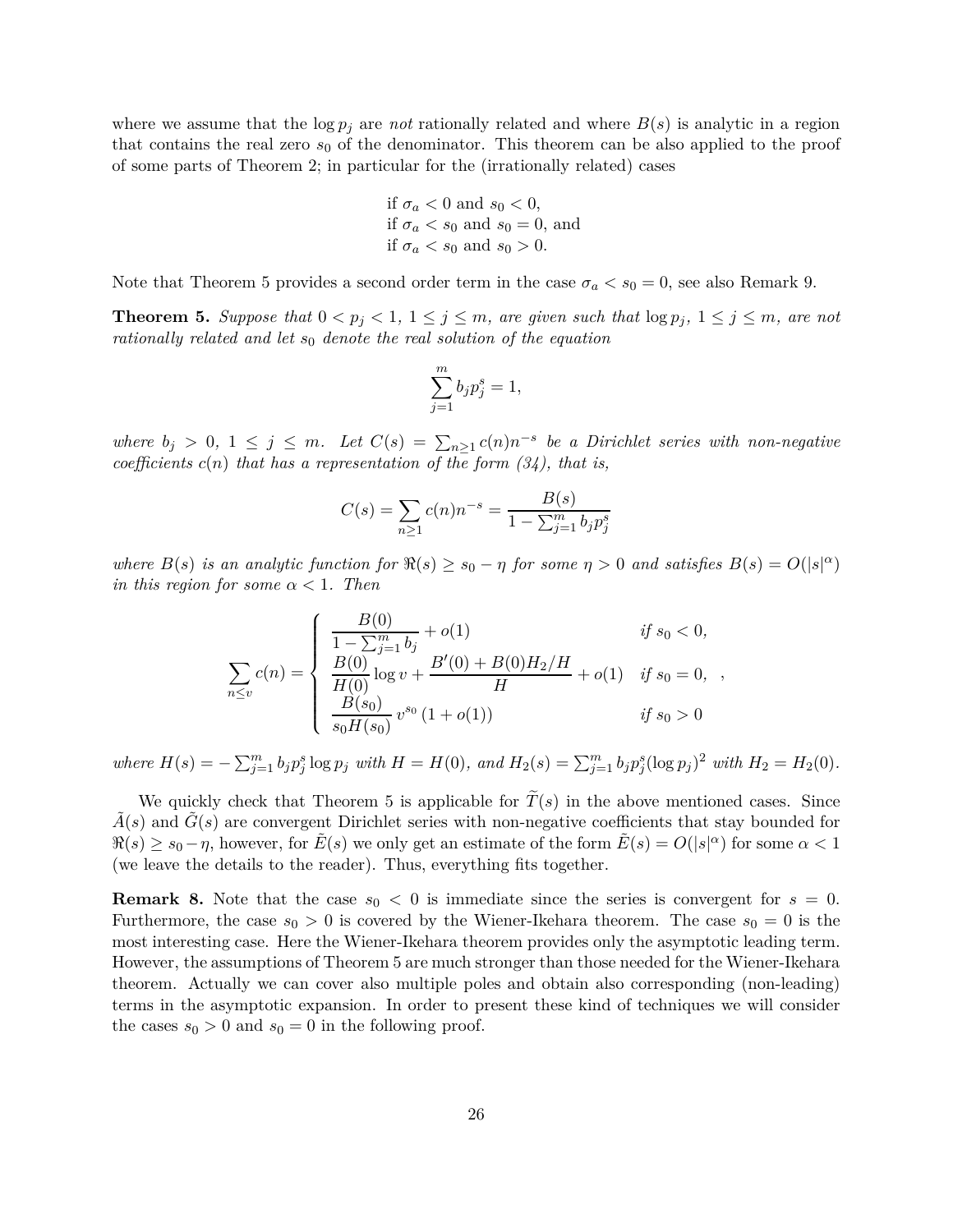*Proof.* We start with the case  $s_0 > 0$ . We will use the Mellin-Perron formula of Theorem 4, however, we cannot use it directly, since there are convergence problems. Namely, if we shift the line of integration  $\Re(s) > s_0$  to the left (to  $\Re(s) = \sigma < s_0$ ) and collect residues we obtain (with  $\mathcal{Z} = \{ s \in \mathbb{C} : \sum_{j=1}^{m} b_j p_j^s = 1 \}$ 

$$
\sum_{n\leq v} c(n) = \lim_{T \to \infty} \sum_{s' \in \mathcal{Z}, \ \Re(s') > \sigma, |\Im(s')| < T} \text{Res}(C(s) \frac{v^s}{s}, \ s = s')
$$
  
+ 
$$
\frac{1}{2\pi i} \lim_{T \to \infty} \int_{\sigma - iT}^{\sigma + iT} C(s) \frac{v^s}{s} ds
$$
  
= 
$$
\lim_{T \to \infty} \sum_{s' \in \mathcal{Z}, \ \Re(s') > \sigma, |\Im(s')| < T} \frac{B(s')v^{s'}}{s'H(s')}
$$
  
+ 
$$
\frac{1}{2\pi i} \lim_{T \to \infty} \int_{\sigma - iT}^{\sigma + iT} \frac{B(s)}{1 - \sum_{j=1}^m b_j p_j^s} \frac{v^s}{s} ds
$$

provided that the series of residues converges and the limit  $T \to \infty$  of the last integral exists. The problem is that neither the series nor the integral above are necessarily absolutely convergent since the integrand is only of order 1*/s*. We have to introduce the auxiliary function

$$
\overline{c}_1(v) = \int_0^v \left(\sum_{n \le w} c(n)\right) dw
$$

which is also given by

$$
\overline{c}_1(v) = \frac{1}{2\pi i} \int_{c-i\infty}^{c+i\infty} C(s) \frac{v^{s+1}}{s(s+1)} ds = \frac{1}{2\pi i} \int_{c-i\infty}^{c+i\infty} \frac{B(s)}{1 - \sum_{j=1}^m b_j p_j^s} \cdot \frac{v^{s+1}}{s(s+1)} ds,
$$

for  $c > s_0$ . Note that there is no need to consider the limit  $T \to \infty$  in this case since the series and the integral are now absolutely convergent. Hence, the above procedure works without any convergence problem. In order to make the presentation of our analysis slightly easier we additionally assume that the region of analyticity of  $B(s)$  is large enough such that it covers all zeros in Z and also the point  $-1$ . We now shift the line of integration to  $\Re(s) = \sigma < \min\{-1, s_0\}$ . Then we have to consider the (absolutely convergent) sum of residues

$$
\sum_{s' \in \mathcal{Z},} \text{Res}\left(C(s) \frac{v^{s+1}}{s(s+1)}, \ s = s'\right) = \sum_{s' \in \mathcal{Z}} \frac{B(s')}{s'(s'+1)H(s')} v^{s'+1},
$$

the residues at  $s = 0$  and  $s = -1$ :

$$
\frac{B(0)}{1 - \sum_{j=1}^{m} b_j} v, \quad -\frac{B(-1)}{1 - \sum_{j=1}^{m} b_j p_j^{-1}},
$$

and the remaining (absolutely convergent) integral

$$
\frac{1}{2\pi i} \int_{\sigma - i\infty}^{\sigma + i\infty} C(s) \frac{v^{s+1}}{s(s+1)} ds = \frac{1}{2\pi i} \int_{\sigma - i\infty}^{\sigma + i\infty} \frac{B(s)}{1 - \sum_{j=1}^m b_j p_j^s} \frac{v^{s+1}}{s(s+1)} ds = O(v^{1+\sigma}).
$$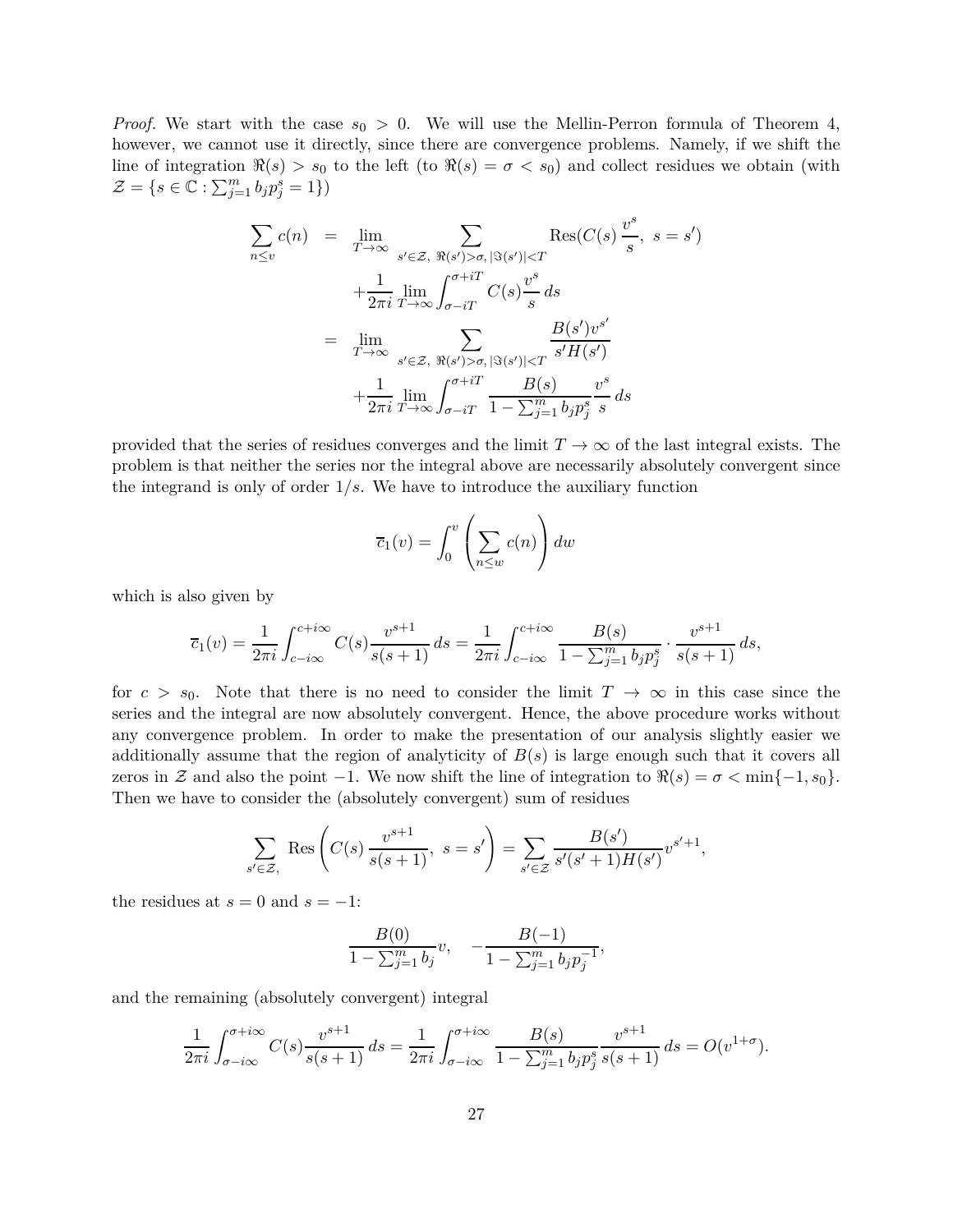Thus, we obtain

$$
\overline{c}_1(v) = \frac{B(s_0)}{s_0(s_0+1)H(s_0)}(1+Q(\log v))v^{1+s_0} + O(v^{1+s_0-\eta})
$$

for some  $\eta > 0$ , where

$$
Q(x) = \sum_{s' \in \mathcal{Z} \setminus \{s_0\}} \frac{s_0(s_0 + 1)H(s_0)B(s')}{s'(s' + 1)H(s')B(s_0)} e^{x(s' - s_0)}.
$$

It is easy to show that  $Q(x) \to 0$  as  $x \to \infty$  (cf. also [29, Lemma 4] and [31]). Indeed, suppose that  $\varepsilon > 0$  is given. Then there exists  $S_0 = S_0(\varepsilon) > 0$  such that

$$
\sum_{s' \in \mathcal{Z}, |s'| > S_0} \left| \frac{s_0(s_0 + 1)H(s_0)B(s')}{s'(s' + 1)H(s')B(s_0)} \right| < \frac{\varepsilon}{2}.
$$

Further, since  $\Re(s') < s_0$  for all  $s' \in \mathcal{Z} \setminus \{s_0\}$ , and by the assumption of irrationality the zeros are not on the critical line  $\Re(s) = s_0$  (except the real one), it follows that there exists  $x_0 = x_0(\varepsilon) > 0$ with  $\overline{\phantom{a}}$  $\mathbf{I}$ 

$$
\left| \sum_{s' \in \mathcal{Z} \setminus \{s_0\}, |s'| \le S_0} \frac{s_0(s_0+1)H(s_0)B(s')}{s'(s'+1)H(s')B(s_0)} e^{x(s'-s_0)} \right| < \frac{\varepsilon}{2}
$$

for  $x \geq x_0$ . Hence  $|Q(x)| < \varepsilon$  for  $x \geq x_0(\varepsilon)$ .

Note that we cannot obtain the rate of convergence for  $Q(x)$ . This means that we just get

$$
\overline{c}_1(v) = \frac{B(s_0)}{s_0(s_0+1)H(s_0)} \cdot v^{1+s_0} + o(v^{1+s_0})
$$

as  $v \to \infty$ , where *s'* with  $\Re(s') < s_0$  contribute to the error term. However, since,  $\sum_{n \leq v} c(n)$  is monotonely increasing in *v* (by assumption) it also follows that

$$
\sum_{n \le v} c(n) \sim \frac{B(s_0)}{s_0 H(s_0)} v^{s_0},
$$

compare with the case  $s_0 = 0$  that we discuss next.

Now suppose that  $s_0 = 0$  which means that  $C(s)$  has a double pole as  $s = 0$ . We can almost use the same analysis as above and obtain the asymptotic expansion

$$
\overline{c}_1(v) = \frac{B(0)}{H}v \log v + \frac{B'(0) - B(0) + B(0)H_2/H}{H}v + o(v).
$$

It is now an easy exercise to derive from this expansion the final result

$$
\sum_{n \le v} c(n) = \frac{B(0)}{H} \log v + \frac{B'(0) + B(0)H_2/H}{H} + o(1)
$$
\n(35)

in the following way. For simplicity we write  $\overline{c}_1(v) = C_1 v \log v + C_2 v + o(v)$ . By the assumption

$$
|\overline{c}_1(v) - C_1 v \log v + C_2 v| \le \varepsilon v
$$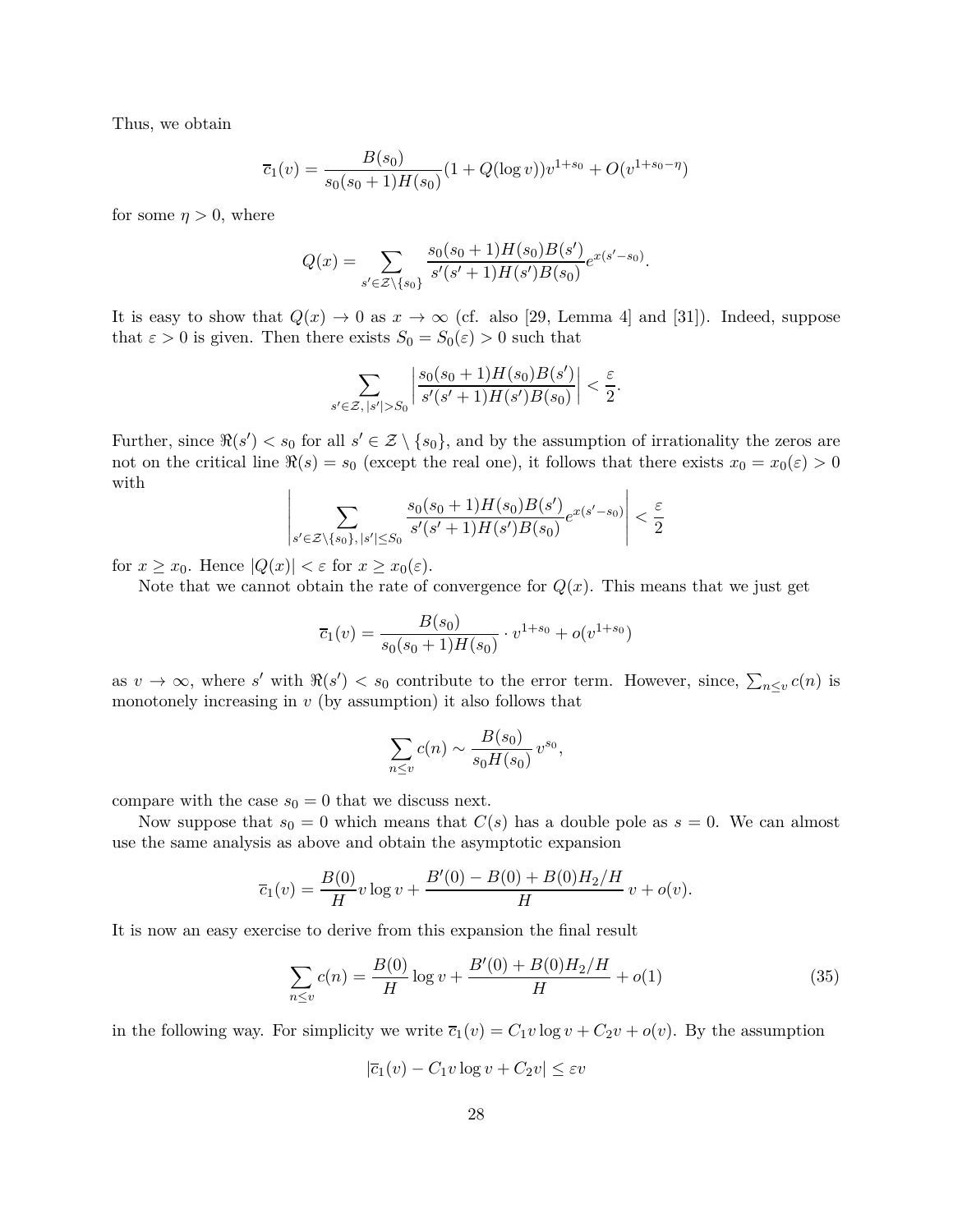for  $v \ge v_0$ . Set  $v' = \varepsilon^{1/2}v$ , then by monotonicity we obtain (for  $v \ge v_0$ )

$$
\sum_{n \le v} c(n) \le \frac{\overline{c}_1(v + v') - \overline{c}_1(v)}{v'} \le \frac{1}{v'} \left( C_1(v + v') \log(v + v') + C_2(v + v') \right)
$$
  

$$
C_1 v \log v - C_2 v + \varepsilon \frac{2v + v'}{v'}
$$
  

$$
= C_1 \log(v + v') + C_2 + C_1 \frac{v}{v'} \log \left( 1 + \frac{v'}{v} \right) + \varepsilon \frac{2v + v'}{v'}
$$
  

$$
= C_1 \log v + C_2 + C_1 + O\left(\varepsilon^{1/2}\right),
$$

where the *O*-constant is an absolute one. In a similar manner, we obtain the corresponding lower bound (for  $v \ge v_0 + v_0^{1/2}$  $_0^{1/2}$ ). Hence, it follows that

$$
\left| \sum_{n \le v} c(n) - C_1 \log v - C_1 - C_2 \right| \le C' \varepsilon^{1/2}
$$

for  $v \ge v_0 + v_0^{1/2}$ <sup>1/2</sup>. This proves  $\sum_{n \le v} c(n) = C_1 \log v + C_1 + C_2 + o(1)$  and consequently (35).  $\Box$ 

**Remark 9.** The advantage of the preceding proof is its flexibility. For example, we can apply the procedure for multiple poles and are able to derive asymptotic expansions of the form

$$
\sum_{n \leq v} c(n) = \sum_{j=0}^{K} A_j \, \frac{(\log v)^j}{j!} \, v^{s_0} + o(v^{s_0}).
$$

Furthermore we can derive asymptotic expansions that are uniform in an additional parameter when we have some control on the singularities in terms of the additional parameter. We will use this generalization in the proof of the central limit theorem for the phrase lengths of the Boncelet code (Theorem 7).

In principle it is also possible to obtain bounds for the error terms. However, they depend heavily on Diophantine approximation properties of the vector  $(\log p_1, \ldots \log p_m)$ , see [16].

### **5.4 The Rationally Related Case**

Unfortunately, the previous method generally is not applicable when there are several poles (or infinitely many poles) on the line  $\Re(s) = s_0$ . This means that we cannot use the above procedure when the  $\log p_j$  are rationally related. The reason is that it does not follow *automatically* that an asymptotic expansion of the form

$$
\overline{c}_1(v) = \int_0^v \overline{c}(w) \, dw \sim \Psi_1(\log v) \cdot v^{s_0+1}
$$

implies

$$
\overline{c}(v) \sim \Psi(\log v) \cdot v^{s_0}
$$

for certain periodic functions  $\Psi$  and  $\Psi_1$ , even if  $\overline{c}(v)$  is non-negative and non-decreasing.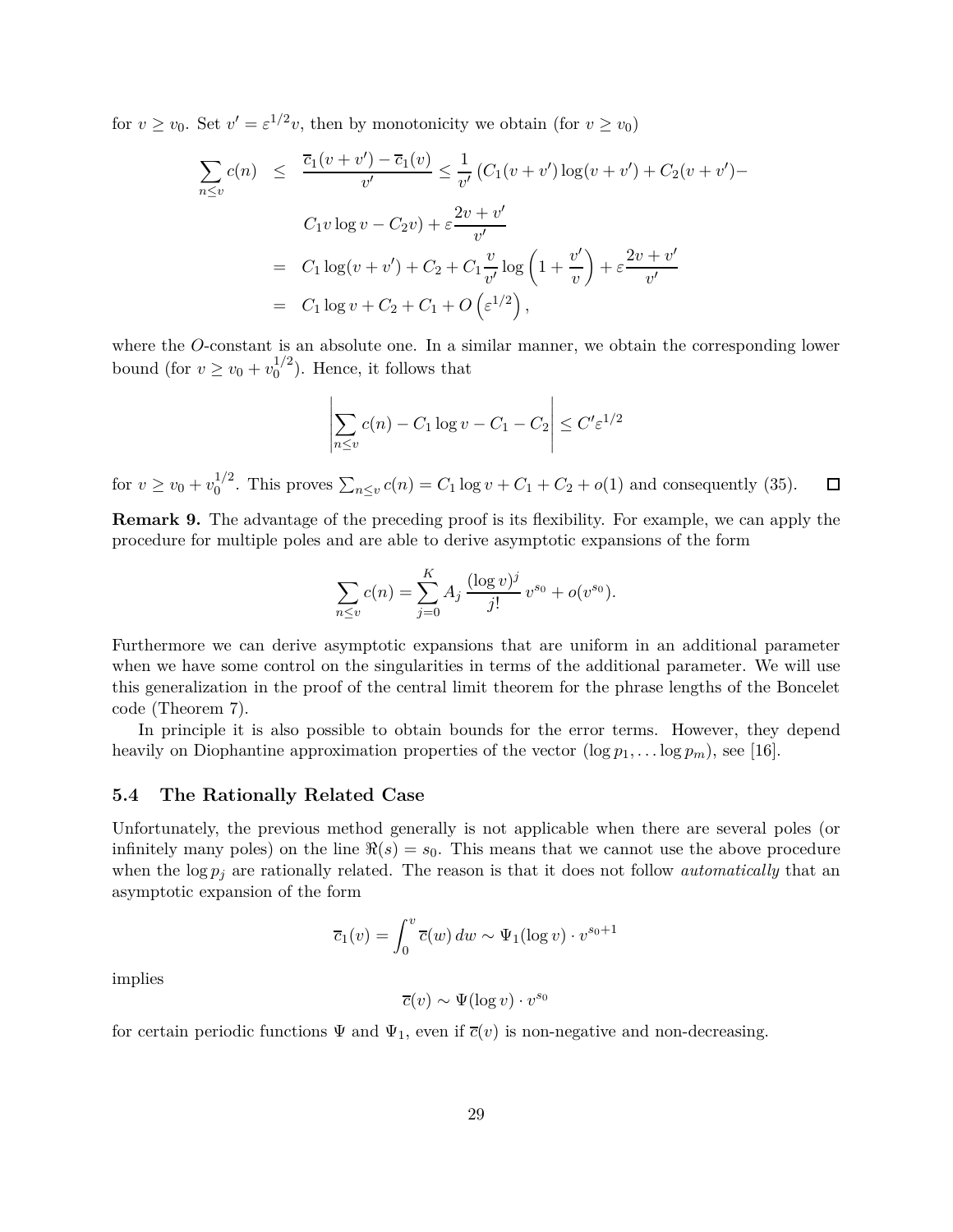Therefore we will apply an alternative approach which is – in some sense – more direct and applies *only* in this case, but it proves a convergence result for  $c(v)$  of the form

$$
\overline{c}(v) = \sum_{n \le v} c(n) \sim \Psi(\log v) v^{s_0}.
$$

Suppose that  $\log p_j = -n_j L$  for coprime integers  $n_j$  and a real number  $L > 0$ . Then the equation  $1 = \sum_{j=1}^{m} b_j p_j^s$  with the only real solution  $s_0$  becomes an algebraic equation

$$
1 - \sum_{j=1}^{m} b_j z^{n_j} = 0
$$
 with  $z = e^{-Ls}$ .

with a single (dominating) real root  $z_0 = e^{-Ls_0}$ . We can factor this polynomial as

$$
1 - \sum_{j=1}^{m} b_j z^{n_j} = (1 - e^{Ls_0} z) P(z), \quad P(e^{-Ls}) \neq 0,
$$

and obtain also a partial fraction decomposition of the form

$$
\frac{1}{1 - \sum_{j=1}^{m} b_j z^{n_j}} = \frac{1/P(e^{-Ls_0})}{1 - e^{Ls_0}z} + \frac{Q(z)}{P(z)}.
$$

Therefore, to study  $(33)$  with  $C(s)$  as in  $(33)$  it is natural in this context to consider Mellin-Perron integrals of the form

$$
\frac{1}{2\pi i} \lim_{T \to \infty} \int_{c-iT}^{c+iT} \frac{B(s)}{1 - e^{-Ls}\lambda} \frac{x^s}{s} ds
$$

for some complex number  $\lambda \neq 0$  and a Dirichlet series  $B(s)$ . The corresponding result is stated below in Theorem 6.

To derive asymptotics of the above integral (cf. Theorem 6 below) we need the following two lemmas. The first lemma (Lemma 2) is also the basis of the proof of the Mellin-Perron formula (cf. [3, 31]). For the reader's convenience we provide a short proof of Lemma 2.

**Lemma 2.** *Suppose that a and c are positive real numbers. Then*

$$
\left| \frac{1}{2\pi i} \int_{c-iT}^{c+iT} a^s \frac{ds}{s} - 1 \right| \leq \frac{a^c}{\pi T \log a} \qquad (a > 1),
$$
  

$$
\left| \frac{1}{2\pi i} \int_{c-iT}^{c+iT} a^s \frac{ds}{s} \right| \leq \frac{a^c}{\pi T \log(1/a)} \qquad (0 < a < 1),
$$
  

$$
\left| \frac{1}{2\pi i} \int_{c-iT}^{c+iT} a^s \frac{ds}{s} - \frac{1}{2} \right| \leq \frac{C}{T} \qquad (a = 1).
$$

*Proof.* Suppose first that  $a > 1$ . By considering the contour integral of the function  $F(s) = a^s/s$ around the rectangle with vertices  $-A-iT$ ,  $c-iT$ ,  $c+iT$ ,  $-A+iT$  and letting  $A \to \infty$  one directly obtains the representation

$$
\frac{1}{2\pi i} \int_{c-iT}^{c+iT} a^s \frac{ds}{s} = \text{Res}(a^s/s; s=0) + \frac{1}{2\pi i} \int_{-\infty}^c \frac{a^{x+iT}}{x+iT} dx + \frac{1}{2\pi i} \int_{-\infty}^c \frac{a^{x-iT}}{x-iT} dx.
$$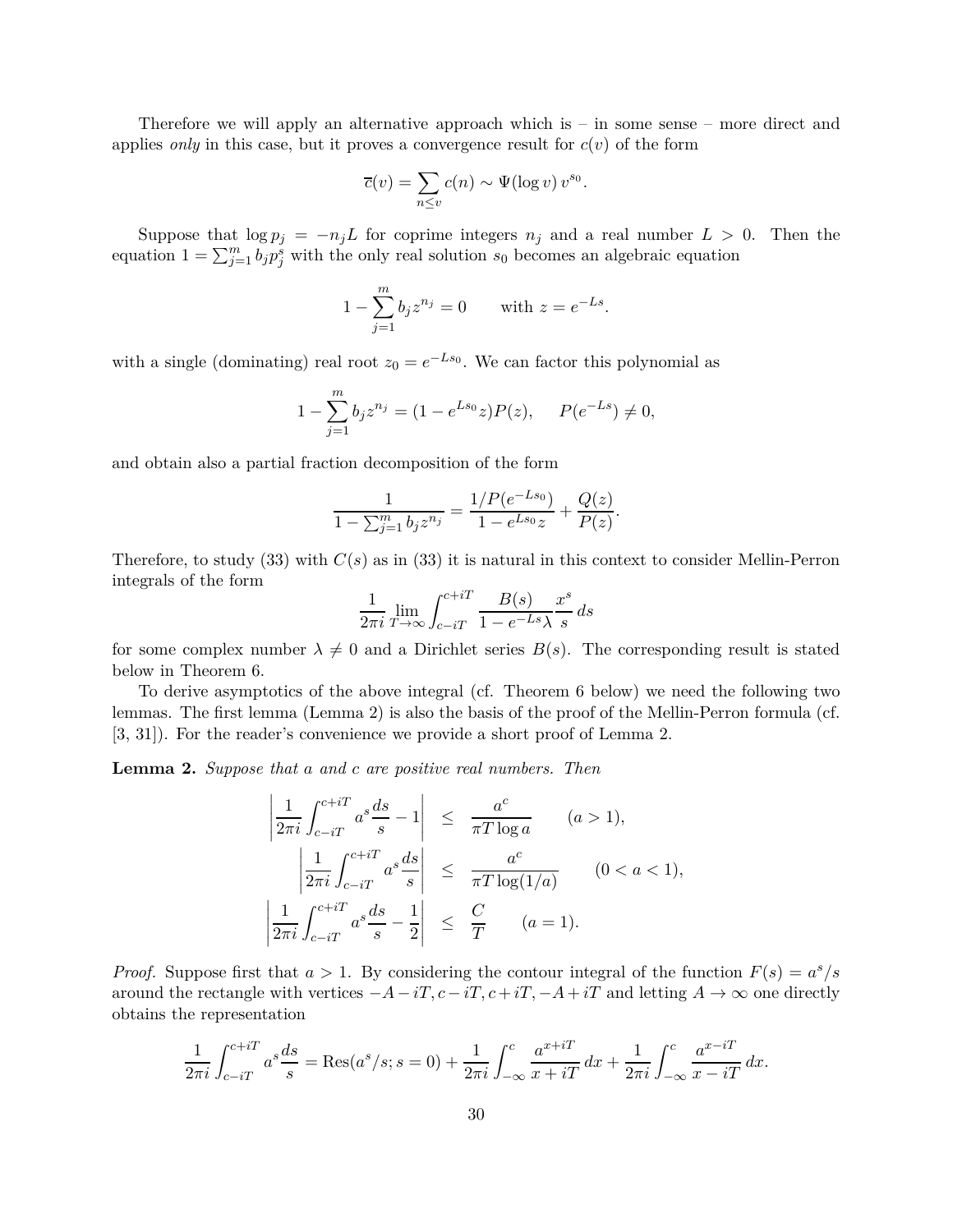Since

$$
\left| \frac{1}{2\pi i} \int_{-\infty}^{c} \frac{a^{x \pm iT}}{x \pm iT} dx \right| \leq \frac{a^c}{\pi T \log a}
$$

we directly obtain the bound in the case *a >* 1.

The case  $0 < a < 1$  can be handled in the same way. And finally, in the case  $a = 1$  the integral can be explicitly calculated (and estimated). 口

**Lemma 3.** Suppose that L is a positive real number,  $\lambda$  a complex number different from 0 and 1, *and c a* real number with  $c > \frac{1}{L} \log |\lambda|$ . Then we have for all real numbers  $x > 1$ 

$$
\frac{1}{2\pi i} \lim_{T \to \infty} \int_{c-iT}^{c+iT} \frac{1}{1 - e^{-Ls}\lambda} \cdot \frac{x^s}{s} ds = \frac{\lambda^{\left\lfloor \frac{\log x}{L} \right\rfloor + 1} - 1}{\lambda - 1} - \frac{1}{2} \lambda^{\left\lfloor \frac{\log x}{L} \right\rfloor} [\log x/L \in \mathbb{Z}]. \tag{36}
$$

*Proof.* By assumption we have  $|\lambda e^{-Ls}| < 1$ . Thus, by using a geometric series expansion we get for all  $x > 1$  such that  $\log x/L$  is not an integer

$$
\frac{1}{2\pi i} \int_{c-iT}^{c+iT} \frac{1}{1 - e^{-Ls}\lambda} \cdot \frac{x^s}{s} ds = \sum_{k \ge 0} \lambda^k \frac{1}{2\pi i} \int_{c-iT}^{c+iT} \left(\frac{x}{e^{Lk}}\right)^s \frac{ds}{s}
$$

$$
= \sum_{k \le \frac{\log x}{L}} \lambda^k + O\left(\frac{1}{T} \sum_{k \ge 0} \frac{|\lambda|^k \left(\frac{x}{e^{Lk}}\right)^c}{\left|\log\left(\frac{x}{e^{Lk}}\right)\right|}\right)
$$

$$
= \frac{\lambda^{\left\lfloor \frac{\log x}{L} \right\rfloor + 1} - 1}{\lambda - 1} + O\left(\frac{1}{T} \frac{x^c}{1 - \frac{1}{e^{Lc}} |\lambda|}\right).
$$

In the second line above we use the first part of Lemma 2 replacing the integral by 1 plus the error term. Similarly we can proceed if  $\log x/L$  is an integer which implies (36). □

**Theorem 6.** Let L be a positive real number,  $\lambda$  be a non-zero complex number, and suppose that

$$
B(s) = \sum_{n \ge 1} B_n n^{-s}
$$

*is a Dirichlet series that is absolutely convergent for*  $\Re(s) > \frac{1}{L} \log |\lambda| - \eta$  *for some*  $\eta > 0$ *. Then* 

$$
\frac{1}{2\pi i} \lim_{T \to \infty} \int_{c-iT}^{c+iT} \frac{B(s)}{1 - e^{-Ls}\lambda} \frac{x^s}{s} ds = \sum_{n \ge 1} B_n \frac{\lambda^{\left\lfloor \frac{\log(x/n)}{L} \right\rfloor + 1}}{\lambda - 1} - \frac{1}{2} \sum_{n \ge 1} B_n \lambda^{\left\lfloor \frac{\log(x/n)}{L} \right\rfloor} [\log(x/n)/L \in \mathbb{Z}]
$$
  
+  $O\left(x^{\frac{1}{L} \log|\lambda| - \eta}\right).$  (37)

*if*  $|\lambda| > 1$ *, and* 

$$
\frac{1}{2\pi i} \lim_{T \to \infty} \int_{c-iT}^{c+iT} \frac{B(s)}{1 - e^{-Ls}} \frac{x^s}{s} ds = \sum_{n \ge 1} B_n \left( \left\lfloor \frac{\log(x/n)}{L} \right\rfloor + 1 \right) \n- \frac{1}{2} \sum_{n \ge 1} B_n \left[ \log(x/n) / L \in \mathbb{Z} \right] + O\left(x^{-\eta}\right).
$$
\n(38)

 $if \lambda = 1.$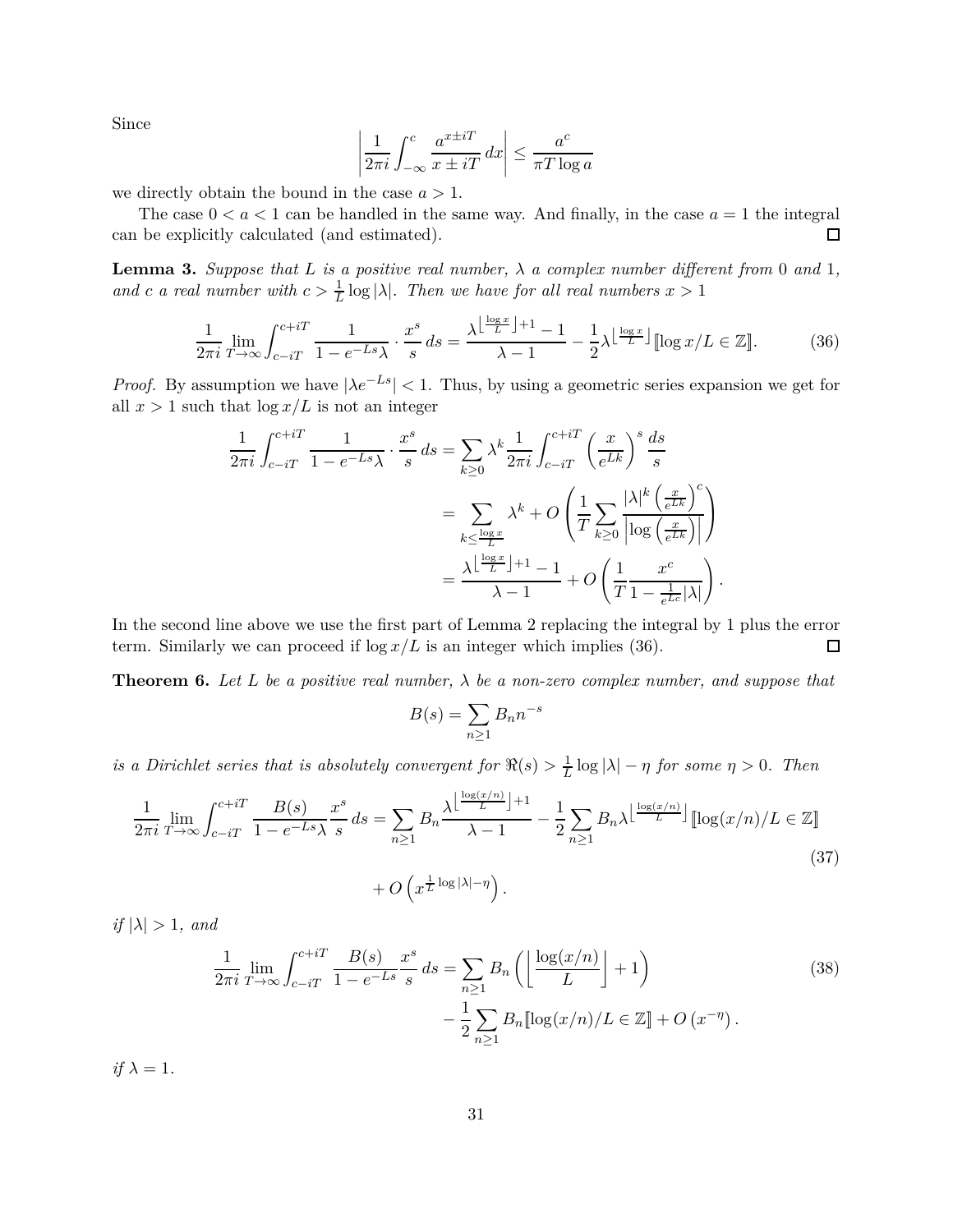*Proof.* We split the integral into an infinite sum of integrals according to the series  $B(s)$  =  $\sum_{n\geq 1} B_n n^{-s}$  and apply (36) for each term by replacing *x* by *x/n*.

First assume that  $\log(x/n)/L$  is not an integer for  $n \geq 1$ . Hence, if  $x > ne^{Lk}$ , then we have

$$
\frac{1}{2\pi i} \int_{c-iT}^{c+iT} \frac{n^{-s}}{1 - e^{-Ls}\lambda} \frac{x^s}{s} ds = \frac{\lambda \left\lfloor \frac{\log(x/n)}{L} \right\rfloor + 1}{\lambda - 1} + \frac{1}{\lambda - 1}
$$

$$
O\left(\frac{1}{T} \sum_{k \ge 0} \frac{|\lambda|^k \left(\frac{x}{e^{Lk}n}\right)^c}{\left|\log\left(\frac{x}{e^{Lk}n}\right)\right|}\right),
$$

and if  $x < ne^{Lk}$ , then we just have

$$
\frac{1}{2\pi i} \int_{c-iT}^{c+iT} \frac{n^{-s}}{1 - e^{-Ls}\lambda} \frac{x^s}{s} ds = O\left(\frac{1}{T} \sum_{k \ge 0} \frac{|\lambda|^k \left(\frac{x}{e^{Lk}n}\right)^c}{\left|\log\left(\frac{x}{e^{Lk}n}\right)\right|}\right).
$$

Further, for given  $x$  there are only finitely many pairs  $(k, n)$  with

$$
\left|\frac{x}{e^{Lk}n} - 1\right| < \frac{1}{2}.
$$

Hence, the series

$$
\sum_{n\geq 1}\sum_{k\geq 0}B_n\frac{|\lambda|^k\left(\frac{x}{e^{Lk}n}\right)^c}{\left|\log\left(\frac{x}{e^{Lk}n}\right)\right|}
$$

is convergent. Consequently, we find

$$
\frac{1}{2\pi i} \lim_{T \to \infty} \int_{c-iT}^{c+iT} \frac{\sum_{n\geq 1} B_n n^{-s}}{1 - e^{-Ls}\lambda} \frac{x^s}{s} ds = \frac{1}{\lambda - 1} \sum_{n < x} B_n \left( \lambda \left( \frac{\log(x/n)}{L} \right) + 1 - 1 \right) + O(1)
$$

(and a similar expression if there are integers  $n \geq 1$  for which  $\log(x/n)/L$  is an integer). Finally, since

$$
\sum_{n < x} B_n = O\left(n^{\frac{1}{L}\log|\lambda| - \eta}\right)
$$

and

$$
\sum_{n>x} B_n n^{-\frac{1}{L}\log|\lambda|} = O\left(x^{-\eta}\right)
$$

it follows that

$$
\frac{1}{\lambda - 1} \sum_{n < x} B_n \left( \lambda \left[ \frac{\log(x/n)}{L} \right] + 1 - 1 \right) = \frac{1}{\lambda - 1} \sum_{n \ge 1} B_n \left( \lambda \left[ \frac{\log(x/n)}{L} \right] + 1 \right) + O\left( n^{\frac{1}{L} \log|\lambda| - \eta} \right)
$$

(and similarly if there are integers  $n \geq 1$  for which  $\log(x/n)/L$  is an integer). This proves (40).

If  $\lambda = 1$  we first observe that (36) rewrites to

$$
\frac{1}{2\pi i} \lim_{T \to \infty} \int_{c-iT}^{c+iT} \frac{1}{1 - e^{-Ls}} \frac{x^s}{s} ds = \left[ \frac{\log x}{L} \right] + 1 - \frac{1}{2} [\log x/L \in \mathbb{Z}].
$$

Now the proof of (38) is very similar to that of (40).

 $\Box$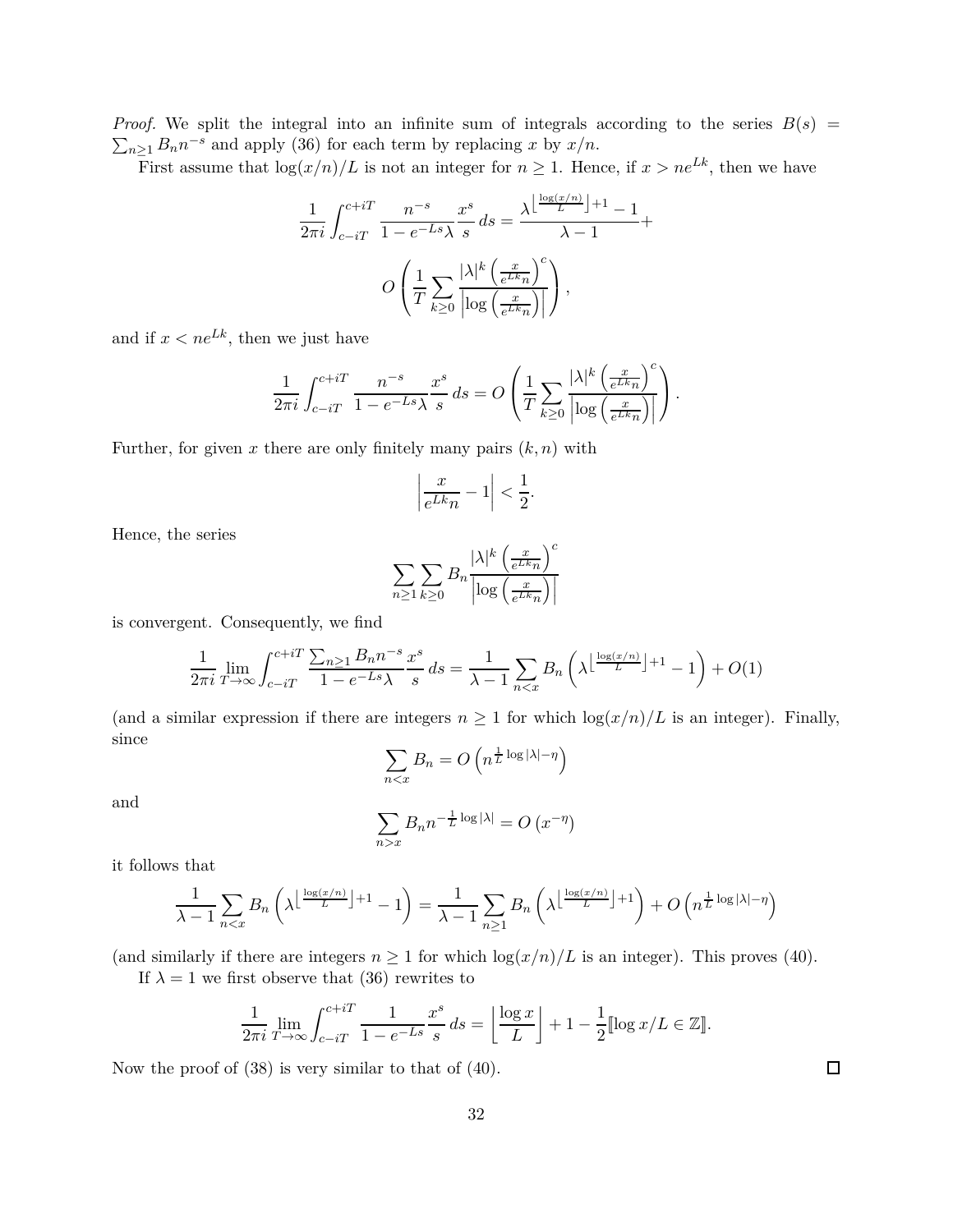**Remark 10.** The representations (37) and (38) have nice interpretations. When  $|\lambda| > 1$  set

$$
\Psi(t) = \lambda^{-t/L} \sum_{n\geq 1} B_n \frac{\lambda^{\left\lfloor \frac{t-\log n}{L} \right\rfloor+1}}{\lambda-1} - \frac{\lambda^{-t/L}}{2} \sum_{n\geq 1} B_n \lambda^{\left\lfloor \frac{t-\log n}{L} \right\rfloor} \llbracket (t-\log n)/L \in \mathbb{Z} \rrbracket. \tag{39}
$$

Then  $\Psi(t)$  is a periodic function of bounded variation with period L, that has (usually) countably many discontinuities for  $t = L\{\log n/L\}, n \ge 1$  (where we recall  $\{x\} = x - |x|$  is the fractional part of *x*). We arrive at

$$
\frac{1}{2\pi i} \lim_{T \to \infty} \int_{c-iT}^{c+iT} \frac{B(s)}{1 - e^{-Ls}\lambda} \frac{x^s}{s} ds = x^{\frac{1}{L} \log \lambda} \Psi(\log x) + O\left(x^{\frac{1}{L} \log |\lambda| - \eta}\right).
$$

Formally, this representation also follows by adding the residues of

$$
B(s)/(1-e^{-Ls}\lambda)
$$

at  $s = s_0 + 2k\pi i/L$  ( $k \in \mathbb{Z}$ ) which are the zeros of  $1 - e^{Ls}\lambda = 0$ . This means the leading asymptotic follows (in this case) from a *formal residue calculus*.

Furthermore, if we go back to the original problem, where we have to discuss a function of the form *B*(*s*)

$$
\frac{B(s)}{1-\sum_{j=1}^m b_j p_j^s},
$$

for  $\log p_j$  rationally related, then we have

$$
\frac{1}{2\pi i} \lim_{T \to \infty} \int_{c-iT}^{c+iT} \frac{B(s)}{1 - \sum_{j=1}^m b_j p_j^s} \frac{x^s}{s} ds = x^{s_0} \Psi(\log x) + O(x^{s_0 - \eta}).
$$

As mentioned above we split up the integral with the help of a partial fraction decomposition of the rational function 1

$$
\frac{1}{1-\sum_{j=1}^m b_j z^{n_j}}.
$$

The *leading term* can be handled directly with the help of Theorem 3. The remaining terms can use again (36) and obtains (finally) a second error term of order  $O(x^{s_0-\eta})$ .

**Remark 11.** If  $\lambda = 1$  then the situation is even simpler. Set

$$
C = \frac{1}{L} \sum_{n \ge 1} B_n
$$

and

$$
\tilde{\Psi}(t) = \sum_{n\geq 1} B_n \left( -\left\{ \frac{t - \log n}{L} \right\} + 1 \right) - \frac{1}{2} \sum_{n\geq 1} B_n \left[ (t - \log n) / L \in \mathbb{Z} \right] - \frac{1}{L} \sum_{n\geq 1} B_n \log n.
$$

Then  $\tilde{\Psi}(t)$  is a periodic function with period *L*, that has (usually) countably many discontinuities for  $t = L{\log n/L}$ ,  $n \ge 1$ , and we have

$$
\frac{1}{2\pi i} \lim_{T \to \infty} \int_{c-iT}^{c+iT} \frac{B(s)}{1 - e^{-Ls}} \frac{x^s}{s} ds = C \log x + \tilde{\Psi} (\log x) + O(x^{-\eta}).
$$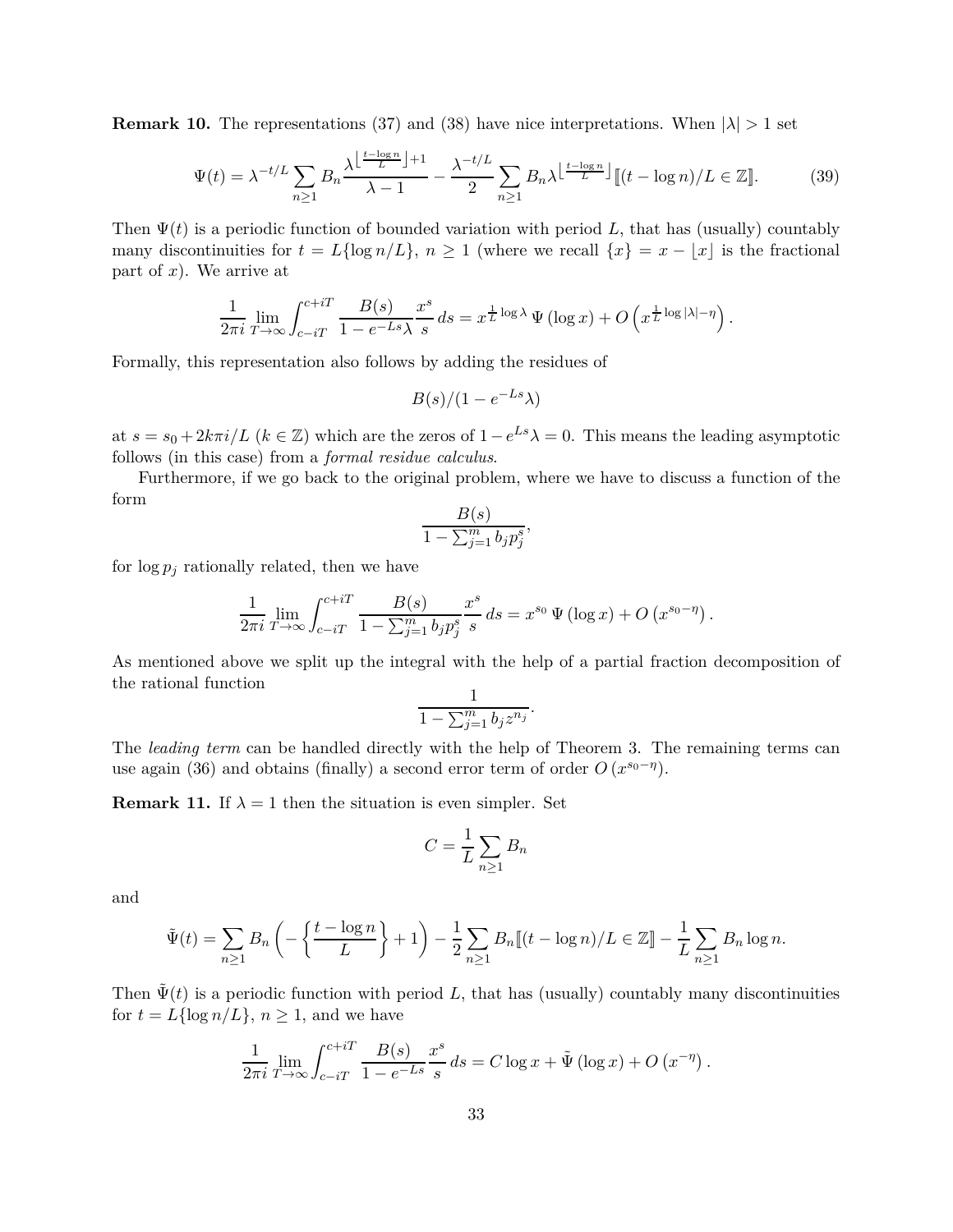Hence, by applying the same partial fraction decomposition as above we also obtain (if  $s_0 = 0$  and if the  $\log p_j$  are rationally related)

$$
\frac{1}{2\pi i} \lim_{T \to \infty} \int_{c-iT}^{c+iT} \frac{B(s)}{1 - \sum_{j=1}^m b_j p_j^s} \frac{x^s}{s} ds = C \log x + \tilde{\Psi} (\log x) + O(x^{-\eta}).
$$

We now can go back to our analysis, and recall that  $\widetilde{T}(s)$  is given by (32). Hence Theorem 6 covers (together with the subsequent Remarks 10 and 11) the part  $B(s) = \tilde{A}(s) + \tilde{G}(s)$ , since they represent absolute convergent Dirichlet series. The remaining function  $E(s)$  is actually much more difficult to handle. To simplify our presentation, we will only discuss the case  $s_0 > 0$  that corresponds to  $\lambda > 1$ , the case  $s_0 = 0$  can be handled in a similar way, see again Remark 11.

First of all, for function of the form

$$
\overline{B}(s) = \sum_{n \ge 1} \overline{B}_n \left( \frac{1}{(n/p)^s} - \frac{1}{h_n^s} \right),
$$

where  $\overline{B}_n \geq 0$  and  $h_n$  are integers satisfying  $h_n = n/p + O(n^{1-\delta})$ , we find the representation

$$
\frac{1}{2\pi i} \lim_{T \to \infty} \int_{c-iT}^{c+iT} \frac{\overline{B}(s)}{1 - e^{-Ls}\lambda} \frac{x^s}{s} ds = \frac{1}{1 - \lambda^{-1}} \sum_{n < px} \overline{B}_n \lambda \left\lfloor \frac{\log(px/n)}{L} \right\rfloor - \frac{1}{1 - \lambda^{-1}} \sum_{h_n < x} \overline{B}_n \lambda \left\lfloor \frac{\log(x/h_n)}{L} \right\rfloor + \frac{1}{2} \sum_{n \le px} \overline{B}_n \lambda \left\lfloor \frac{\log(x/n)}{L} \right\rfloor + 1 \left[ \log(px/n) / L \in \mathbb{Z} \right] \tag{40}
$$
\n
$$
- \frac{1}{2} \sum_{h_n \le x} \overline{B}_n \lambda \left\lfloor \frac{\log(x/h_n)}{L} \right\rfloor + 1 \left[ \log(x/h_n) / L \in \mathbb{Z} \right].
$$

Set

$$
D_n(x) := \frac{1}{1 - \lambda^{-1}} \overline{B}_n \left( \lambda^{\left\lfloor \frac{\log(px/n)}{L} \right\rfloor} - \lambda^{\left\lfloor \frac{\log(x/h_n)}{L} \right\rfloor} \right) + \frac{1}{2} \overline{B}_n \lambda^{\left\lfloor \frac{\log(px/n)}{L} \right\rfloor + 1} [\log(px/n)/L \in \mathbb{Z}] - \frac{1}{2} \overline{B}_n \lambda^{\left\lfloor \frac{\log(x/h_n)}{L} \right\rfloor + 1} [\log(x/h_n)/L \in \mathbb{Z}].
$$

We next show that (in our context) the right hand side of  $(40)$  can be approximated by the infinite sum together with an error term:

$$
\sum_{n\geq 1} D_n(x) + O\left(x^{s_0 - \eta'}\right)
$$

for some  $\eta' > 0$ .

Recall that we have  $\overline{B}_n = T(n+2) - T(n+1)$  and  $\lambda = e^{Ls_0}$  and by the small growth assumption  $\overline{B}_n = O(n^{s_0 - \eta})$  for some  $\eta > 1 - \delta$ . Hence we have

$$
\sum_{n:\ px
$$

Next observe that  $D_n(x)$  can only be non-zero if there is an integer *m* such that  $\log(px/n) \leq$  $Lm \leq \log(x/h_n)$  (or the other way round). Since we are only interested in those *n* with  $n \geq px$ this means that  $m \leq 0$ . Now fix an integer  $m \leq 0$  and let  $I_m$  be the set of integers *n* with the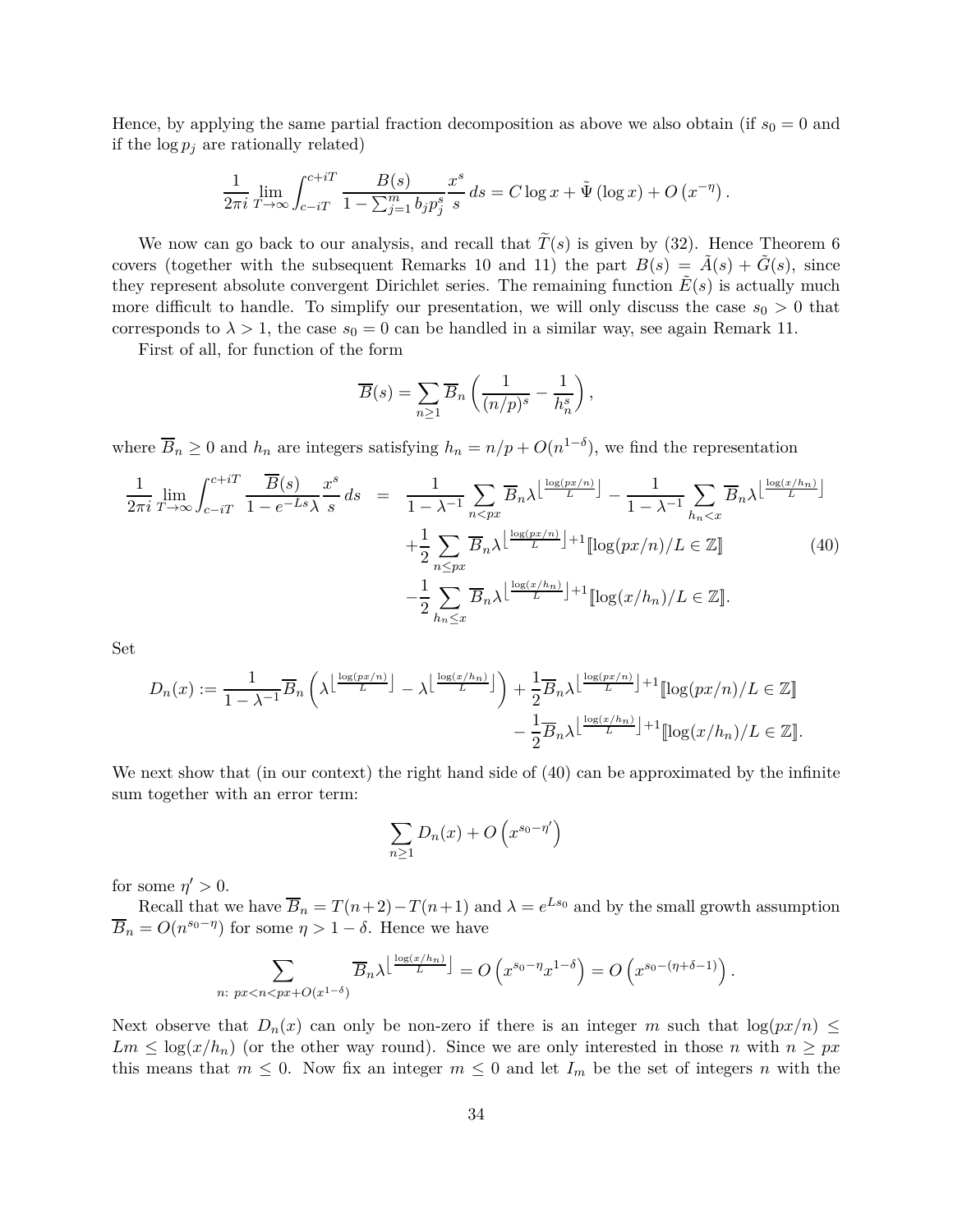property that  $D_n(x) \neq 0$ . It is clear that all integers  $n \in I_m$  have to satisfy  $n \sim pxe^{-mL}$ , and since  $h_n = n/p + O(n^{1-\delta})$  the cardinality of  $I_m$  is bounded by  $O(npc^{-mL})^{1-\delta}$ . Consequently it follows that

$$
\sum_{n\ge px} D_n(x) = O\left(\sum_{m\le 0} \left(pxe^{-mL}\right)^{s_0-\eta} \left(pxe^{-mL}\right)^{1-\delta} \lambda^m\right)
$$

$$
= O\left(x^{s_0-(\eta+\delta-1)}\sum_{m\le 0} \lambda^{m\frac{\eta+\delta-1}{s_0}} O\left(x^{s_0-(\eta+\delta-1)}\right)\right).
$$

Now if we define a periodic function  $\overline{\Psi}(t)$  by

$$
\overline{\Psi}(t) = \frac{\lambda^{-t/L}}{1 - \lambda^{-1}} \sum_{n \ge 1} \overline{B}_n \left( \lambda \left\lfloor \frac{t - \log(n/p)}{L} \right\rfloor - \lambda \left\lfloor \frac{t - \log(n/p)}{L} \right\rfloor \right) - \frac{\lambda^{-t/L}}{2} \sum_{n \ge 1} \overline{B}_n \lambda \left\lfloor \frac{t - \log(n/p)}{L} \right\rfloor \left[ (t - \log(n/p))/L \in \mathbb{Z} \right]
$$
\n
$$
+ \frac{\lambda^{-t/L}}{2} \sum_{n \ge 1} \overline{B}_n \lambda \left\lfloor \frac{t - \log(n/p)}{L} \right\rfloor \left[ (t - \log(n)/L) \in \mathbb{Z} \right],\tag{41}
$$

then

$$
\frac{1}{2\pi i} \lim_{T \to \infty} \int_{c-iT}^{c+iT} \frac{\overline{B}(s)}{1 - e^{-Ls}\lambda} \frac{x^s}{s} ds = x^{\frac{1}{L} \log \lambda} \overline{\Psi} (\log x) + O\left(x^{\frac{1}{L} \log |\lambda| - \eta'}\right).
$$

Summing up, we can handle all parts of  $\tilde{T}(s)$  (given by (32)) with the help of these techniques. If  $s_0 > \sigma_a$  and  $s_0 > 0$ , we obtain

$$
\frac{1}{2\pi i} \lim_{T \to \infty} \int_{c-iT}^{c+iT} \tilde{T}(s) \frac{x^s}{s} ds = x^{s_0} \Psi(\log x) + O\left(x^{s_0 - \eta'}\right),\tag{42}
$$

where  $\eta' > 0$  and  $\Psi(t)$  is a positive and periodic function (with period L) that has building blocks of the forms (39) and (41).

If we now set  $x = n$  then we obtain

$$
\frac{T(n+1) + T(n+2)}{2} = n^{s_0} \Psi(\log n) + O\left(n^{s_0 - \eta'}\right).
$$

However, by applying the small growth property (22) this also implies that

$$
T(n) = n^{s_0} \Psi(\log n) + O\left(n^{s_0 - \eta'}\right). \tag{43}
$$

**Remark 12.** We note that the small growth property (22) was essential in the proof. If (22) is not satisfied, then it is not clear that the sum  $\sum_{n} D_n(x)$  converges. Actually, the *counter examples* from Example 3 show that it might diverge (although the partial sums are bounded).

The final goal is to present some properties of the periodic function  $\Psi(t)$ .

**Lemma 4.** *Suppose that*  $s_0 > \sigma_a$ ,  $s_0 > 0$ , that we are in the rationally related case, and that the *small growth property (22) is satisfied. Then the periodic function*  $\Psi(t)$  *of (42) is continuous and of bounded variation. It is has a convergent Fourier series*  $\Psi(t) = \sum_k c_k e^{2k\pi i x/L}$ , where

$$
c_k = \frac{\tilde{A}(s_k) + \sum_{j=1}^m b_j (G_j(s_k) - E_j(s_k)) + \sum_{j=1}^m \overline{b}_j (\overline{G}_j(s_k) - \overline{E}_j(s_k))}{s_k \sum_{j=1}^m (b_j + \overline{b}_j) p_j^{s_0} \log(1/p_j)},
$$

*with*  $s_k = s_0 + 2k\pi i/L$ *, as presented in (8).*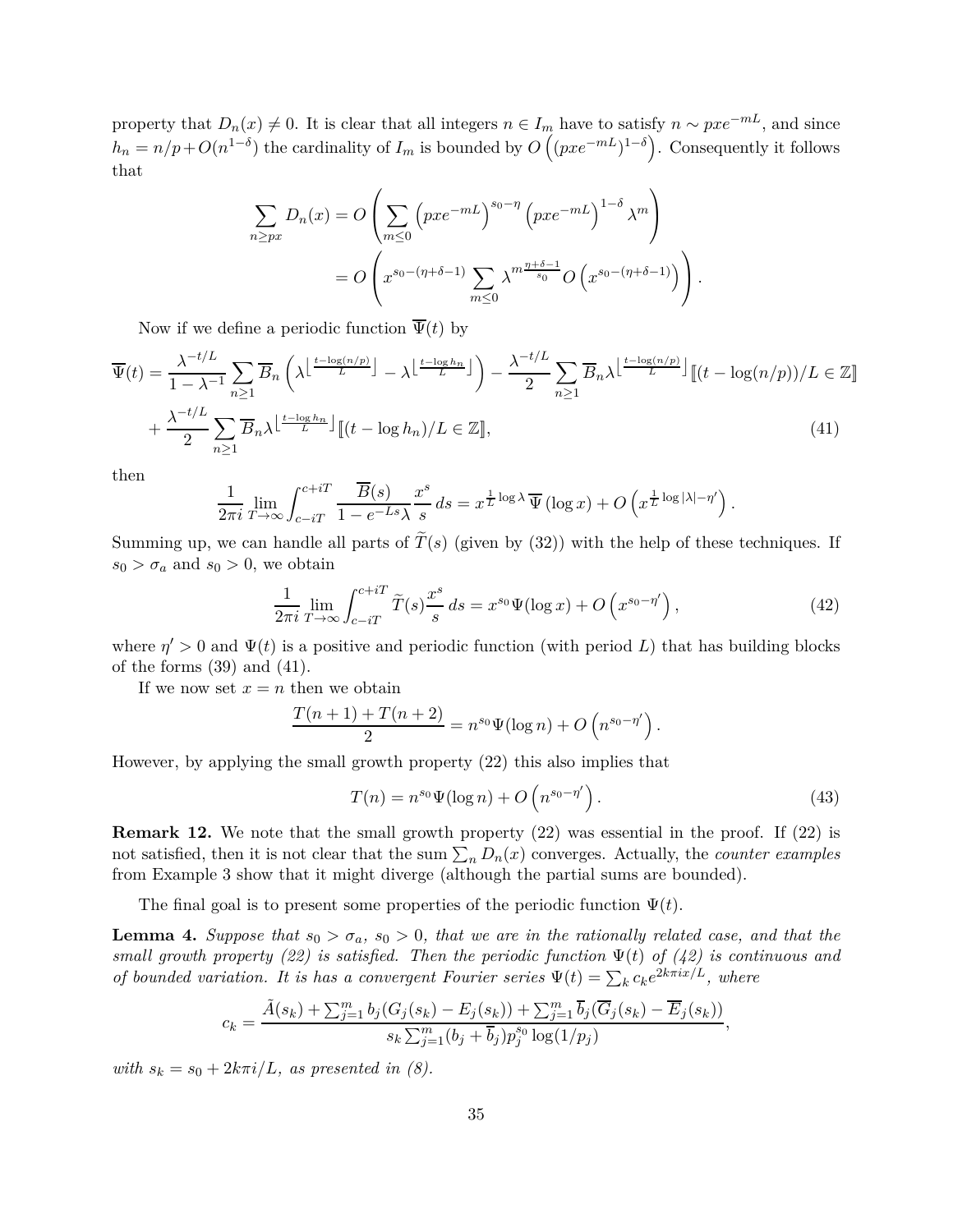*Proof.* By definition the function  $\Psi(t)$  is a finite sum of absolutely (and locally uniformly) convergent series of functions  $\Psi_k(t)$  of bounded variation, for example

$$
\Psi_k(t) = C\lambda^{-t/L} (a_{k+1} - a_k) \left( \lambda^{\lfloor (t - \log(n/p))/L \rfloor} - \frac{1}{2} \lambda^{\lfloor (t - \log(n/p))/L \rfloor} \mathbb{I}(t - \log k) / L \in \mathbb{Z} \mathbb{I} \right)
$$

see (39) and (41). Consequently  $\Psi(t)$  is of bounded variation, too. Furthermore since functions  $\Psi_k(t)$  of these series have the property that the limits  $\Psi_k(t+0) = \lim_{u\to 0+} \Psi_k(t+u)$  and  $\Psi_k(t-u)$  $0) = \lim_{u \to 0^+} \Psi_k(t-u)$  exist and satisfy  $\Psi_k(t) = \frac{1}{2} (\Psi_k(t+0) + \Psi_k(t-0))$  for all *t*, the same property holds for  $\Psi(t)$ . Consequently, in order to prove continuity we only have to check that  $\Psi(t+0) = \Psi(t-0)$  for all potential discontinuities of  $\Psi(t)$ .

Again by definition the only potential discontinuities of  $\Psi(t)$  are those *t* for which there exists an integer *m* with  $t \equiv \log m \mod L$ . (Recall that  $p_j = e^{-Ln_j}$  so that  $\log(k/p_j)/L = \log(k)/L + n_i$ . Furthermore  $n_j(k)$  is always an integer.) For all other *t* all functions  $\Psi_k(t)$  are continuous for all *k* so that  $\Psi(t)$  is continuous, too.

We now compare  $T([me^{Lr}-1])$  and  $T([me^{Lr}+2])$  for a fixed integer *m* and for integers  $r \to \infty$ . By (43) if follows that

$$
T(\lfloor me^{Lr} - 1 \rfloor) = \lfloor me^{Lr} - 1 \rfloor^{s_0} \Psi\left(\log\lfloor me^{Lr} - 1 \rfloor\right) + O\left((me^{Lr})^{s_0 - \eta'}\right)
$$
  
= 
$$
m^{s_0} \lambda^r \Psi\left(\log m - c'_r e^{-Lr}/m\right) + O\left(m^{s_0} \lambda^{r(1 - \eta'/s_0)}\right),
$$

where  $c'_r$  is a sequence of positive numbers that are bounded by  $1 \leq c'_r \leq 2$  (at least for sufficiently large *r*). Similarly we find

$$
T(\lfloor me^{Lr}+2\rfloor) = m^{s_0} \lambda^r \Psi\left(\log m + c_r''e^{-Lr}/m\right) + O\left(m^{s_0} \lambda^{r(1-\eta'/s_0)}\right),
$$

for a corresponding sequence of positive numbers  $c''_r$  that are bounded by  $1 \leq c''_r \leq 3$  (for sufficiently large  $r$ ). Finally be the small growth property  $(22)$  we have

$$
T(\lfloor me^{Lr}+2\rfloor)-T(\lfloor me^{Lr}-1\rfloor)=O\left(m^{s_0}\lambda^{r(1-\eta/s_0)}\right).
$$

Putting these things together it follow that

$$
\lim_{r \to \infty} \left( \Psi \left( \log m + c_r'' e^{-Lr} / m \right) - \Psi \left( \log m - c_r' e^{-Lr} / m \right) \right) = 0
$$

which implies  $\Psi(t+0) = \Psi(t-0)$  for t that satisfy  $t \equiv \log m \mod L$ . As mentioned above this implies continuity of  $\Psi(t)$ .

In order to obtain the Fourier series expansion of  $\Psi(t)$  we just have to check the corresponding ones for the summands  $\Psi_k(t)$  (that are immediate) and sum over k. It is also easy to check that the Fourier coefficients coincide with (8). However, since all functions  $\Psi_k(t)$  are discontinuous the corresponding Fourier series are not absolutely convergent. Therefore it cannot be deduced (in this way) that the Fourier series of  $\Psi(t)$  is absolutely convergent.  $\Box$ 

We recall that the case  $s_0 = 0$  (that corresponds to  $\lambda = 1$ ) can be handled in a similar way.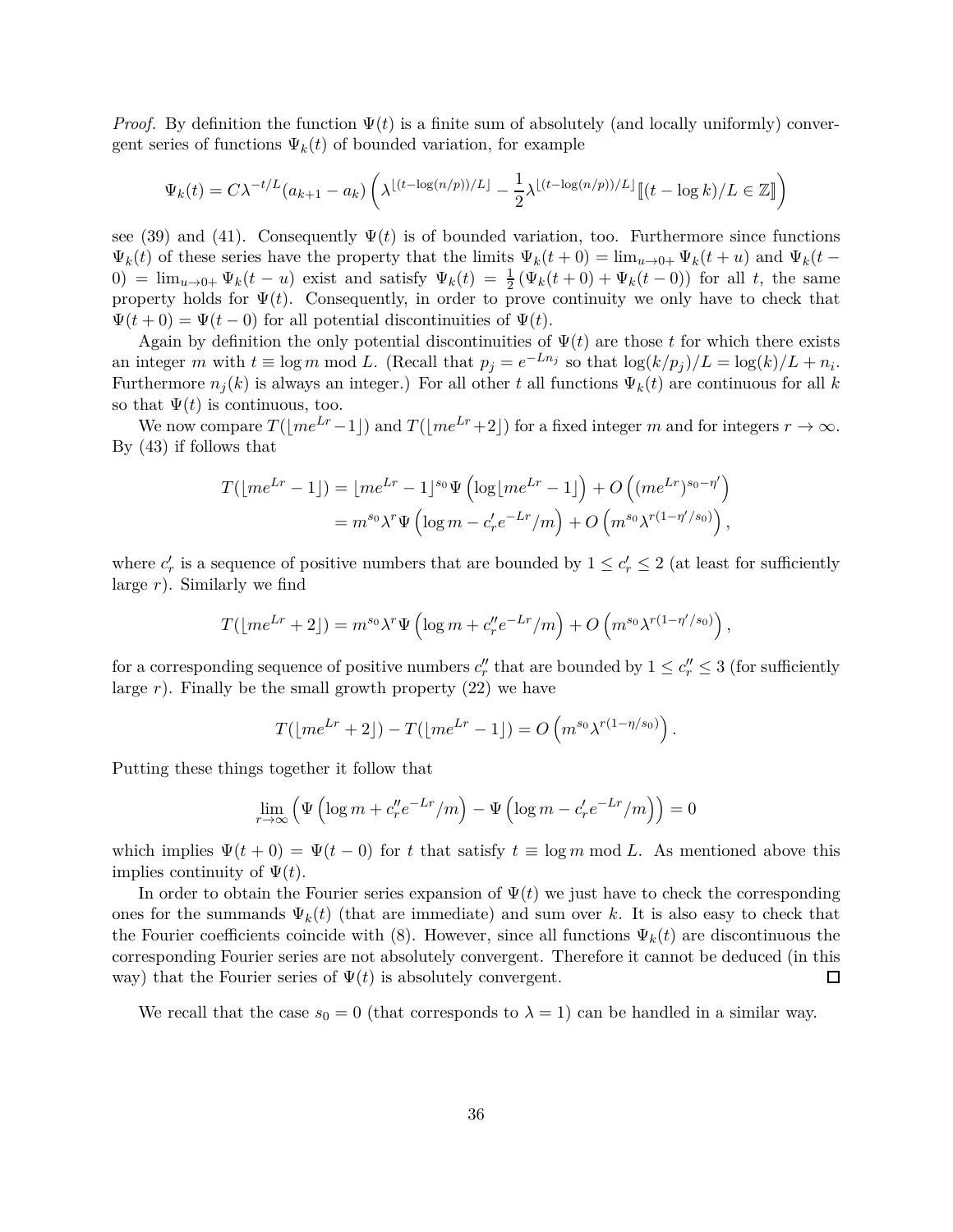### **5.5 Finishing the Proof**

It remains to complete the proof of Theorem 2 in the *rationally related* case. Actually we only have to (re)consider the cases, where  $s_0 \geq \sigma_a$ . Namely, if  $\sigma_a > s_0$ , then the zeros of the equation (15) do not contribute to the leading analytic behavior of  $T(s)$  and we can apply proper Tauberian theorems. In what follows we comment on the differences in the cases of interest.

2.  $\sigma_a < s_0$  and  $s_0 = 0$ :

This case is basically handled in Theorem 6, in particular see Remark 11. As mentioned above we also have to adapt the considerations following Remark 11 to the case  $s_0 = 0$  (which is immediate). There is also a proper variant of Lemma 4 that ensures continuity of  $\Psi_2(t)$ .

3.  $\sigma_a = s_0 = 0$ :

In this case we apply proper generalizations of Tauberian theorems. Recall that in this case the dominant singular term of  $\frac{1}{s}\tilde{T}(s)$  is given by

$$
C \, \frac{(\log(1/s))^{\beta_0}}{s^{\alpha_0+2}}
$$

and there are infinitely many simple poles at  $s = 2\pi i k/L$  ( $k \in \mathbb{Z} \setminus \{0\}$ ). Of course we have  $\alpha_0 \geq 0$ , otherwise the sequence  $a_n$  would not be non-decreasing. Here we need a slightly modified version of Theorem 12 or Theorem 13, resp., that can be found in Appendix B. Here the proof requires that the Fourier series (20) converges and represents an integrable function, see also Remark 13. However, this property is only required in the proof, the asymptotic leading term does not depend on the Fourier series (20).

4.  $\sigma_a < s_0$  and  $s_0 > 0$ :

Here we use Theorem 6, Remark 10 together with the discussion preceding Lemma 4, in particular we apply (43). Finally Lemma 4 implies that  $\Psi_4(t)$  is continuous.

5.  $\sigma_a = s_0$  and  $s_0 > 0$ : This case is very similar to Case 3.

### **6 Extension: Central Limit Law for Boncelet's Algorithms**

So far we mostly dealt with divide and conquer recurrences representing a parameter of interest, e.g., the average code length. However, in Section 4 we encounter a simple divide and conquer functional recurrence (23) for the underlying generating function  $C(n, y)$ . This recurrence can be solved for *y* in a compact set and — under some additional assumptions regarding the growth of the mean and the variance – we can establish a general central limit law. In this section we do exactly this for the Boncelet algorithm, as an illustration of the power of our technique.

We prove the following result.

**Theorem 7.** *Consider a biased memoryless source (i.e.,*  $p \neq q$ *) generating a sequence of length n parsed by the Boncelet algorithm. The phrase length D<sup>n</sup> satisfies the central limit law, that is,*

$$
\frac{D_n - \frac{1}{H} \log n}{\sqrt{\left(\frac{H_2}{H^3} - \frac{1}{H}\right) \log n}} \to N(0, 1),
$$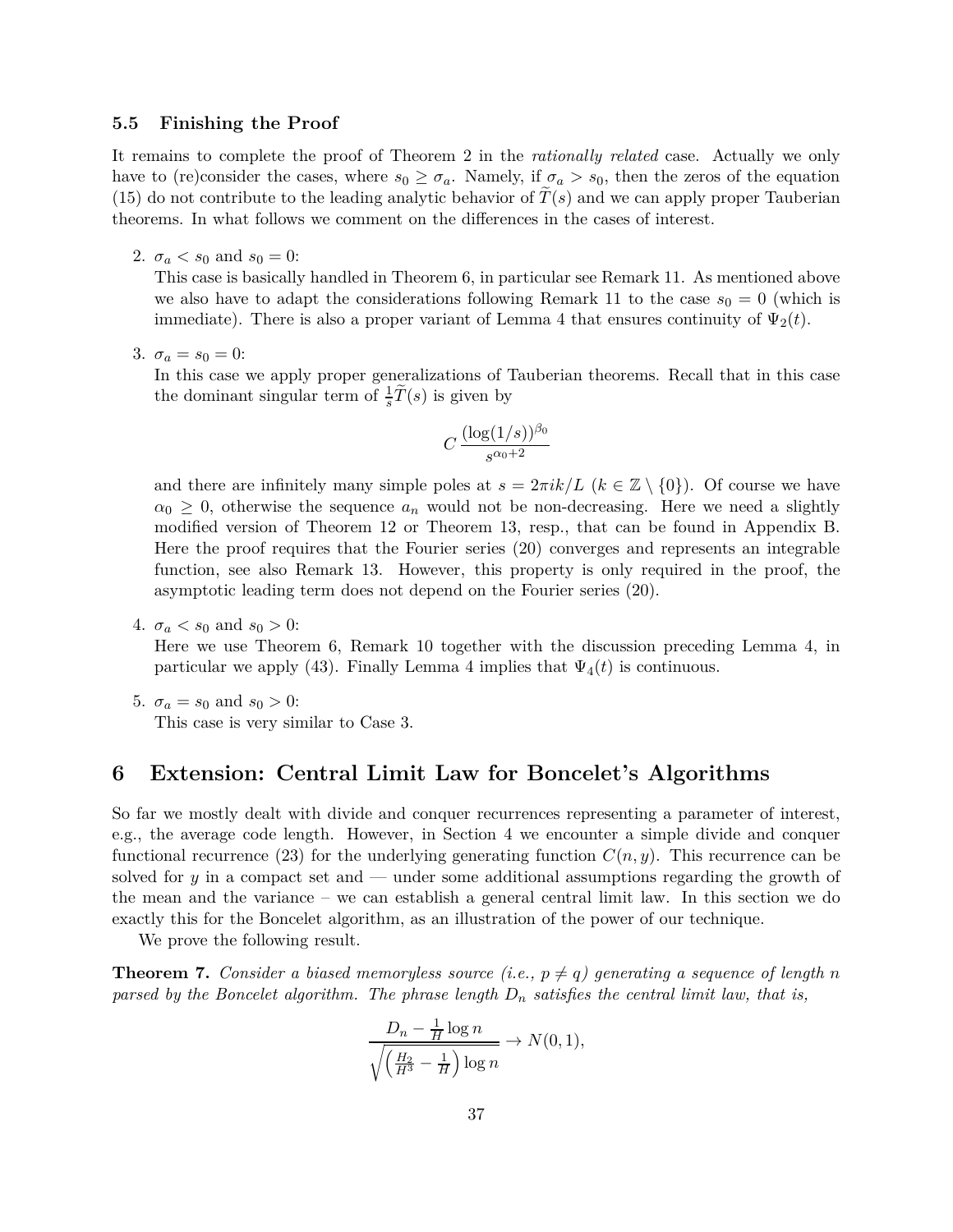*where N*(0*,* 1) *denotes the standard normal distribution, and*

$$
\mathbb{E}[D_n] = \frac{\log n}{H} + O(1), \qquad \mathbb{V}\text{ar}[D_n] \sim \left(\frac{H_2}{H^3} - \frac{1}{H}\right) \log n
$$

*for*  $n \to \infty$ *.* 

*Proof.* We recall that  $C(n, y)$  satisfies the recurrence (23) with initial conditions  $C(0, y) = 0$  and  $C(1, y) = 1$ . It is clear that for every fixed positive real number *y* we can apply Theorem 2. However, we have to be careful since we need an asymptotic representation for  $C(n, y)$  uniformly for *y* in an interval that contains 1 in its interior. Note that  $C(n, 1) = 1$ .

To deal with  $C(n, y)$ , one has to consider the Dirichlet series

$$
C(s,y) = \sum_{n=1}^{\infty} \frac{C(n+2,y) - C(n+1,y)}{n^s}.
$$

For simplicity we just consider here the case  $y > 1$ . (The case  $y \le 1$  can be handled in a similar way.) Then  $C(s, y)$  converges for  $\Re(s) > s_0(y)$ , where  $s_0(y)$  denotes the real zero of the equation  $y(p^{s+1} + q^{s+1}) = 1$ . We find

$$
C(s,y) = \frac{(y-1) - \tilde{E}(s,y)}{1 - y(p^{s+1} + q^{s+1})},
$$

where

$$
\tilde{E}(s,y) = py \sum_{k=1}^{\infty} (C(k+2,y)) - C(k+1,y)) \left( \frac{1}{(k/p)^s} - \frac{1}{\left( \left\lceil \frac{k+2-\delta}{p} \right\rceil - 2 \right)^s} \right) + qy \sum_{k=1}^{\infty} (C(k+2,y)) - C(k+1,y)) \left( \frac{1}{(k/q)^s} - \frac{1}{\left( \left\lfloor \frac{k+1+\delta}{q} \right\rfloor - 1 \right)^s} \right)
$$

converges for  $\Re(s) > s_0(y) - 1$  and satisfies  $\tilde{E}(0, y) = 0$  and  $\tilde{E}(s, 1) = 0$ .

Suppose first that we are in the irrational case. Then by the Wiener-Ikehara theorem only the residue at  $s_0(y)$  contributes to the main asymptotic leading term. (Recall that we consider the case  $y > 1$ ). We thus have

$$
C(n, y) \sim \text{Res}\left(\frac{((y-1) - \tilde{E}(s, y))(n - 3/2)^s}{s(1 - y(p^{s+1} + q^{s+1}))}; s = s_0(y)\right)
$$
  
= 
$$
\frac{((y-1) - \tilde{E}(s_0(y), y))(n - 3/2)^{s_0(y)}}{-s_0(y)(\log(p)p^{s_0(y)+1} + \log(q)q^{s_0(y)+1}))}(1 + o(1)).
$$

The essential but non-trivial observation is that this asymptotic relation holds uniform for *y* in an interval around 1. In order to make this precise we can use the Mellin-Perron formula from Theorem 4 *s*

$$
C(n, y) = C(2, y) + \frac{1}{2\pi i} \int_{c-i\infty}^{c+i\infty} C(s, y) \frac{\left(n - \frac{3}{2}\right)^s}{s} ds
$$

and apply the methods presented in the proof of Theorem 5, compare also with [10]. We observe that the sum of residues (that is denoted by  $Q(x)$  in the proof of Theorem 5) converges to 0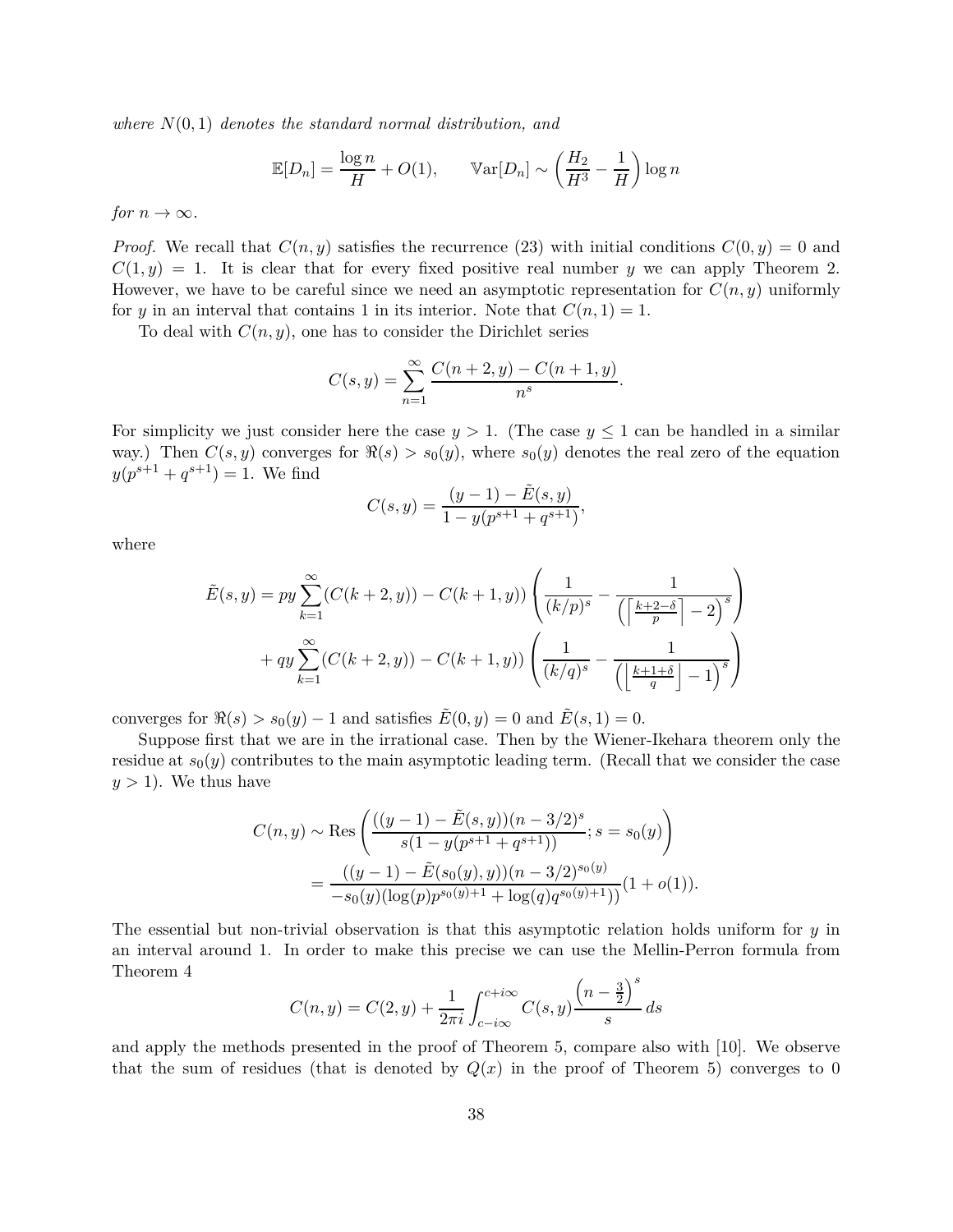uniformly in *y*. This follows from the fact that the zeros of the equation  $y(p^{s+1} + q^{s+1}) = 1$  vary continuously in *y*. Hence, if *y* in contained in some (compact) interval *Y* and  $s<sub>nr</sub>(y)$  denotes one of the non-real zeros, then

$$
\min_{y \in Y} \Re(s_{\text{nr}}(y) - s_0(y)) > 0.
$$

Hence we find

$$
C(n, y) = (1 + O(y - 1))n^{s_0(y)}(1 + o(1))
$$

uniformly for real *y* that are contained in an interval around 1. Finally by using the local expansion

$$
s_0(y) = \frac{y-1}{H} + \left(\frac{H_2}{2H^3} - \frac{1}{H}\right)(y-1)^2 + O((y-1)^3),\tag{44}
$$

and by setting  $y = e^{t/(\log n)^{1/2}}$  we obtain

$$
n^{s_0(y)} = \exp\left(\log n \left(\frac{y-1}{H} - \left(\frac{1}{H} - \frac{H_2}{2H^3}\right)(y-1)^2 + O(|z-1|^3)\right)\right)
$$
  
= 
$$
\exp\left(\frac{1}{H}t\sqrt{\log n} + \frac{1}{H}\frac{t^2}{2} - \left(\frac{1}{H} - \frac{H_2}{2H^3}\right)t^2 + O(t^3/\sqrt{\log n})\right)
$$
  
= 
$$
\exp\left(\frac{1}{H}t\sqrt{\log n} + \left(\frac{H_2}{H^3} - \frac{1}{H}\right)\frac{t^2}{2} + O(t^3/\sqrt{\log n})\right),
$$

and consequently

$$
\mathbb{E}\left[e^{D_n t/\sqrt{\log n}}\right] = C\left(n, e^{t/\sqrt{\log n}}\right) = \exp\left(\frac{1}{H}t\sqrt{\log n} + \left(\frac{H_2}{H^3} - \frac{1}{H}\right)\frac{t^2}{2}\right)(1 + o(1)).
$$

Hence, we arrive at

$$
\mathbb{E}\left[e^{t(D_n - \frac{1}{H}\log n)/\sqrt{\log n}}\right] = e^{-(t/H)\sqrt{\log v}} \mathbb{E}\left[e^{D_n t/\sqrt{\log n}}\right]
$$
\n
$$
= e^{\frac{t^2}{2}\left(\frac{H_2}{H^3} - \frac{1}{H}\right)} + o(1).
$$
\n(45)

By the convergence theorem for the Laplace transform (see [31]) this proves the normal limiting distribution as  $n \to \infty$  and also convergence of (centralized) moments.

In the rational case we can use a similar procedure. However, we have to use a proper variation of the proof of Theorem 3, from which we obtain estimates that are uniform in (real) *y*. Formally, we just have to add the residues coming from the zeros  $s_k(y) = s_0(y) + k2\pi i/L$  for  $k \neq 0$  (where  $L > 0$  is the largest real number such that  $\log p$  and  $\log q$  are integer multiples of *L*). These terms lead to an additional contribution of the form

$$
\sum_{k \in \mathbb{Z} \setminus \{0\}} \frac{((y-1) - \tilde{E}(s_k(y), y))(n - 3/2)^{s_k(y)}}{-s_k(y)(\log(p)p^{s_k(y)+1} + \log(q)q^{s_k(y)+1}))} = O(|y-1|n^{s_0(y)}).
$$

Since  $(y-1) - \tilde{E}(s_k(y), y) = O(|y-1|)$ , this suggest that these additional terms are bounded by  $O(|y-1|n^{s_0(y)})$ . Actually this can be checked rigorously by adapting the methods from Section 5. Hence, if we set  $y = e^{t/(\log n)^{1/2}}$  this term is asymptotically negligible and the central limit theorem follows also in the rational case.  $\Box$ 

In passing we observe that the phrase length *D<sup>n</sup>* follows the same central limit law as the Tunstall algorithm [10].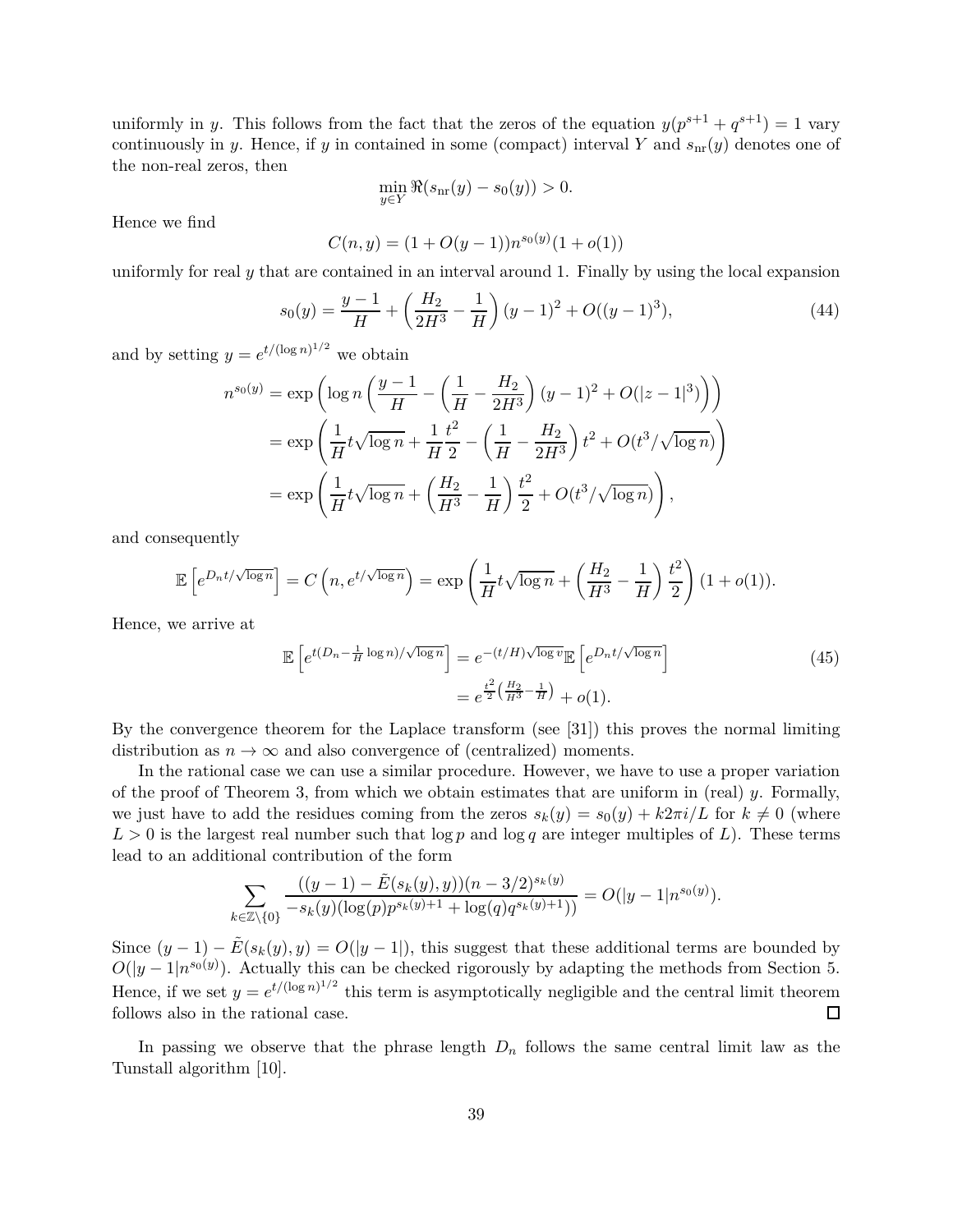# **Appendix**

### **A Analytic Continuation of Dirichlet Series**

Dirichlet series of special sequences are frequently used in the present paper. In particular we are interested in the Dirichlet series of sequences of the form

$$
c(n) = n^{\sigma} (\log n)^{\alpha}.
$$

It is clear that the Dirichlet series  $C(s) = \sum_{n\geq 1} c(n)n^{-s}$  converges (absolutely) for complex *s* with  $\Re(s) > \sigma + 1$ . We also know that the abscissa of absolute convergence is given by  $\sigma_a = \sigma + 1$ . However, it is not immediate that *C*(*s*) has a certain analytic continuation to a larger region (that does not contain the singularity  $s = \sigma_a$ . Nevertheless, such continuation properties do hold (see  $[18]$ .

**Theorem 8.** Suppose that  $\sigma$  and  $\alpha$  are real numbers and let  $C(s)$  be the Dirichlet series

$$
C(s) = \sum_{n \ge 2} n^{\sigma} (\log n)^{\alpha} n^{-s}.
$$

(i) If  $\alpha$  *is not a negative integer, then*  $C(s)$  *can be represented as* 

$$
C(s) = \frac{\Gamma(\alpha+1)}{(s-\sigma-1)^{\alpha+1}} + G(s),
$$

*where G*(*s*) *is an entire function.* (ii) *If*  $\alpha = -k$  *is a negative integer, then we have* 

$$
C(s) = \frac{(-1)^k}{(k-1)!} (s - \sigma - 1)^{k-1} \log(s - \sigma + 1) + G(s),
$$

*where G*(*s*) *is an entire function.*

*Proof.* We do not provide a full proof but sketch the arguments from [18] where even a slightly more general situation was considered. Furthermore it is sufficient to consider the case  $\sigma = 0$ .

First it follows form the Euler Maclaurin summation that  $C(s)$  can be represented (for  $\Re(s) > 1$ ) as

$$
C(s) = \int_2^{\infty} \frac{(\log v)^{\alpha}}{v^s} dv + \frac{(\log 2)^{\alpha}}{2^{s+1}} + \int_2^{\infty} \left( \{v\} - \frac{1}{2} \right) \left( \alpha (\log v)^{\alpha - 1} - s (\log v)^{\alpha} \right) v^{-s-1} dv,
$$

where the second integral on the right hand side represents a function that is analytic for  $\Re(s) > 0$ . Furthermore, by using the substitution  $z = (s - 1) \log v$  the first integral can be rewritten as

$$
\int_2^{\infty} \frac{(\log v)^{\alpha}}{v^s} dv = (s-1)^{-\alpha-1} \int_{(s-1)\log 2}^{\infty} z^{\alpha} e^{-z} dz.
$$

The latter integral is precisely the incomplete Γ-function.

If  $\alpha$  is not a negative integer, then [1]

$$
\int_{w}^{\infty} z^{\alpha} e^{-z} dz = \Gamma(\alpha + 1) - w^{\alpha+1} \sum_{m=0}^{\infty} \frac{(-1)^m}{m!} \frac{w^m}{(m + \alpha + 1)}
$$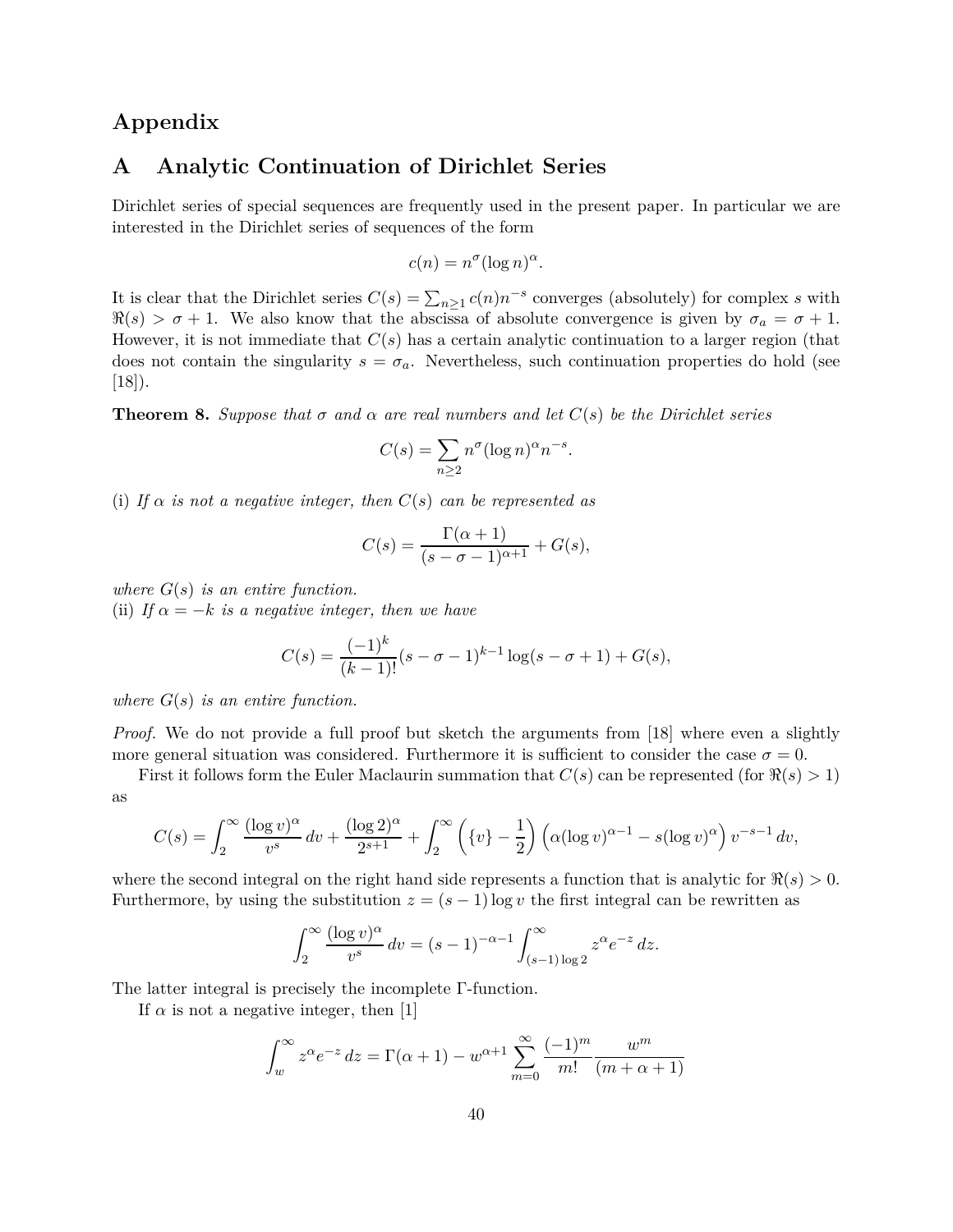and if  $\alpha = -k$  is a negative integer, then [1]

$$
\int_{w}^{\infty} z^{-k} e^{-z} dz = \Gamma_{k-1}(-k+1) + \frac{(-1)^{k}}{(k-1)!} \log(w)
$$

$$
- w^{\alpha+1} \sum_{m=0, m \neq k-1}^{\infty} \frac{(-1)^{m}}{m!} \frac{w^{m}}{(m + \alpha + 1)},
$$

where  $\Gamma_k(z) = \Gamma(z) - (-1)^k / (k!(k+z))$ . Hence the conclusion follows.

Note that the above method is quite flexible. For example, if

$$
c(n) = n^{\sigma} (\log n)^{\alpha} + O(n^{\sigma - \delta})
$$

for some  $\delta > 0$ , then we obtain a similar representation except that  $G(s)$  is not any more an entire function but a function that is analytic for  $\Re(s) > \sigma + 1 - \delta$ .

It is now easy to apply Theorem 8 to sequences of the form

$$
c(n) = a_{n+2} - a_{n+1},
$$

where

$$
a_n = n^a (\log n)^b.
$$

**Theorem 9.** Suppose that  $a_n = n^a(\log n)^b$ , where a and b are real numbers, and let  $\widetilde{A}(s)$  be the *Dirichlet series*

$$
\widetilde{A}(s) = \sum_{n \ge 1} \frac{a_{n+2} - a_{n+1}}{n^s}
$$

*.*

(i) If *b* is not a negative integer, then  $\widetilde{A}(s)$  can be represented as

$$
\widetilde{A}(s) = a \frac{\Gamma(b+1)}{(s-a)^{b+1}} + \frac{\Gamma(b+1)}{(s-a)^b} + G(s),
$$

*where*  $G(s)$  *is analytic for*  $\Re(s) > a - 1$ *.* (ii) *If*  $b = -k$  *is a negative integer, then we have* 

$$
\widetilde{A}(s) = a \frac{(-1)^k}{(k-1)!} (s-a)^{k-1} \log(s-a) + \frac{k(-1)^k}{(k-1)!} (s-a)^k \log(s-a) + G(s),
$$

*where*  $G(s)$  *is analytic for*  $\Re(s) > a - 1$ *.* 

*Proof.* This follows from the simple fact that

$$
a_{n+2} - a_{n+1} = a n^{a-1} (\log n)^b \left( 1 + O(n^{-1}) \right) + b n^{a-1} (\log n)^{b-1} \left( 1 + O(n^{-1}) \right).
$$

 $\Box$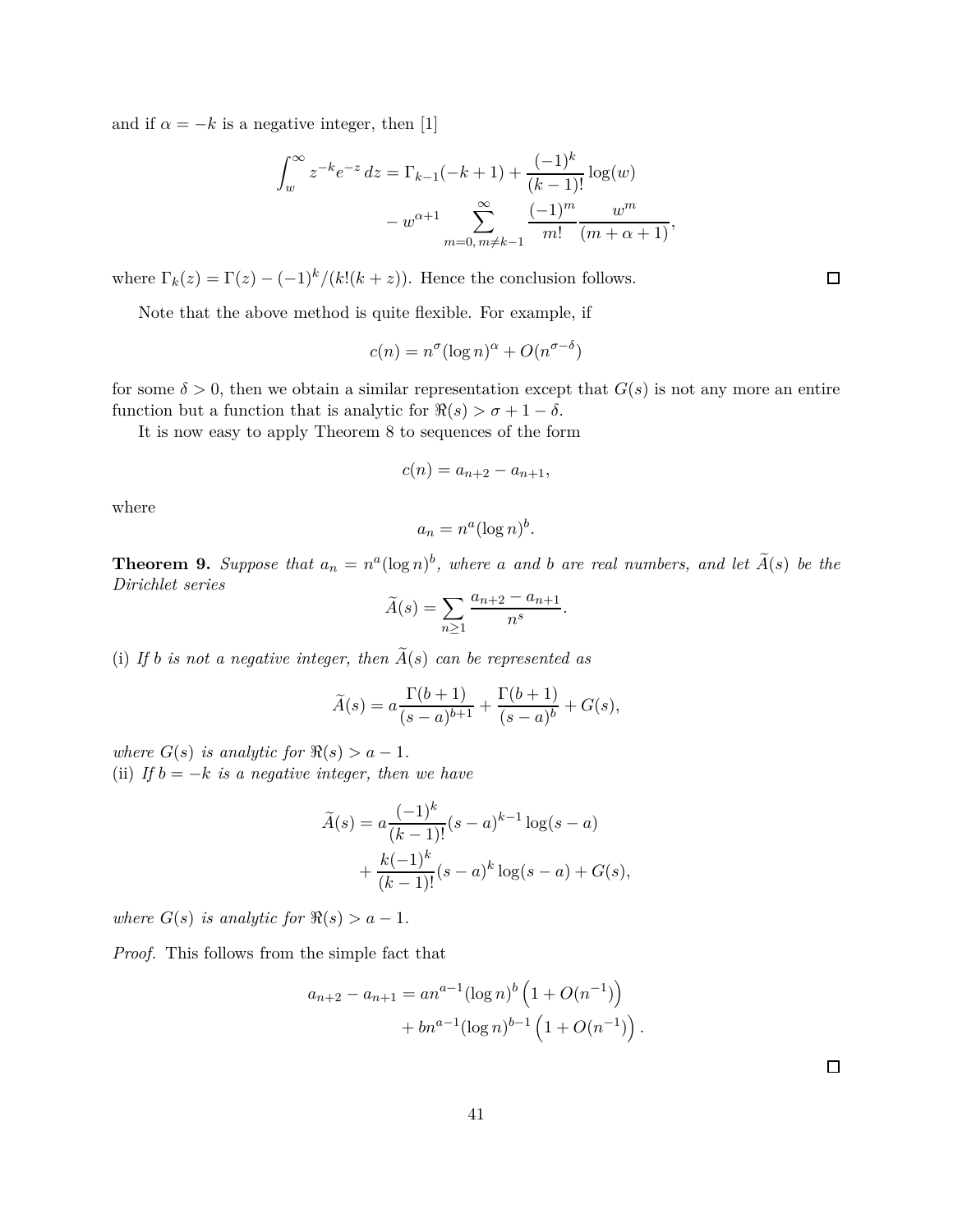Note that Theorem 9 is even more flexible than Theorem 8. For example, we can also consider sequences of the form  $a_n = (\lfloor \rho n + \tau \rfloor)^a$  for some  $\rho$  with  $0 < \rho < 1$  (or similarly defined sequences). In this case one could argue, as in Section 5.1, that

$$
\widetilde{A}(s) = \rho^s B(s) + R(s),
$$

where  $B(s)$  is the Dirichlet series of the differences  $(n+2)^a - (n+1)^a$  and  $R(s)$  is analytic for  $\Re(s) > a - 1.$ 

Finally we show that condition (20) of Theorem 2 is satisfied for sequences  $a_n = n^a(\log n)^b$ .

**Theorem 10.** Suppose that  $a_n = n^a(\log n)^b$  and let  $\tilde{A}(s)$  denote the corresponding Dirichlet series. *Then the Fourier series*

$$
\sum_{k \in \mathbb{Z} \setminus \{0\}} \frac{A(a + 2\pi i k/L)}{a + 2\pi i k/L} e^{2\pi i k x/L} \tag{A.1}
$$

*is convergent for*  $x \in \mathbb{R}$  *and represents an integrable function.* 

*Proof.* We restrict ourselves to the case  $a = 1$ , which means that the sequence  $a_{n+2} - a_{n+1}$  consists (mainly) of the two terms  $(\log n)^b$  and  $(\log n)^{b-1}$ . To simplify the presentation, we only discuss the function

$$
A(s) = \sum_{n \ge 2} (\log n)^b n^{-s}
$$

instead of  $\widetilde{A}(s)$  (and neglect the error terms, since they be handled easily).

Following the proof of Theorem 8 we have to discuss the three integrals

$$
A_1(s) = \int_2^{\infty} \frac{(\log v)^b}{v^s} dv,
$$
  
\n
$$
A_2(s) = \int_2^{\infty} \left( \{v\} - \frac{1}{2} \right) b(\log v)^{b-1} v^{-s-1} dv,
$$
  
\n
$$
A_3(s) = s \int_2^{\infty} \left( \{v\} - \frac{1}{2} \right) (\log v)^b v^{-s-1} dv.
$$

Let us start with  $A_3(s)$  which we represent as

$$
A_3(s) = s \int_0^\infty v^{-s} h(v) \, dv,
$$

where  $h(v) = 0$  for  $0 \le v < 2$  and  $h(v)/v$  is of bounded variation on  $[2, \infty)$ . (Note that in our case,  $h(v)$  is not continuous if *v* is an integer.) Set

$$
F(x) = L \sum_{m \in \mathbb{Z}} h(e^{x + mL}).
$$

Then  $F(x)$  is periodic (with period L) and also of bounded variation. Hence it has a convergent Fourier series with Fourier coefficients (see [25])

$$
f_k = \frac{1}{L} \int_0^L F(x)e^{-2\pi ikx/L} dx = \int_0^L \sum_{m \in \mathbb{Z}} h(e^{x+mL})e^{-(x+mL)2\pi ik/L} dx
$$
  
= 
$$
\int_{-\infty}^{\infty} h(e^x) e^{-x2\pi ik/L} dx = \int_0^{\infty} h(v) v^{-(1+2\pi ik/L)} dv
$$
  
= 
$$
\frac{A_3(1+2\pi ik/L)}{1+2\pi ik/L}.
$$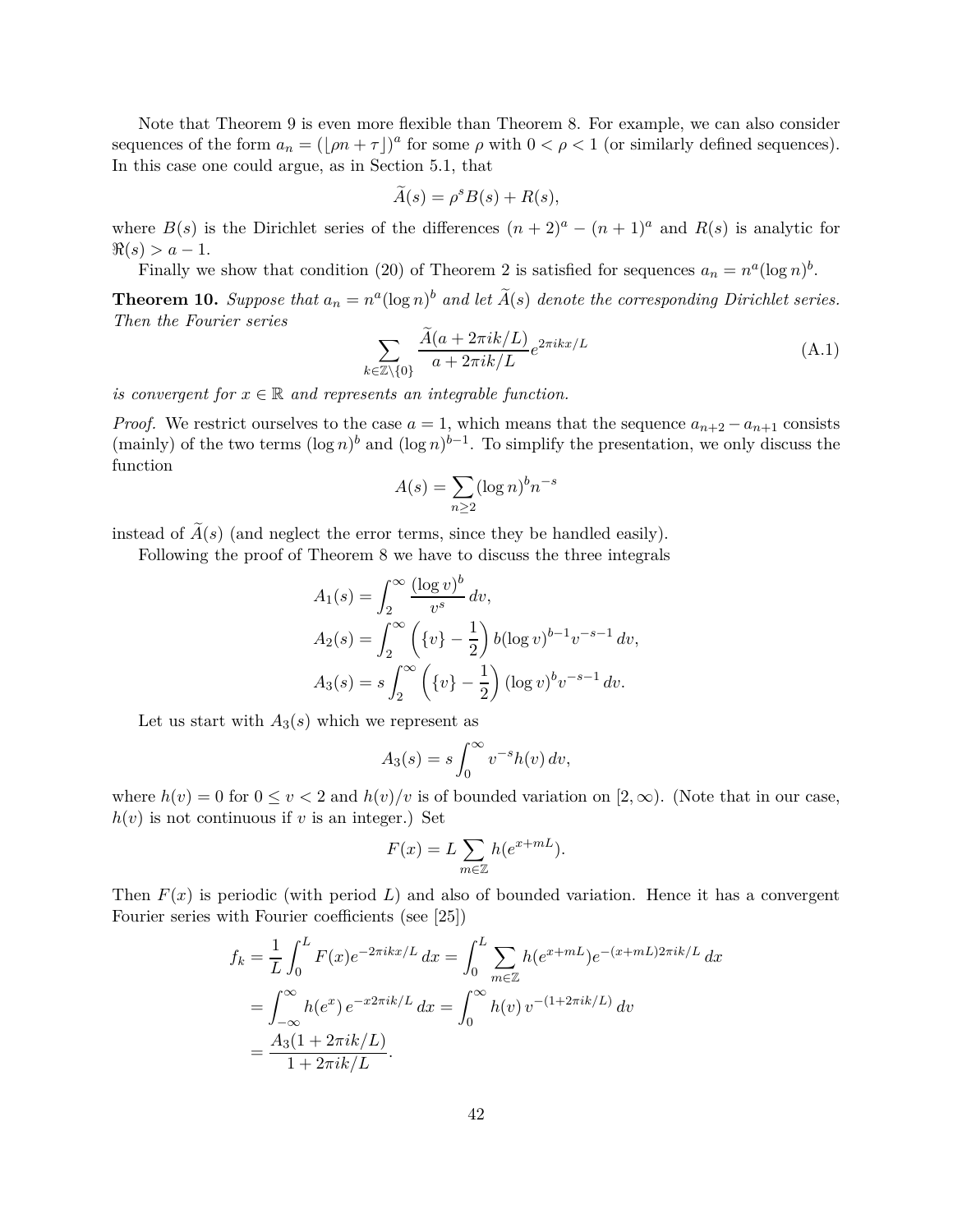Consequently the Fourier series with Fourier coefficients  $A_3(1+2\pi i k/L)/(1+2\pi i k/L)$  is convergent. Furthermore, it is integrable, since the set of discontinuities of  $F(x)$  is countable and  $F(x)$  equals its Fourier series at all points of continuity (here we use the fact that  $f_k = O(1/k)$ ).

Similarly we can handle  $A_2(s)$ . We represent it as

$$
A_2(s) = \int_2^\infty \overline{h}(v) v^{-s} \, dv,
$$

where  $\overline{h}(v)/v$  is of bounded variation on [2, ∞). Here the corresponding periodic function is given by

$$
\overline{F}(x) = L \int_2^{\infty} \overline{h}(v) \frac{e^{-L\{(x-\log v)/L\}}}{v(1 - e^{-L})} dv.
$$

Finally, we have to consider  $A_1(s)$ . By Theorem 8 we know that  $A_1(s)$  has an analytic continuation to the slit region  $\mathbb{C} \setminus (-\infty, 1]$ . In particular it follows that the limit

$$
\lim_{\varepsilon \to 0+} A_1(1 + \varepsilon + 2\pi i k/L)
$$

exists and equals to (the analytically continued value)  $A_1(1 + 2\pi i k/L)$ . By partial integration it follows that (for real *t*)

$$
\int_2^{\infty} \frac{(\log v)^b}{v^{1+\varepsilon+it}} dv = \frac{(\log 2)^b}{\varepsilon+it} 2^{-\varepsilon-it} + \frac{b}{\varepsilon+it} \int_2^{\infty} \frac{(\log v)^{b-1}}{v^{1+\varepsilon+it}} dv.
$$

This implies that

$$
A_1(1+it) = O\left(\frac{1}{t}\right).
$$

Consequently the Fourier series with Fourier coefficients  $A_1(1 + 2\pi i k/L)/(1 + 2\pi i k/L)$ ,  $k \neq 0$ , converges absolutely. This completes the proof of the Theorem. converges absolutely. This completes the proof of the Theorem.

### **B Tauberian Theorems**

The main analytic problem in the present paper is to obtain asymptotic information on the partial sums

$$
\overline{c}(v) = \sum_{n \le v} c(n)
$$

from analytic properties of the Dirichlet series

$$
C(s) = \sum_{n \ge 1} c(n) n^{-s}.
$$

The classical Tauberian theorem of Wiener-Ikehara, as presented in Theorem 11, is a very strong tool in this context. Actually it applies to the Mellin-Stieltjes transforms (see [24]) that is closely related to Dirichlet series:

$$
C(s) = \sum_{n \ge 1} c(n) n^{-s} = \int_{1-}^{\infty} v^{-s} d\overline{c}(v).
$$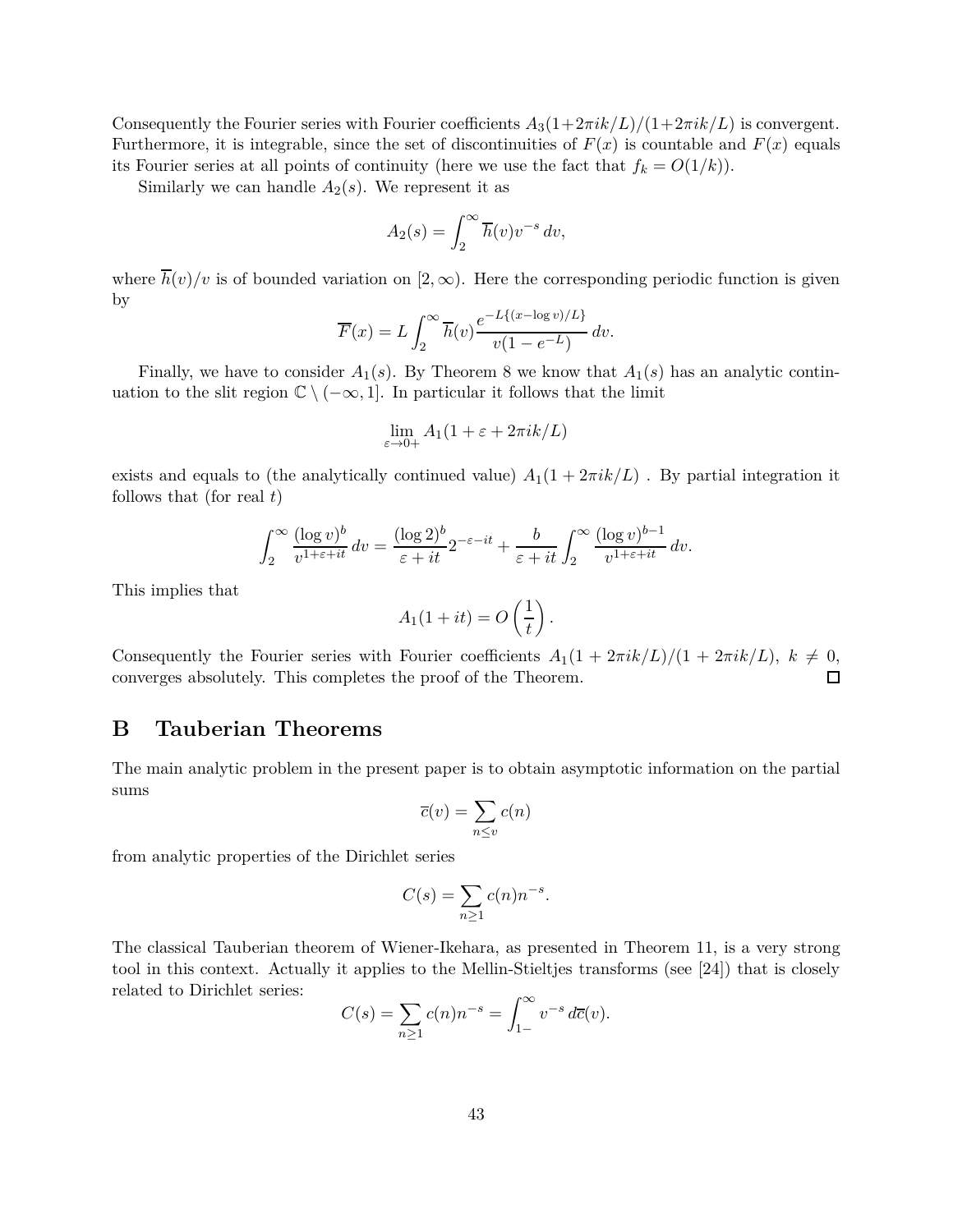**Theorem 11** (Wiener-Ikehara; cf. [24]). Let  $\overline{c}(v)$  be non-negative and non-decreasing on  $[1,\infty)$ *such that the Mellin-Stieltjes transform*

$$
C(s) = \int_{1-}^{\infty} v^{-s} d\overline{c}(v) = s \int_{1}^{\infty} \overline{c}(v) v^{-s-1} dv
$$

*exists for*  $\Re(s) > 1$ *. Suppose that for some constant*  $A_0 > 0$ *, the analytic function* 

$$
F(s) = \frac{1}{s}C(s) - \frac{A_0}{s - 1} \qquad (\Re(s) > 1)
$$

*has a continuous extension to the closed half-plane*  $\Re(s) \geq 1$ . Then

$$
\overline{c}(v) \sim A_0 v
$$

 $as v \rightarrow \infty$ .

Theorem 11 is quite flexible. For example, it is sufficient to assume that  $\overline{c}(v)(\log v)^b$  is nondecreasing for some real *b* (and  $v \geq 2$ ). Furthermore it is clear that it generalizes directly to the case when  $C(s)$  converges for  $\Re(s) > s_0$  and has a continuous extension to the closed half-plane  $\Re(s) \geq s_0$  (for  $s_0 \geq 0$ ). It also applies if  $C(s)$  behaves like a pole of higher order for  $s \to s_0$ , however, the asymptotic result has to be adjusted accordingly.

**Theorem 12.** Let  $\overline{c}(v)$  be non-negative and non-decreasing on  $[1,\infty)$  such that the Mellin-Stieltjes *transform*  $C(s)$  *exists for*  $\Re(s) > s_0$  *for some*  $s_0 \geq 0$  *and suppose that there exist real constants*  $A_0, \ldots, A_K$  *(with*  $A_K > 0$ *) such that* 

$$
\tilde{F}(s) = \frac{1}{s}C(s) - \sum_{j=0}^{K} \frac{A_j}{(s - s_0)^{j+1}}
$$
\n(B.1)

*has a continuous extension to the closed half-plane*  $\Re(s) \geq s_0$ . Then we have

$$
\overline{c}(v) \sim \frac{A_K}{K!} (\log v)^K v^{s_0} \qquad (v \to \infty). \tag{B.2}
$$

We indicate how Theorem 12 can be deduced from (a slight variation of) Theorem 11 when  $K = 2$  and  $s_0 = 1$ . Let

$$
\frac{1}{s}C(s) = \int_1^{\infty} \overline{c}(v)v^{-s-1} ds = \frac{A_1}{(s-1)^2} + \frac{A_0}{s-1} + \tilde{F}(s)
$$

with some  $A_1 > 0$  and some function  $F(s)$  that is analytic for  $\Re(s) > 1$  and has a continuous extension to the half plane  $\Re(s) \geq 1$ . By subtracting  $A_0/(s-1)$  and by splitting up the integral into two parts we obtain

$$
\int_{2}^{\infty} (\overline{c}(v) - A_0 v) v^{-s-1} dv = \frac{A_1}{(s-1)^2} + \tilde{F}(s)
$$

$$
- \int_{1}^{2} (\overline{c}(v) - A_0 v) v^{-s-1} dv
$$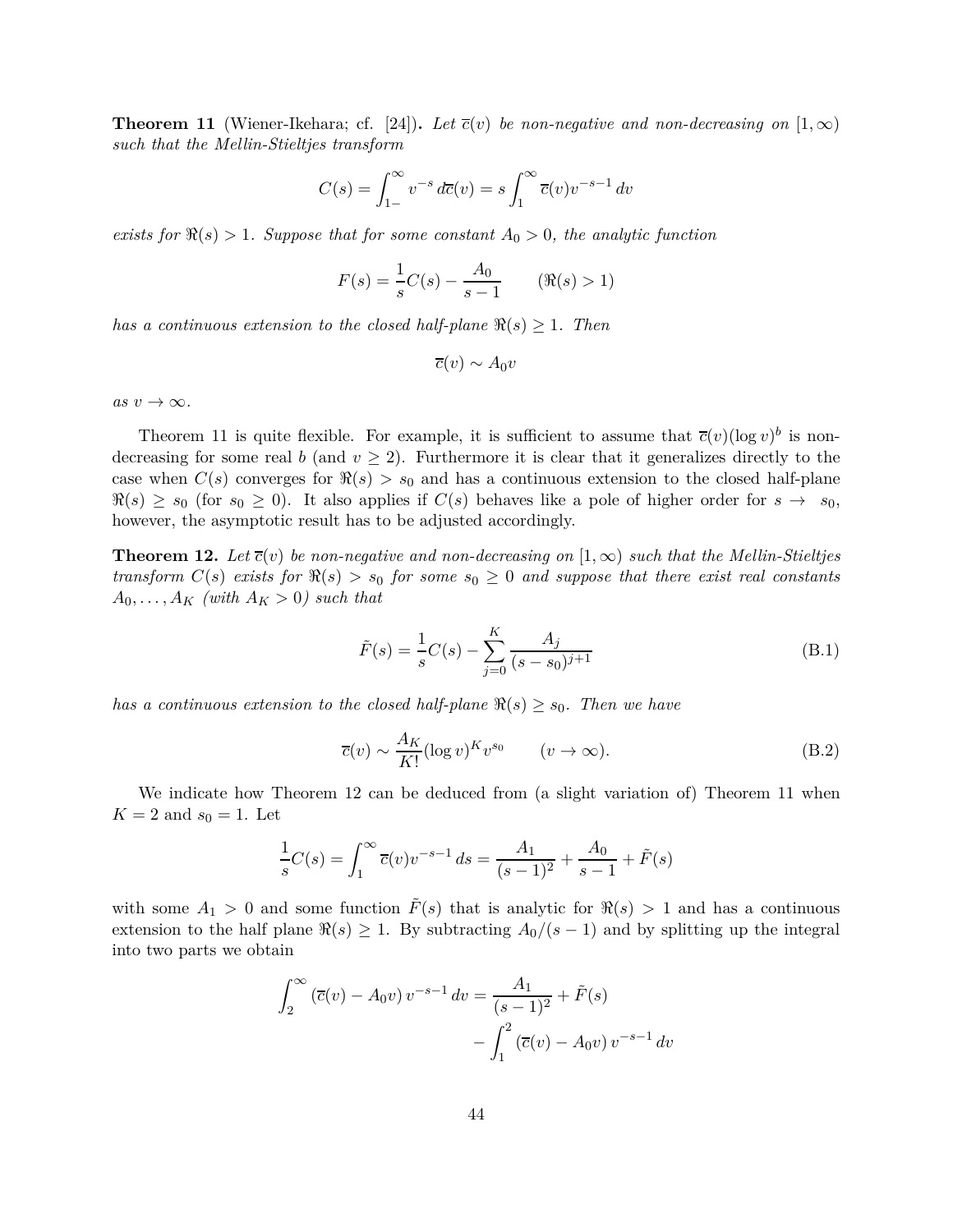Hence, by integrating with respect to *s* (from 2 to *s*) we have

$$
\int_{2}^{\infty} \left( \frac{\overline{c}(v) - A_0 v}{\log v} \right) v^{-s-1} dv = \frac{A_1}{s-1} - A_1 - \int_{2}^{s} \tilde{F}(t) dt + \int_{2}^{\infty} \left( \frac{\overline{c}(v) - A_0 v}{\log v} \right) v^{-3} dv + \int_{2}^{s} \int_{1}^{2} (\overline{c}(v) - A_0 v) v^{-t-1} dv dt.
$$

We can apply a slight generalization of Theorem 11 to  $(\overline{c}(v) - A_0v)/\log v$ . Note that the right hand side is of the form  $A_1/(s-1) + \overline{F}(s)$ , where  $\overline{F}(s)$  has a continuous continuation to the half plane  $\Re(s) \geq 1$ . The point is that the function  $(\bar{c}(v) - A_0v)/\log v$  is not necessarily non-negative and non-decreasing. However, there is certainly a constant  $C > 0$  such that  $(\overline{c}(v) - A_0v)/\log v + Cv \ge 0$ , and  $A_1$  on the right hand side can be replaced by  $A_1 + C$ . Furthermore, the proof of Theorem 11 has some flexibility. As mentioned above the proof of Theorem 11 can be easily modified so that it also applies to a function of the form  $(\overline{c}(v) - A_0v)/\log v$ , where it is only assumed that  $\overline{c}(v)$  is non-decreasing [24].

Note that the cases  $s_0 > 0$  and  $s_0 = 0$  of Theorem 2 have to be handled separately.<sup>1</sup> Furthermore, the case  $s_0 < 0$  is not applicable in this setting. Namely if  $c(v) > 0$  and non-decreasing, then  $C(s)$  cannot converge for *s* with  $\Re(s) < 0$ . Note also that we cannot expect a more precise asymptotic expansion in this generality. For example if  $\overline{c}(v) = (A_1 \log v + A_0 + \sin(\log^2 v))v$ with  $A_1 > 2$ . Then  $\overline{c}(v)$  is positive and non-decreasing, so (B.1) is satisfied but we do not have  $\overline{c}(v) = (A_1 \log v + A_0 + o(1))v.$ 

**Remark 13.** The above mentioned proof method of Theorem 12 also applies to situations, where  $\frac{1}{s}C(s)$  has a representation of the form

$$
\frac{1}{s}C(s) = \int_1^{\infty} \overline{c}(v)v^{-s-1} ds = \frac{A_1}{(s-1)^2} + \sum_{m \in \mathbb{Z}} \frac{A_{0,m}}{s + im\tau - 1} + \tilde{F}(s)
$$

with some  $A_1 > 0$  and some function  $\tilde{F}(s)$  that is analytic for  $\Re(s) > 1$  and has a continuous extension to the half plane  $\Re(s) \geq 1$ . Furthermore we have to assume that the Fourier series

$$
\sum_{m\in\mathbb{Z}}A_{0,m}e^{im\tau x}
$$

is convergent and represents an integrable function. Note that this condition corresponds to the condition (20) in Theorem 2. Under these assumptions the previous proof works, too, and it follows that  $\overline{c}(v) \sim A_1 v \log v$ .

This kind of reasoning is precisely what is needed in Section 5.5, where we completed the proof of Theorem 2 in the rationally related case.

There are even more general versions by Delange [8] that cover singularities of algebraiclogarithmic type that we state next. Note that this theorem requires an analytic continuation property and not only a continuity property.

**Theorem 13** (Delange [8]). Let  $\overline{c}(v)$  be non-negative and non-decreasing on  $[1,\infty)$  such that the *Mellin-Stieltjes transform*  $C(s)$  *exists for*  $\Re(s) > s_0$  *for some*  $s_0 > 0$  *and suppose that there exist* 

<sup>&</sup>lt;sup>1</sup>The approach we present works for  $s_0 > 0$ . For  $s_0 = 0$  we have to adjust parts of the proof of Theorem 11.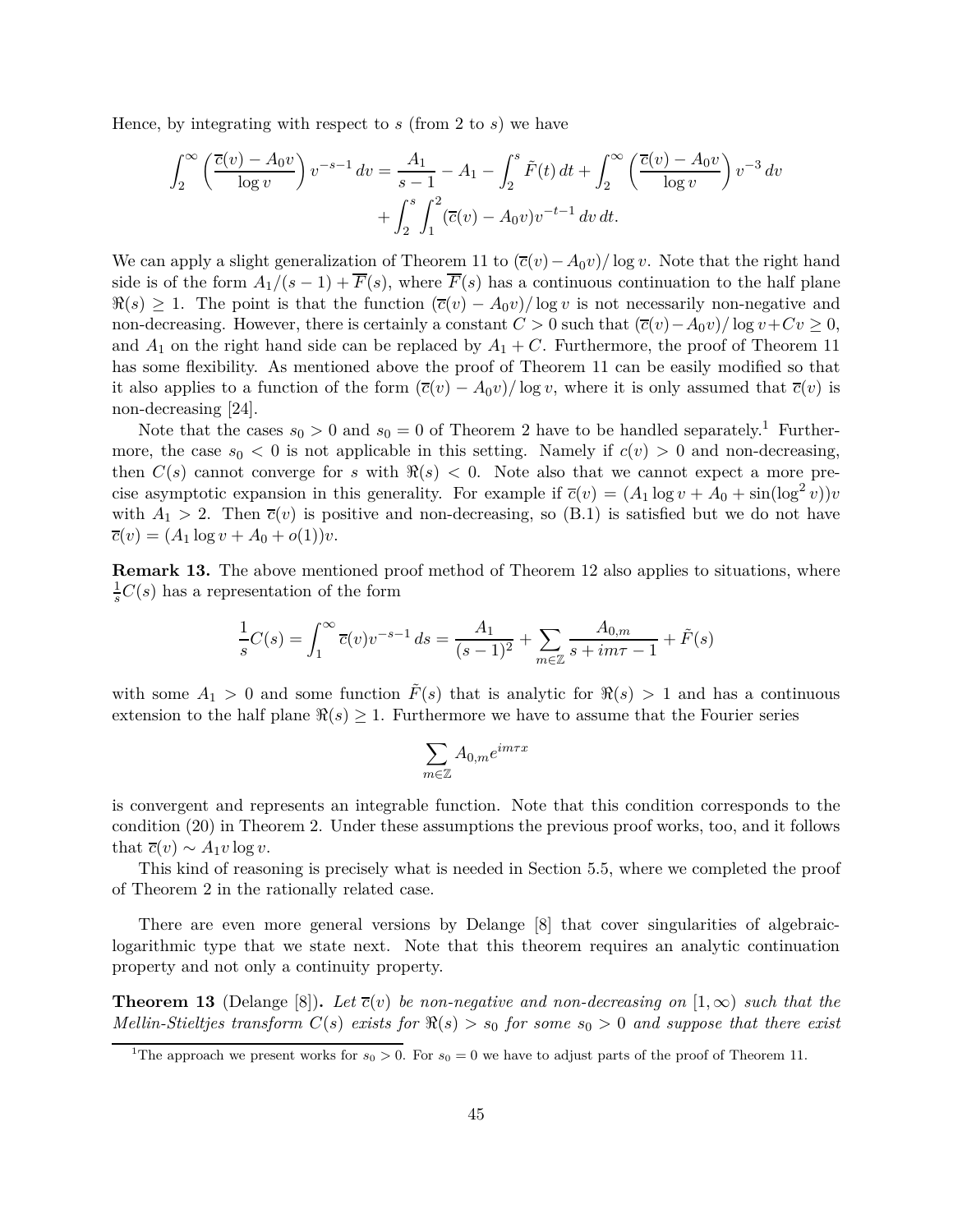*functions*  $F(s)$ ,  $g_0(s), \ldots, g_J(s)$  that are analytic in a region that contains half plane  $\Re(s) \geq s_0$ *such that*

$$
\frac{1}{s}C(s) = g_0(s)\frac{\left(\log\frac{1}{s-s_0}\right)^{\beta_0}}{(s-s_0)^{\alpha_0}} + \sum_{j=1}^J g_j(s)\frac{\left(\log\frac{1}{s-s_0}\right)^{\beta_j}}{(s-s_0)^{\alpha_j}} + \tilde{F}(s),
$$

*where*  $g_0(s_0) \neq 0$ ,  $\beta_i$  are non-negative integers,  $\alpha_0$  is real but not a negative integer when it is non*zero, and*  $\alpha_1, \ldots, \alpha_J$  *are complex numbers with*  $\Re(\alpha_j) < \alpha_0$ *. Furthermore*  $\beta_0 > 0$  *if*  $\alpha_0$  *is contained in the set*  $\{0, -1, -2, \ldots\}$ *. Then, as*  $v \to \infty$ *,* 

$$
\overline{c}(v) \sim \frac{g_0(s_0)}{\Gamma(\alpha_0)} (\log v)^{\alpha_0 - 1} (\log \log v)^{\beta_0} v^{s_0}
$$
\n(B.3)

*if*  $\alpha_0$  *is not contained in the set*  $\{0, -1, -2, \ldots\}$  *and* 

$$
\overline{c}(v) \sim (-1)^{\alpha_0} (-\alpha_0)! \beta_0 g_0(s_0) (\log v)^{\alpha_0 - 1} (\log \log v)^{\beta_0 - 1} v^{s_0}
$$
(B.4)

*if*  $\alpha_0$  *is contained in the set*  $\{0, -1, -2, ...\}$  *and*  $\beta_0 > 0$ *.* 

Interestingly, Theorem 11 generalizes – partly – to the case, where there are infinitely many *poles* on the line  $\Re(s) = s_0$ , where one obtains a fluctuating factor in the asymptotic expansion.

The drawback of this generalization is that it only applies if the appearing periodic function has an absolutely convergent Fourier series. Unfortunately we cannot check this in general although we can expect this property provided that the small growth assumption (22) is satisfied, see also [17].

Anyway, we could not find such a theorem in the literature, so we present it here.

**Theorem 14.** Let  $\bar{c}(v)$  be non-negative and non-decreasing on  $(1,\infty)$  such that the Mellin-Stieltjes *transform*  $C(s)$  *exists for*  $\Re(s) > s_0$ *, where*  $s_0 > 0$ *. Assume that the function* 

$$
\tilde{F}(s) = \frac{1}{s}C(s) - \sum_{m \in \mathbb{Z}} \frac{A_m}{s - s_0 - im\tau},\tag{B.5}
$$

*with some real*  $\tau > 0$  *and real coefficients*  $A_m$ *, where*  $A_0 > 0$ *, has a continuous extension to the closed half-plane*  $\Re(s) \geq s_0$ *. Furthermore assume that the Fourier series* 

$$
\Psi(x) = \sum_{m \in \mathbb{Z}} A_m e^{im\tau x}
$$

*is absolutely convergent and has bounded derivative. Then*

$$
\overline{c}(v) \sim \Psi(\log v) v^{s_0} \qquad (v \to \infty). \tag{B.6}
$$

The proof is an extension of the approach from [24]. For the reader's convenience we give it here. Let

$$
K_{\lambda}(t) = \frac{1 - \cos(\lambda t)}{\pi \lambda t^2} = \frac{\lambda}{2\pi} \left( \frac{\sin(\lambda t/2)}{\lambda t/2} \right)^2
$$

denote the Fejer kernel.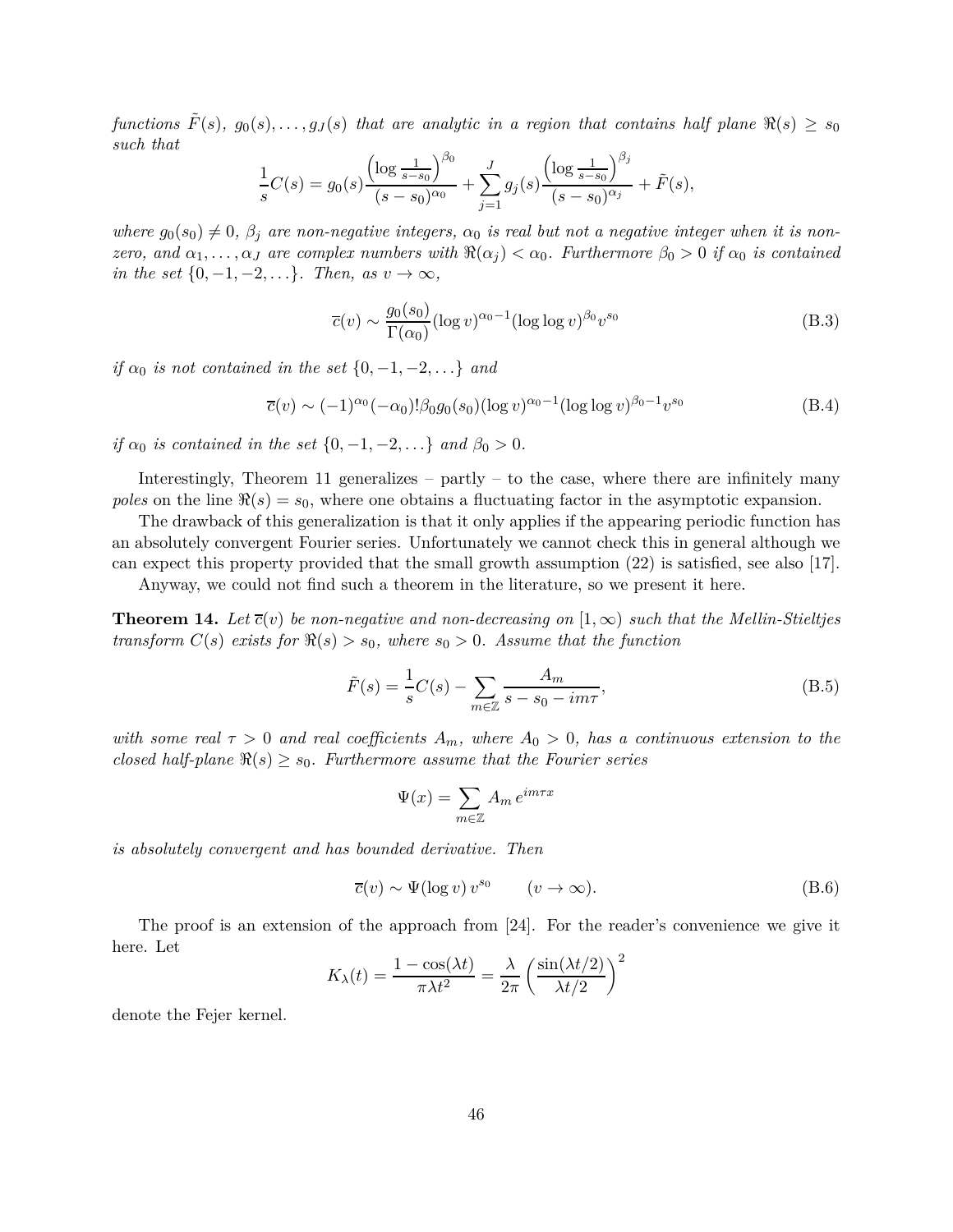**Lemma 5.** *Let*  $\kappa > 0$  *and* 

$$
h(t) = \sum_{m \in \mathbb{Z}} A_m e^{im\tau t}
$$

*be an absolutely convergent Fourier series with bounded derivative. Then*

$$
\int_0^\infty K_\lambda(u-t)h(t) dt = h(u) + o(1) \qquad (\lambda \to \infty)
$$
 (B.7)

*uniformly for*  $u \geq 1$ *.* 

*Proof.* Let  $m_0 = m_0(\varepsilon)$  be defined by

$$
\sum_{|m|>m_0(\varepsilon)}|A_m|<\varepsilon
$$

and suppose that for  $\lambda_0 = \lambda_0(\varepsilon) > \kappa m_0(\varepsilon)$  we have

$$
\sum_{|m| \le m_0(\varepsilon)} |mA_m| < \varepsilon \lambda_0(\varepsilon).
$$

Furthermore we note that for  $u\geq 1$ 

$$
\int_u^\infty K_\lambda(t) dt = O\left(\frac{1}{\lambda}\right) \qquad (\lambda \to \infty).
$$

Consequently it follows for  $\lambda \geq \lambda_0(\varepsilon)$ 

$$
\int_0^\infty K_\lambda(u-t)h(t) dt = \sum_{m\in\mathbb{Z}} A_m \int_0^\infty K_\lambda(u-t) e^{im\tau t} dt
$$
  
\n
$$
= \sum_{m\in\mathbb{Z}} A_m \int_{-\infty}^\infty K_\lambda(t) e^{im\tau(u-t)} dt + O\left(\int_u^\infty K_\lambda(t) dt\right)
$$
  
\n
$$
= \sum_{m\in\mathbb{Z}} A_m e^{im\kappa u} \hat{K}_\lambda(\kappa m) + O\left(\frac{1}{\lambda}\right)
$$
  
\n
$$
= \sum_{m\in\mathbb{Z}} A_m e^{im\kappa u} \left(1 - \frac{|\kappa m|}{\lambda}\right) + O\left(\frac{1}{\lambda}\right)
$$
  
\n
$$
= \sum_{|m| \le \lambda/\kappa} A_m e^{im\kappa u} + O\left(\frac{1}{\lambda} \sum_{|m| \le \lambda/\kappa} |m A_m|\right) + O\left(\frac{1}{\lambda}\right)
$$

Since  $\lambda_0 > \kappa m_0$  we have

$$
\left| h(u) - \sum_{|m| \le \lambda/\kappa} A_m e^{im\kappa u} \right| \le \sum_{|m| > m_0(\varepsilon)} |A_m| < \varepsilon.
$$

 $\overline{1}$ 

Furthermore

$$
\frac{1}{\lambda} \sum_{|m| \le \lambda/\kappa} |m A_m| \le \frac{1}{\lambda} \sum_{|m| \le m_0} |m A_m| + \frac{1}{\lambda} \sum_{m_0 < |m| \le \lambda/\kappa} |m A_m|
$$
\n
$$
<\varepsilon + \sum_{|m| > m_0} |A_m|
$$
\n
$$
< 2\varepsilon.
$$

Of course this proves (B.7).

 $\Box$ 

*.*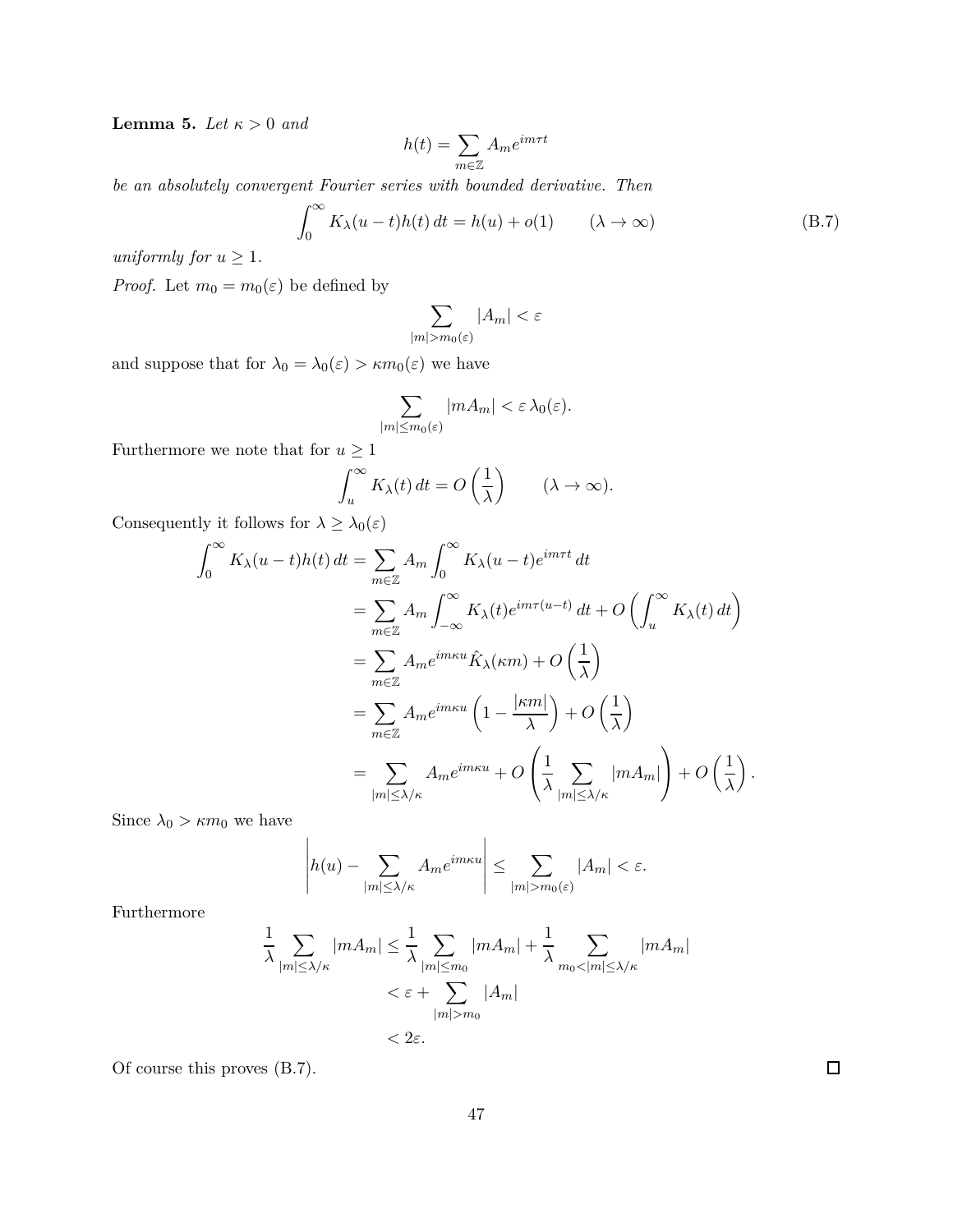**Lemma 6.** Let  $\ell(t)$  be non-negative for  $t \geq 0$  such that the Laplace transform

$$
L(z) = \int_0^\infty \ell(t)e^{-zt} dt
$$

*exists for*  $\Re(z) > 0$ *. Suppose further that there exists a bounded and integrable function*  $h(t)$  *(for*  $t > 0$ *)* with the property that

$$
G(z) = L(z) - H(z)
$$

*has a continuous extension to the closed half-plane*  $\Re(z) \geq 0$ *, where*  $H(z)$  *denotes the Laplace transform of h*(*t*)*. Then*

$$
\lim_{u \to \infty} \left( \int_0^\infty K_\lambda(u-t)\ell(t) dt - \int_0^\infty K_\lambda(u-t)h(t) dt \right) = 0
$$

*Proof.* Let  $\hat{K}_{\lambda}(y) = \max\{1 - |y|/\lambda, 0\}$  denote the Fourier transform of  $K_{\lambda}(t)$  which is non-negative and has support  $[-\lambda, \lambda]$ . Then we have for  $x > 0$ 

$$
\int_0^\infty K_\lambda(u-t)\ell(t)e^{ixt} dt = \int_0^\infty K_\lambda(u-t)h(t)e^{ixt} dt
$$

$$
+ \frac{1}{2\pi} \int_{-\lambda}^\lambda \hat{K}_\lambda(y)G(x+iy)e^{iuy} dy.
$$

By assumption the right hand side has a finite limit as  $x \to 0+$ . Hence, by the monotone convergence theorem it follows that  $K_\lambda(u-t)\ell(t)$  is integrable over  $(0,\infty)$  and it follows that

$$
\int_0^\infty K_\lambda(u-t)\ell(t) dt = \int_0^\infty K_\lambda(u-t)h(t) dt + \frac{1}{2\pi} \int_{-\lambda}^\lambda \hat{K}_\lambda(y)G(iy)e^{iuy} dy.
$$

Finally, the Riemann-Lebesgue lemma implies

$$
\lim_{u \to \infty} \frac{1}{2\pi} \int_{-\lambda}^{\lambda} \hat{K}_{\lambda}(y) G(iy) e^{iuy} dy = 0.
$$

This proves the lemma.

With the help of these preliminaries we prove Theorem 12.

*Proof of Theorem 14.* We set  $\ell(t) = e^{-s_0 t} a(e^t)$ . Then for  $\Re(z) > 0$ 

$$
L(z) = \int_0^\infty \ell(t)e^{-zt} dt = \int_1^\infty a(v)v^{-(s_0+z)-1} dv = \frac{A(s_0+z)}{s_0+z}.
$$

Furthermore observe that the Laplace transform of  $\Psi(t)$  (for  $\Re(z) > 0$ ) is given by

$$
H(z) = \int_0^\infty \Psi(t)e^{-tz} dt = \sum_{m \in \mathbb{Z}} \frac{A_m}{z - im\tau}
$$

Hence, by assumption the function

$$
G(z) = L(z) - H(z) = \frac{A(s_0 + z)}{s_0 + z} - \sum_{m \in \mathbb{Z}} \frac{A_m}{z - im\tau}
$$

 $\Box$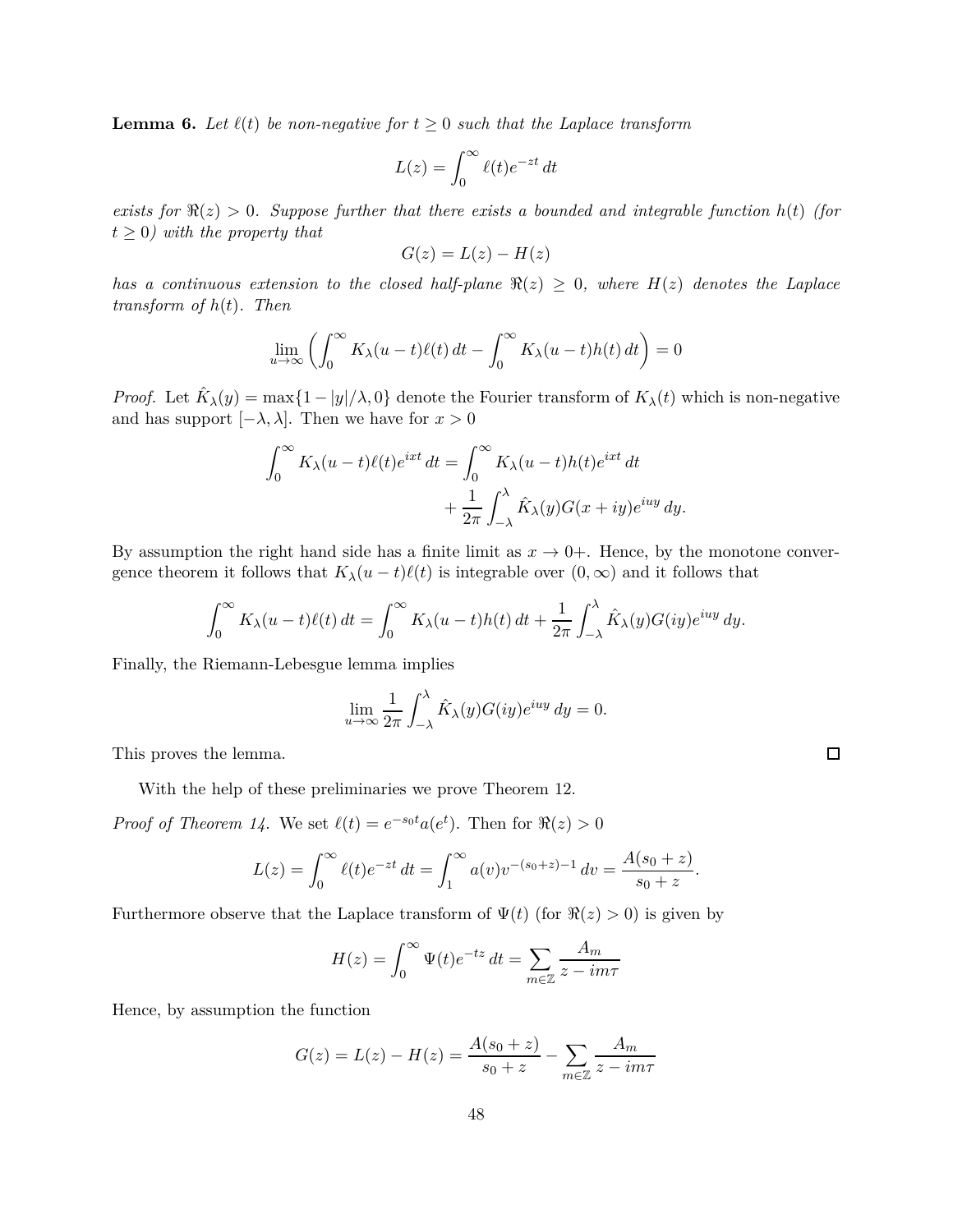has a continuous extension to the half-plane  $\Re(z) \geq 0$ . Consequently by Lemma 6

$$
\lim_{u \to \infty} \left( \int_0^\infty K_\lambda(u-t) e^{-s_0 t} a(e^t) dt - \int_0^\infty K_\lambda(u-t) \Psi(t) dt \right) = 0
$$

Since  $\Psi(t)$  is bounded it also follows that the second integral is uniformly bounded in  $\lambda$  and  $u$ . Hence

$$
\limsup_{u \to \infty} \int_0^\infty K_\lambda(u-t)\ell(t) dt \le C
$$

for some constant that is uniform in  $\lambda$ . Since  $a(v)$  is positive and non-decreasing it follows that

$$
\int_0^\infty K_\lambda(u-t)\ell(t) dt \ge \ell(u-1/\sqrt{\lambda})e^{-2s_0/\sqrt{\lambda}} \int_{-1/\sqrt{\lambda}}^{1/\sqrt{\lambda}} K_\lambda(t) dt = \ell(u-1/\sqrt{\lambda}) \left(1 + O(1/\sqrt{\lambda})\right)
$$

and consequently

$$
\limsup_{u\to\infty}\ell(u-1/\sqrt{\lambda})\leq C\left(1+O(1/\sqrt{\lambda})\right).
$$

This shows that  $\ell(t)$  is a bounded function.

Now, for given  $\varepsilon > 0$  choose  $\lambda_0 = \lambda_0(\varepsilon) > 1/\varepsilon^2$  such that

$$
\left| \int_0^\infty K_{\lambda_0}(u-t) \Psi(t) dt - \Psi(u) \right| < \varepsilon.
$$

Since  $\Psi(t)$  has bounded derivative we also have  $|\Psi(u) - \Psi(u - 1/\sqrt{\lambda_0})| \leq C/\sqrt{\lambda_0} \leq C\varepsilon$ . Putting these estimates together it follows that

$$
\limsup_{u \to \infty} \left( \ell(u - 1/\sqrt{\lambda_0}) \left( 1 + O(1/\sqrt{\lambda_0}) \right) - \Psi(u - 1/\sqrt{\lambda_0}) \right) \le (1 + C)\varepsilon
$$

and consequently

$$
\limsup_{u \to \infty} (\ell(u) - \Psi(u)) \le 0.
$$

Similarly we obtain estimates from below. We just have to observe that

$$
\int_0^\infty K_\lambda(u-t)\ell(t) dt \le \ell(u+1/\sqrt{\lambda})e^{2s_0/\sqrt{\lambda}} \int_{-1/\sqrt{\lambda}}^{1/\sqrt{\lambda}} K_\lambda(t) dt + O\left(\int_{1/\sqrt{\lambda}} K_\lambda(t) dt\right)
$$

$$
= \ell(u+1/\sqrt{\lambda}) \left(1 + O(1/\sqrt{\lambda})\right) + O\left(1/\sqrt{\lambda}\right)
$$

and obtain in the same way

$$
\liminf_{u \to \infty} (\ell(u) - \Psi(u)) \ge 0.
$$

Hence,  $\ell(u) = \Psi(u) + o(1)$  and consequently  $a(v) = (\Psi(\log v) + o(1)) v^{s_0}$ . Finally, since  $a(v)$  is non-decreasing we have min  $\Psi(u) > 0$  and consequently  $a(v) \sim \Psi(\log v) v^{s_0}$ .  $\Box$ 

## **Acknowledgment**

We thank referees for many constructive comments. We also thanks Dr. Y. Reznik for pointing to us Boncelet's algorithm.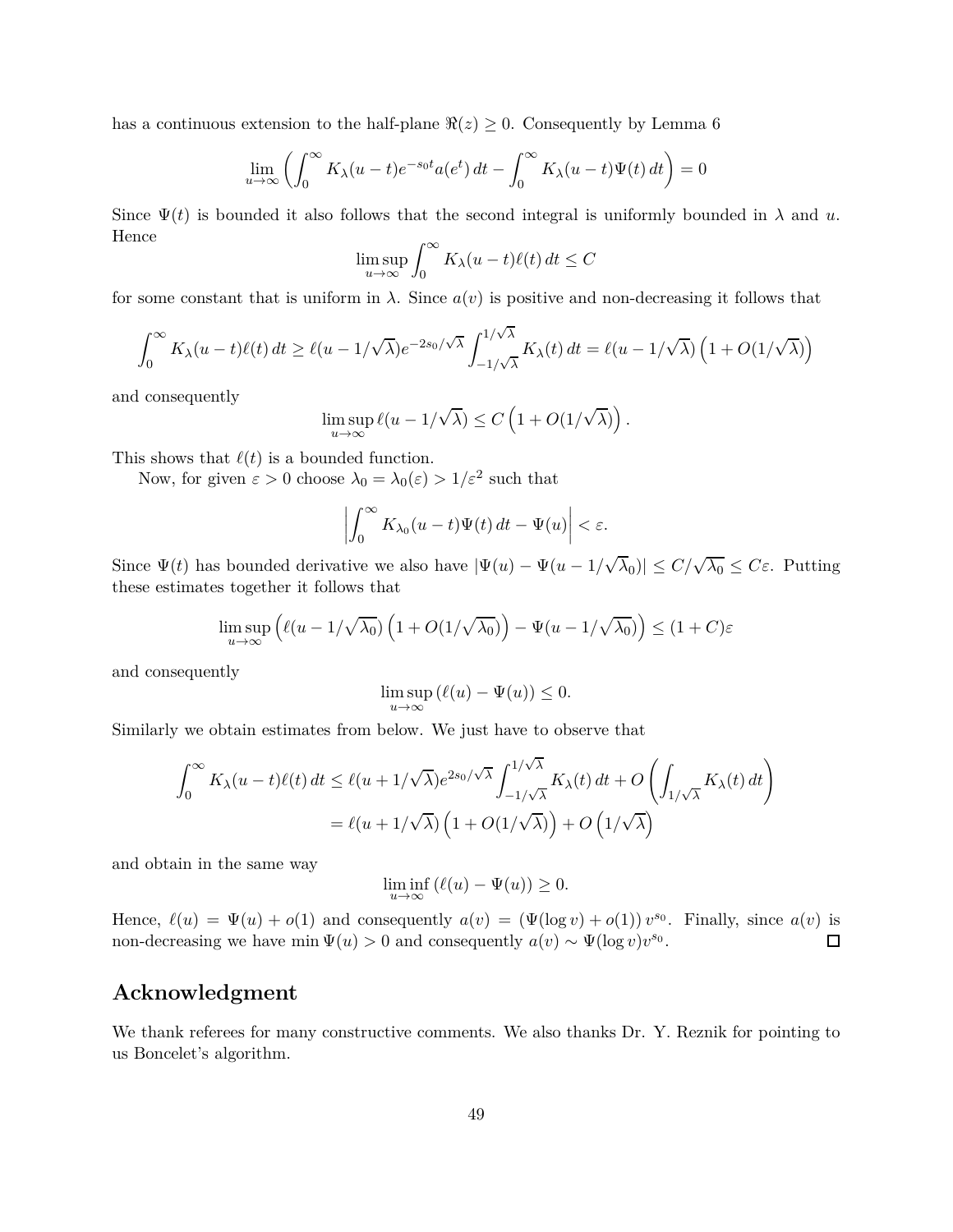# **References**

- [1] M. Abramowitz, and I. Stegun, *Handbook of Mathematical Functions*, Dover, New York, 1964.
- [2] M. Akra and L. Bazzi, On the Solution of Linear Recurrence Equations, *Computational Optimization and Applications*, 10,195-201, 1998.
- [3] T. M. Apostol, Introduction to analytic number theory, Undergraduate Texts in Mathematics, Springer, New York, 1976.
- [4] C. G. Boncelet, Block arithmetic coding for source compression, *IEEE Trans. Inform. Theory*, 39, 1546-1554, Sep 1993.
- [5] Y.K. Cheung, P. Flajolet, M. Golin, and C.Y. Lee, Multidimensional Divide-and-Conquer and Weighted Digital Sums, *ANALCO*, 2008.
- [6] V. Choi and M. J. Golin, Lopsided trees. I. Analyses. *Algorithmica*, 31, 3, 240-290, 2001.
- [7] T. Cormen, C. Leierson, and R. Rivest, *Introduction to Algorithms*, MIT Press, Cambridge, Mass., 1990.
- [8] H. Delange, Généralisation du théorème de Ikehara, *Ann. Sci. Éc. Norm. Supér.*, 71, 213–242, 1954.
- [9] H. Delange, Sur la fonction sommatoire de la fonction "Somme des Chiffres." *Enseignement Math.* 21, 31–47, 1975.
- [10] M. Drmota, Y. Reznik, and W. Szpankowski, Tunstall Code, Khodak Variations, and Random Walks *IEEE Trans. Information Theory*, 56, 2928 - 2937, 2010.
- [11] P. Erdős, A. Hildebrand, A. Odlyzko, P. Pudaite, and B. Reznick, The Asymptotic Behavior of a Family of Sequences, *Pacific Journal of Mathematics*, 126, 227-241, 1987.
- [12] G. Fayolle, P. Flajolet, and M. Hofri, On a functional equation arising in the analysis of a protocol for a multi-access broadcast channel, *Adv. Appl. Prob.*, 18, 441-472, 1986.
- [13] P. Flajolet, and M. Golin, Mellin Transforms and Asymptotics: The Mergesort Recurrence, *Acta Informatica*, 31, 673–696, 1994.
- [14] P. Flajolet, X. Gourdon, and P. Dumas, Mellin Transforms and Asymptotics: Harmonic sums, *Theoretical Computer Science*, 144, 3–58, 1995.
- [15] P. Flajolet and R. Sedgewick, *Analytic Combinatorics*, Cambridge University Press, Cambridge, 2008.
- [16] P. Flajolet, M. Roux, and B. Vallee, Digital Trees and Memoryless Sources: from Arithmetics to Analysis, *21st International Meeting on Probabilistic, Combinatorial, and Asymptotic Methods in the Analysis of Algorithms* (AofA'10), Discrete Math. Theor. Comput. Sci. Proc., 233–260, Vienna, 2010.
- [17] P. J. Grabner and H.-K. Hwang, Digital sums and divide-and-conquer recurrences: Fourier expansions and absolute convergence, *Constr. Approx.* **21** (2005), no. 2, 149–179.